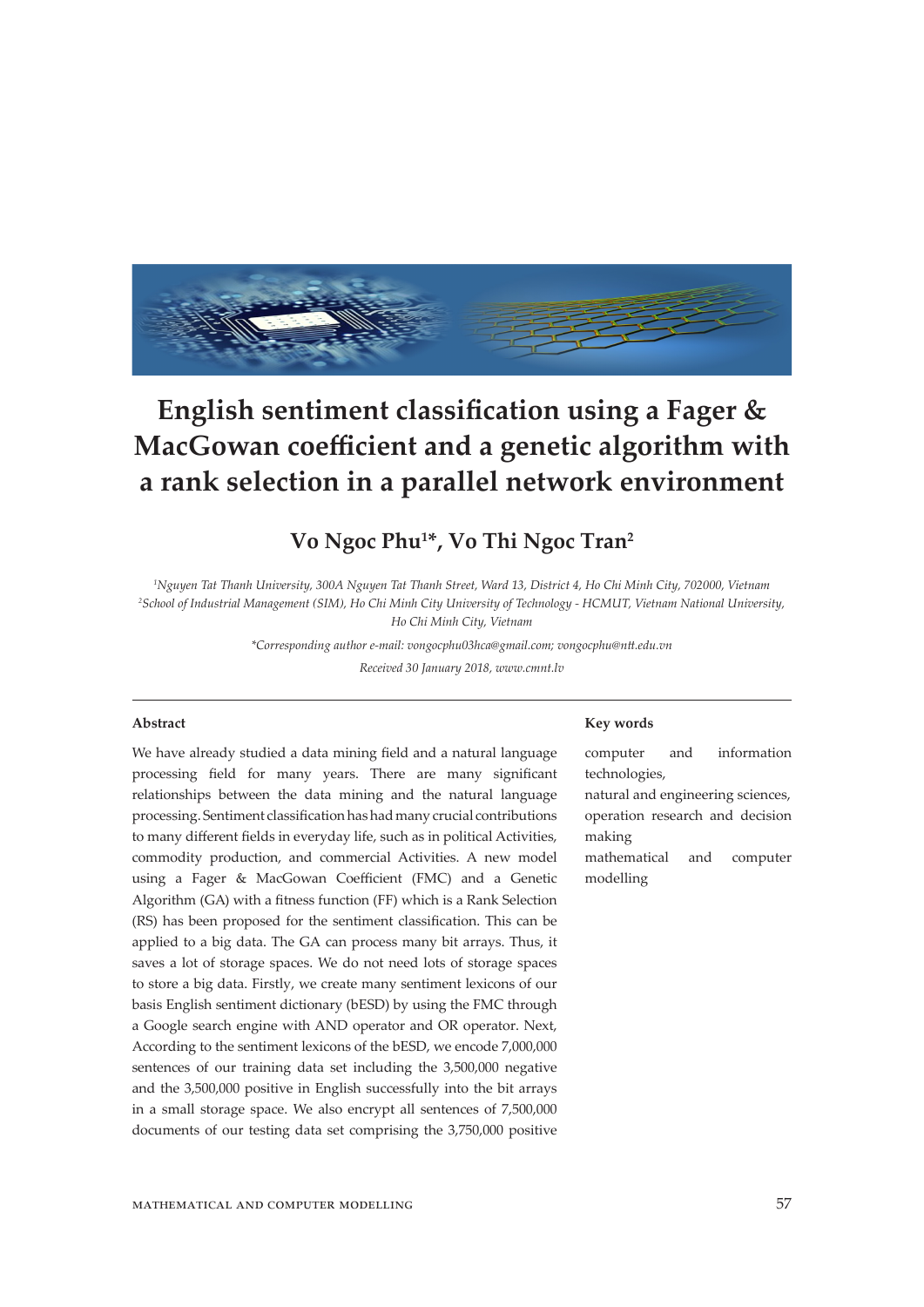and the 3,750,000 negative in English successfully into the bit arrays in the small storage space. We use the GA with the RS to cluster one bit array (corresponding to one sentence) of one document of the testing data set into either the bit arrays of the negative sentences or the bit arrays of the positive sentences of the training data set. The sentiment classification of one document is based on the results of the sentiment classification of the sentences of this document of the testing data set. We tested the proposed model in both a sequential environment and a distributed network system. We achieved 88.21% accuracy of the testing data set. The execution time of the model in the parallel network environment is faster than the execution time of the model in the sequential system. The results of this work can be widely used in applications and research of the English sentiment classification.

### **1 Introduction**

Many machine-learning methods or methods based on lexicons; or a combination of both have been studied for sentiment classification for many years. Sentiment analysis has a wide range of applications in the fields of business, organizations, governments and individuals.

About many clustering technologies of a data mining field, a set of objects is processed into classes of similar objects, call clustering data. A set of data objects are similar to each other, called one cluster and the data objects are not similar to objects in other clusters. A number of data clusters can be clustered, which can be identified following experience or can be automatically identified as part of clustering method.

A genetic algorithm (GA) is a technology of the data mining which is a metaheuristic inspired by the process of natural selection that belongs to the larger class of evolutionary algorithms (EA). The GA is commonly used to generate highquality solutions to optimization and search problems by relying on bio-inspired operators such as mutation, crossover and selection.

The genetic algorithm differs from a classical, derivative-based, optimization algorithm in two main ways, as summarized as follows: (1) Genetic Algorithm: (a) Generates a population of points at each iteration. The best point in the population approaches an optimal solution. (b) Selects the next population by computation which uses random number generators. (2) Classical Algorithm: (a) Generates a single point at each iteration. The sequence of points approaches an optimal solution. (b) Selects the next point in the sequence by a deterministic computation.

With the purpose of this survey, we

always try to find a new approach to reform the Accuracy of the sentiment classification results and to shorten the execution time of the proposed model with a low cost. We also try to find a new approach to save a lot of storage spaces of many big data sets and the results of the sentiment classification.

The motivation of this new model is as follows: Many algorithms in the data mining field can be applied to natural language processing, specifically semantic classification for processing millions of English documents. A Fager & MacGowan similarity measure (FMC) and a genetic algorithm (GA) of the clustering technologies of the data mining filed can be applied to the sentiment classification in both a sequential environment and a parallel network system. This will result in many discoveries in scientific research, hence the motivation for this study.

The novelty of the proposed approach is as follows: the Fager & MacGowan similarity measure (FMC) and the GA are applied to sentiment analysis. This can also be applied to identify the emotions of millions of documents. This survey can be applied to other parallel network systems. Hadoop Map (M) and Hadoop Reduce (R) are used in the proposed model. Therefore, we will study this model in more detail.

To get higher Accuracy of the results of the sentiment classification, to shorten execution times of the sentiment classification and to save lots of storage spaces, we use the GA with a fitness function (FF) which is a Rank Selection (RS) because as known, the GA processes many bit arrays and the bit arrays always take many small spaces to be run and saved. Unsurprisingly, a storage space of the bit arrays of the training data set is much less than a storage space of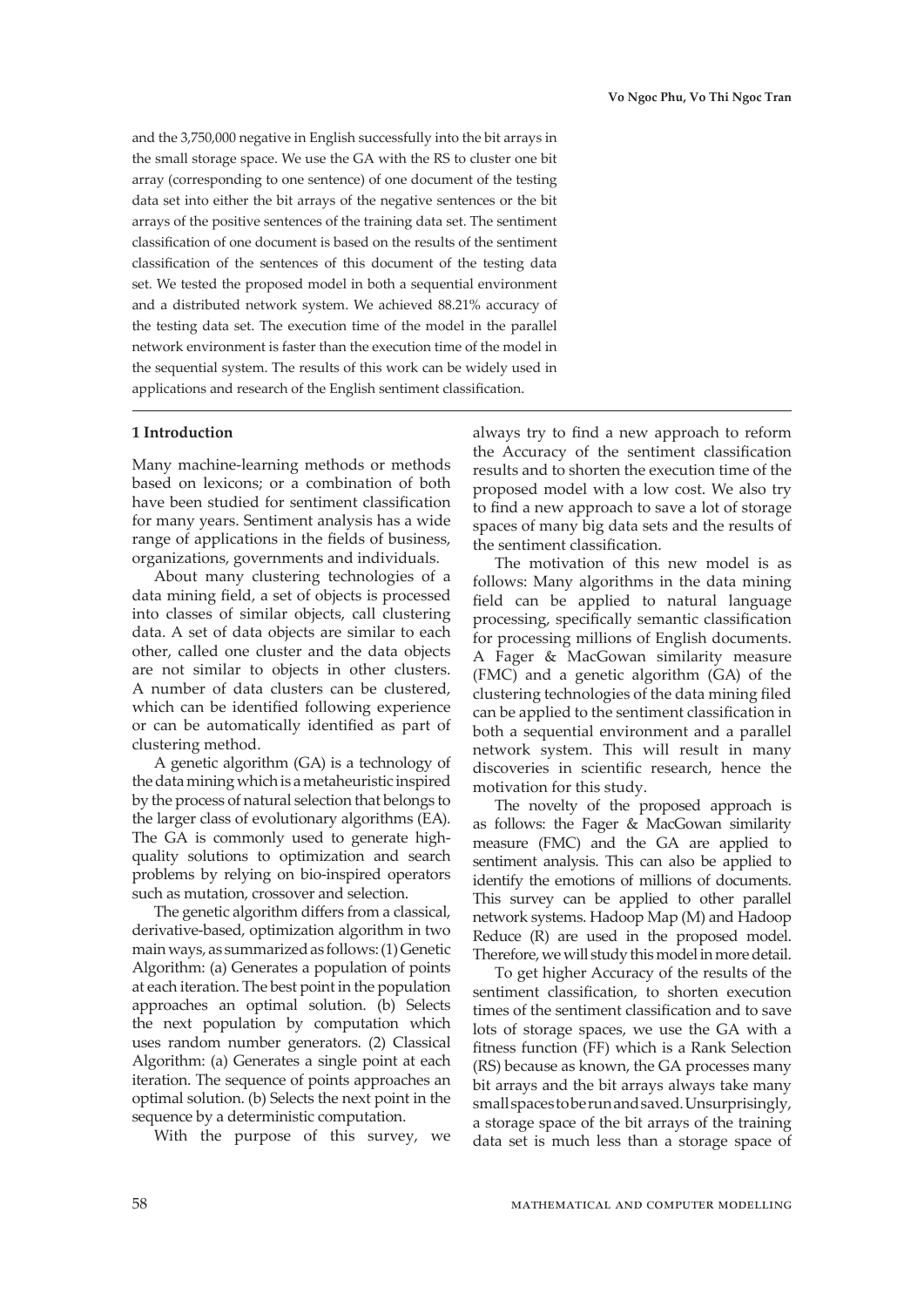all the sentences of the training data set. The FMC is used to identify many sentiment values and polarities of many sentiment lexicons of our basis English sentiment dictionary (bESD) through a Google search engine with AND operator and OR operator.

We perform the proposed model as follows: Firstly, the valences and the polarities of the sentiment lexicons of the bESD are identified by using the HA through the Google search engine with AND operator and OR operator. We label all the sentiment lexicons of the bESD by using many binary bits. Therefore, each term (meaningful word or meaningful phrase) in the sentiment lexicons are shown by one bit array. This bit array provides the information of this term about a content of this term (example as "good", "bad", "very", etc.), a valence of the term. Next, we encrypt all the sentences of the training data set to the bit arrays which are stored in a small storage space. All the positive sentences of the training data set are encoded to the positive bit arrays, called the positive bit array group. All the negative sentences of the training data set are encrypted to the negative bit arrays, called the negative bit array group. All the sentences of one document of the testing data set are encoded to the bit arrays of this document. We use the GA with RS to cluster one bit array (corresponding to one sentence) of one document of the testing data set into either the positive bit array or the negative bit array of the training data set. This document is clustered into the positive polarity if the number of the bit arrays (corresponding to the sentences) clustered into the positive is greater than the number of the bit arrays (corresponding to the sentences) clustered into the negative in the document. This document is clustered into the negative polarity if the number of the bit arrays (corresponding to the sentences) clustered into the positive is less than the number of the bit arrays (corresponding to the sentences) clustered into the negative in the document. This document is clustered into the neutral polarity if the number of the bit arrays (corresponding to the sentences) clustered into the positive is as equal as the number of the bit arrays (corresponding to the sentences) clustered into the negative in the document. Finally, the sentiment classification of all the documents of the testing data set is implemented completely.

All the above things are firstly implemented in a sequential environment to get an Accuracy

and an execution time of the proposed model. Then, all the above things are performed in a parallel network system to get the Accuracy and the execution times of our proposed model with a purpose which is to shorten the execution times of the model.

Many significant contributions of our new model can be applied to many areas of research as well as commercial applications as follows:

- 1. Many surveys and commercial applications can use the results of this work in a significant way.
- 2. The algorithms are built in the proposed model.
- 3. This survey can certainly be applied to other languages easily.
- 4. The results of this study can significantly be applied to the types of other words in English.
- 5. Many crucial contributions are listed in the Future Work section.
- 6. The algorithm of data mining is applicable to semantic analysis of natural language processing.
- 7. This study also proves that different fields of scientific research can be related in many ways.
- 8. Millions of English documents are successfully processed for emotional analysis.
- 9. The semantic classification is implemented in the parallel network environment.
- 10. The principles are proposed in the research.
- 11. The Cloudera distributed environment is used in this study.
- 12. The proposed work can be applied to other distributed systems.
- 13. This survey uses Hadoop Map (M) and Hadoop Reduce (R).
- 14. Our proposed model can be applied to many different parallel network environments such as a Cloudera system
- 15. This study can be applied to many different distributed functions such as Hadoop Map (M) and Hadoop Reduce (R).
- 16. The GA related algorithms are built in this survey.
- 17. The FMC related algorithms are proposed in this paper.

This study contains 6 sections. Section 1 introduces the study; Section 2 discusses the related works about the genetic algorithm (GA), Rank Selection (RS), Fager & MacGowan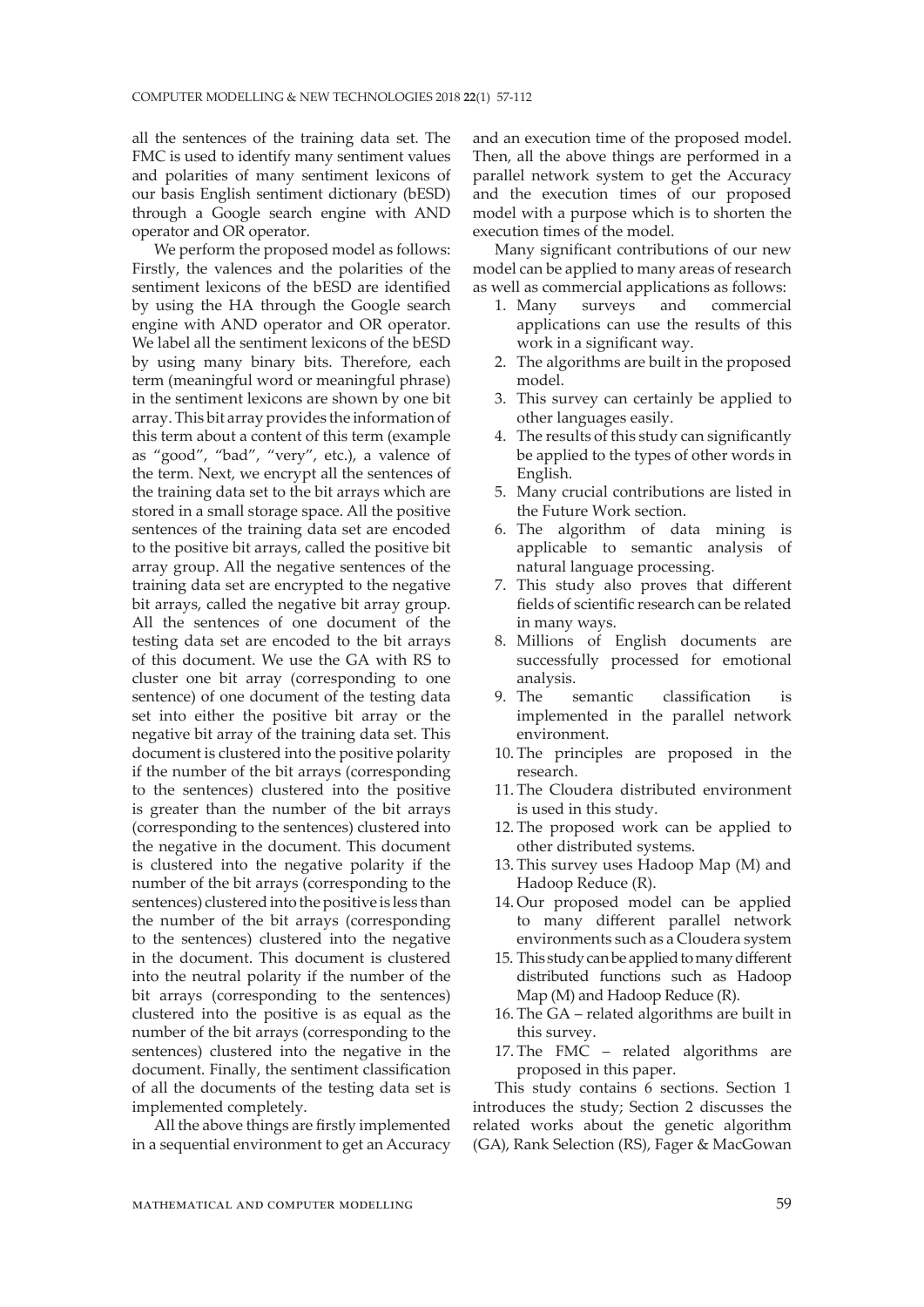similarity measure (FMC), etc.; Section 3 is about the English data set; Section 4 represents the methodology of our proposed model; Section 5 represents the experiment. Section 6 provides the conclusion. The References section comprises all the reference documents; all tables are shown in the Appendices section.

# **2 Related work**

We summarize many researches which are related to our research. By far, we know that PMI (Pointwise Mutual Information) equation and SO (Sentiment Orientation) equation are used for determining polarity of one word (or one phrase), and strength of sentiment orientation of this word (or this phrase). Jaccard measure (JM) is also used for calculating polarity of one word and the equations from this Jaccard measure are also used for calculating strength of sentiment orientation this word in other research. PMI, Jaccard, Cosin, Ochiai, Tanimoto, and Sorensen measure are the similarity measure between two words; from those, we prove that the FAGER & MACGOWAN coefficient (FMC) is also used for identifying valence and polarity of one English word (or one English phrase). Finally, we identify the sentimental values of English verb phrases based on the basis English semantic lexicons of the basis English emotional dictionary (bESD).

There are the works related to PMI measure in [1-13]. In the research [1], the authors generate several Norwegian sentiment lexicons by extracting sentiment information from two different types of Norwegian text corpus, namely, news corpus and discussion forums. The methodology is based on the Point wise Mutual Information (PMI). The authors introduce a modification of the PMI that considers small "blocks" of the text instead of the text as a whole. The study in [2] introduces a simple algorithm for unsupervised learning of semantic orientation from extremely large corpora, etc.

Two studies related to the PMI measure and Jaccard measure are in [14, 15]. In the survey [14], the authors empirically evaluate the performance of different corpora in sentiment similarity measurement, which is the fundamental task for word polarity classification. The research in [15] proposes a new method to estimate impression of short sentences considering adjectives. In the proposed system, first, an input sentence

is analysed and pre-processed to obtain keywords. Next, adjectives are taken out from the data which is queried from Google N-gram corpus using keywords-based templates.

The works related to the Jaccard measure are in [16-22]. The survey in [16] investigates the problem of sentiment analysis of the online review. In the study [17], the authors are addressing the issue of spreading public concern about epidemics. Public concern about a communicable disease can be seen as a problem of its own, etc.

The surveys related the similarity coefficients to calculate the valences of words are in [28-32].

The English dictionaries are [33-38] and there are more than 55,000 English words (including English nouns, English adjectives, English verbs, etc.) from them.

There are the works related to the FAGER & MACGOWAN coefficient (FMC) in [39- 44]. The authors in [39] collected 76 binary similarity and distance measures used over the last century and reveal their correlations through the hierarchical clustering technique. In [40], this first collection of selected surveys from researchers in automatic analysis, storage, and use of terminology, and specialists in applied linguistics, computational linguistics, information retrieval, and artificial intelligence offers new insights on computational terminology. The recent needs for intelligent information access, automatic query translation, cross-lingual information retrieval, knowledge management, and document handling have led practitioners and engineers to focus on automated term handling. This study offers new perspectives on their expectations, etc.

The surveys related to the genetic algorithm (GA) in [45-49]. The survey in [45] sets out to explain what genetic algorithms are and how they can be used to solve real-world problems. In the study [46], Differential Evolution (DE) can be efficiently used to detect the changes in the ECG using optimized features from the ECG beats. For the detection of normal and BBB beats, these DE feature values are given as the input for the LMNN classifier, etc.

There are the researches related to the Rank Selection (RS) in [50-54]. In [50], a class of nonlinear filters called rank conditioned rank selection (RCRS) filters is developed and analysed in this paper. The RCRS filters are developed within the general framework of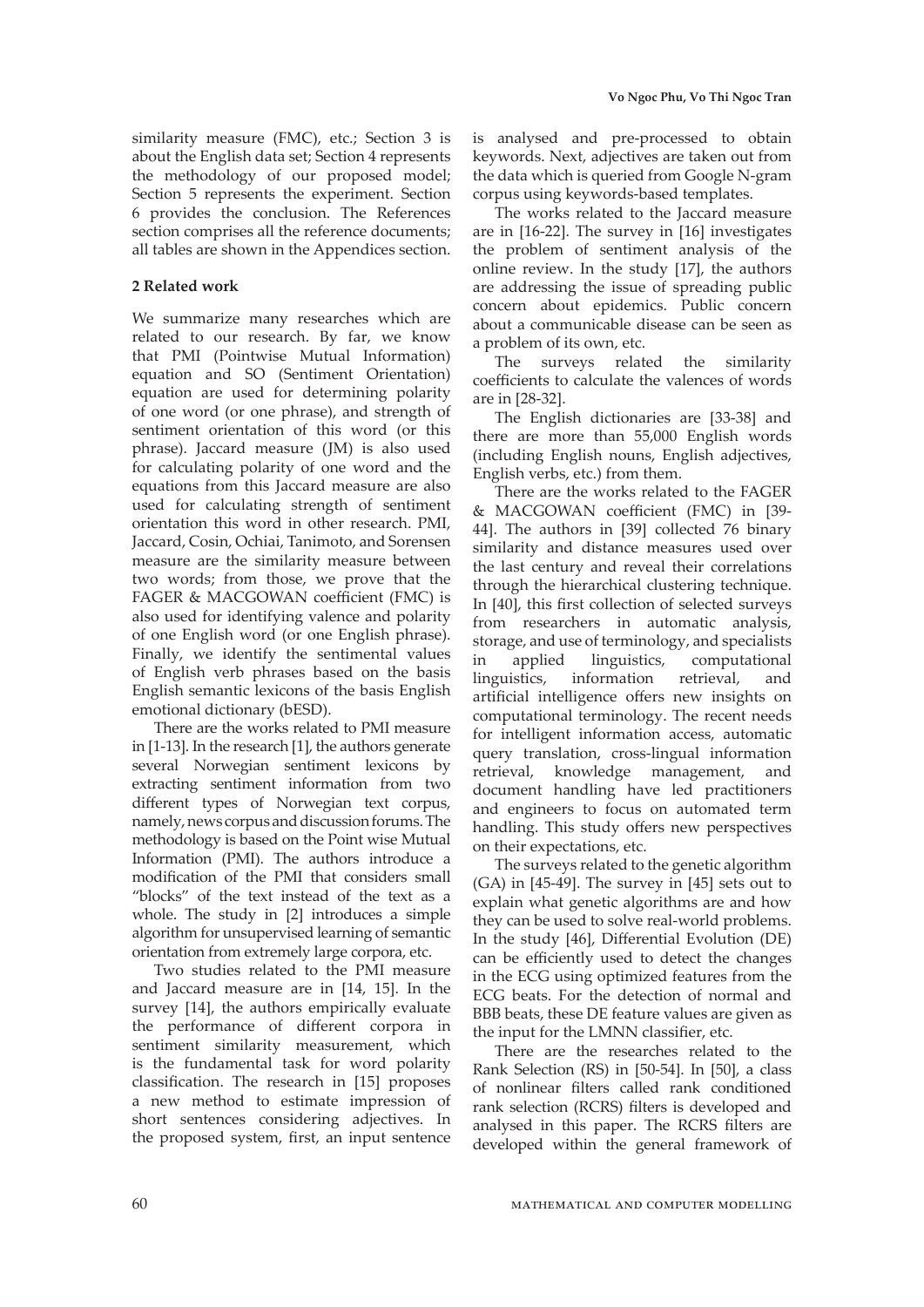rank selection (RS) filters, which are filters constrained to output an order statistic from the observation set. Many previously proposed rank order based filters can be formulated as RS filters. The authors in [51] propose dimension reduction methods for sparse, high-dimensional multivariate response regression models. Both the number of responses and that of the predictors may exceed the sample size, etc.

The latest researches of the sentiment classification are [55-65]. In the research [55], the authors present their machine learning experiments with regard to sentiment analysis in blog, review and forum texts found on the World Wide Web and written in English, Dutch and French. The survey in [56] discusses an approach where an exposed stream of tweets from the Twitter micro blogging site are pre-processed and classified based on their sentiments. In sentiment classification system the concept of opinion subjectivity has been accounted. In the study, the authors present opinion detection and organization subsystem, which have already been integrated into our larger question-answering system, etc.

The surveys related to the binary code of letters in English are shown in [66-71]. The researches in [66-71] show all the binary codes of all the letters in English completely.

There are the researches related to transferring a decimal to a binary code in [72-77]. The surveys in [72-77] show how to transfer one decimal to one binary code.

#### **3 Data set**

We built the testing data set including 7,500,000 documents in the movie field, which contains 3,750,000 positive and 3,750,000 negative in English in Figure 1. All the documents in our testing data set are automatically extracted from English Facebook, English websites and social networks; then we labelled positive and negative for them.



FIGURE 1 Our English testing data set

In Figure 2 below, we built the training data set comprising 7,000,000 sentences in the movie field, which containing the 3,500,000 positive and the 3,500,000 negative in English. All the sentences in our training data set are automatically extracted from English Facebook, English websites and social networks; then we labelled positive and negative for them.



FIGURE 2 Our English training data set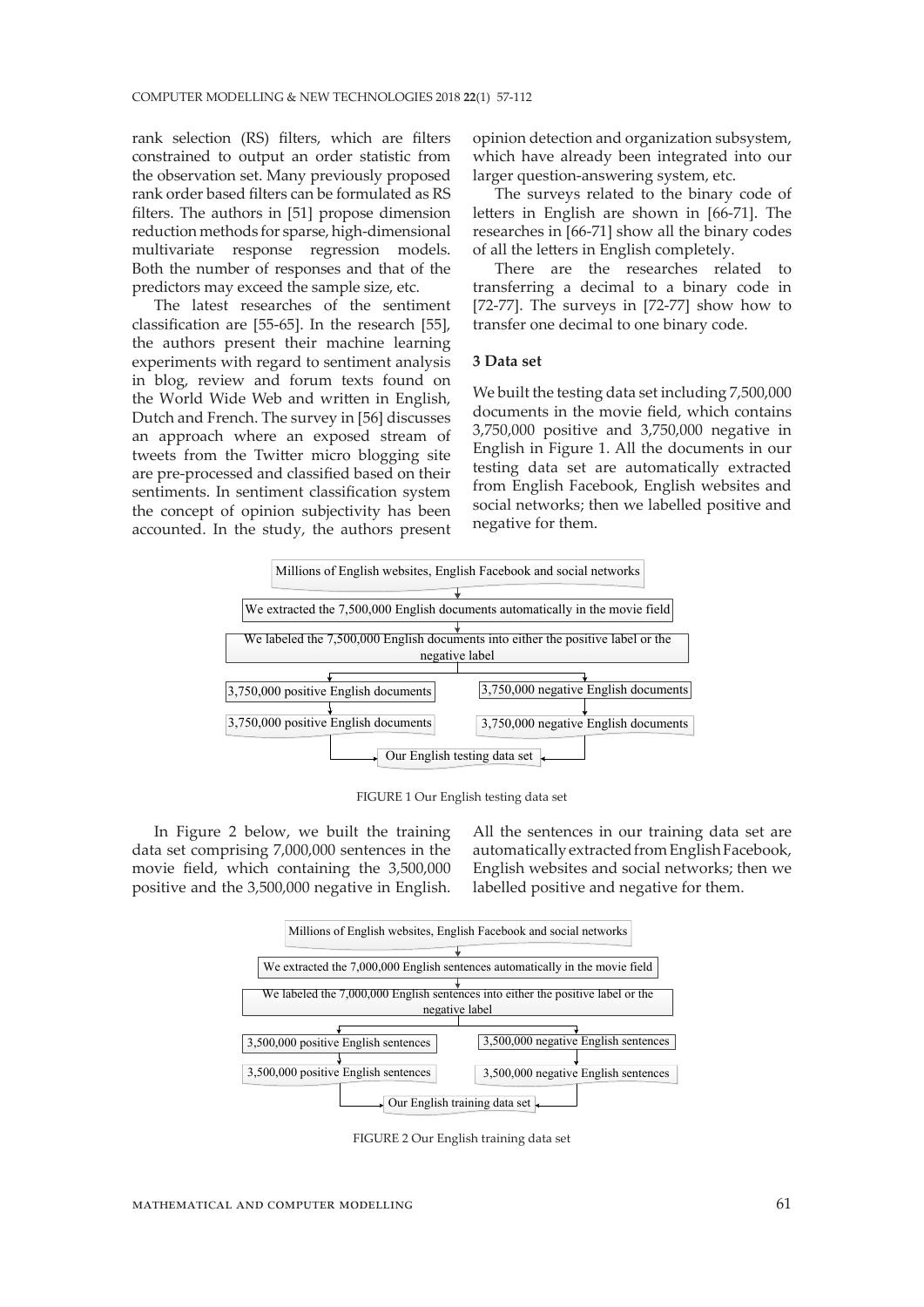#### **4 Methodology**

There are two parts in this section as follows: The first part is the sub-section (4.1) which we create the sentiment lexicons in English in both a sequential environment and a distributed system. The second part is the sub-section (4.2) which we use the Fager & MacGowan Coefficient (FMC) and the Genetic Algorithm (GA) with the Rank Selection (RS) - the fitness function (FF) to cluster the documents of the testing data set into either the positive vector group or the negative vector group in both a sequential environment and a distributed system.

The sub-section comprises three parts. The first sub-section of this section is the subsection (4.1.1) which we identify a sentiment value of one word (or one phrase) in English. The second part of this section is the subsection (4.1.2) which we create a basis English sentiment dictionary (bESD) in a sequential system. The third sub-section of this section is the sub-section (4.1.3) which we create a basis English sentiment dictionary (bESD) in a parallel environment.

The section compises two parts in the subsection (4.2). The first part of this section is the sub-section (4.2.1) which we use the Fager  $\&$ MacGowan Coefficient (FMC) and the Genetic Algorithm (GA) with the Rank Selection (RS) - the fitness function (FF) to classify the documents of the testing data set into either the positive vector group or the negative vector group in a sequential environment. The second part of this section is the sub-section (4.2.2) which we use the Fager & MacGowan Coefficient (FMC) and the Genetic Algorithm (GA) with the Rank Selection (RS) - the fitness function (FF) to cluster the documents of the testing data set into either the positive vector group or the negative vector group in a distributed system.

# 4.1 THE SENTIMENT LEXICONS IN ENGLISH

There are three parts in this section. The subsection (4.1.1) is the first sub-section of this section which we identify a sentiment value of one word (or one phrase) in English. The subsection (4.1.2) is the second part of this section which we create a basis English sentiment dictionary (bESD) in a sequential system. The sub-section (4.1.3) is the third sub-section of this section which we create a basis English sentiment dictionary (bESD) in a parallel environment.

# *4.1.1 A valence of one word (or one phrase) in English*

In this part, the valence and the polarity of one English word (or phrase) are calculated by using the FMC through a Google search engine with AND operator and OR operator, as the following diagram in Figure 3 below shows.



FIGURE 3 Overview of identifying the valence and the polarity of one term in English using a FAGER & MACGOWAN coefficient (FMC)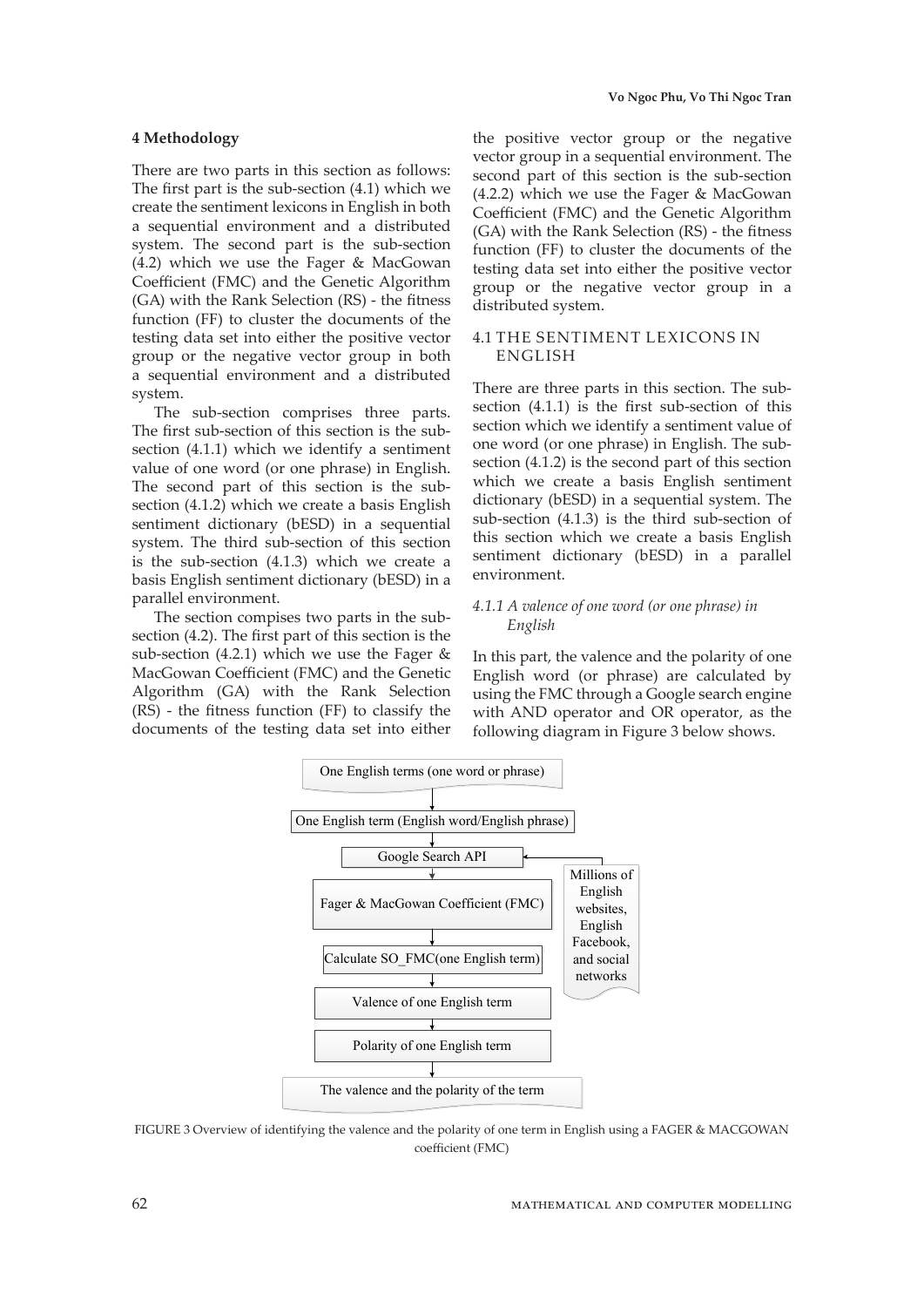The authors of the surveys in [1-15] use an equation about Pointwise Mutual Information (PMI) between two words wi and wj as follows:

$$
PMI\big(wi, wj\big) = \log_2\left(\frac{P\big(wi, wj\big)}{P\big(wi\big)xP\big(wj\big)}\right) \tag{1}
$$

and an equation about SO (sentiment orientation) of word wi as follow:

$$
SO(wi) = PMI(wi, positive) - PMI(wi, negative)
$$
 (2)

The authors of the works in [1-8] use the positive and the negative of eq. (2) in English as follows: positive =  ${good, nice, excellent,}$ positive, fortunate, correct, superior} and negative = {bad, nasty, poor, negative, unfortunate, wrong, inferior}.

The authors of the studies in [2, 3, 5] use the PMI equations with the AltaVista search engine and the authors of the researches in [4, 6, 8] use the PMI equations with the Google search engine.

Besides, the authors of the study [4] also use German, the authors of the work [5] also use Macedonian, the authors of the survey [6]

also use Arabic, the authors of the work [7] also use Chinese, and the authors of the research [8] also use Spanish. In addition, the Bing search engine is also used in [6].

The authors of the surveys [9-12] use the PMI equations in Chinese, not English, and Tibetan is also added in [9].

About the search engine, the authors of the researches in [11, 12] use the AltaVista search engine, and the authors in [12] use three search engines, such as the Google search engine, the Yahoo search engine and the Baidu search engine. The survey [13] use the PMI equations in Japanese with the Google search engine. The researches in [14, 15] also use the PMI equations and Jaccard equations with the Google search engine in English.

The authors of the works in [14-22] use the equations about Jaccard between two words wi and wj as follows:

$$
Jaccard(wi, wj) = J(wi, wj) = \frac{|wi \cap wj|}{|wi \cup wj|}
$$
(3)

and other type of the Jaccard equation between two words wi and wj has the equation

$$
Jaccard(wi, wj) = J(wi, wj) = sim(wi, wj) = \frac{F(wi, wj)}{F(wi) + F(wj) - F(wi, wj)}
$$
(4)

and an equation about SO (sentiment orientation) of word wi as follows:

# $SO(wi) = \sum Sim(wi, positive) - \sum Sim(wi, positive)$  (5)

The authors of the surveys in [14-21] use the positive and the negative of eq. (5) in English as follows: positive =  ${good, nice,}$ excellent, positive, fortunate, correct, superior} and negative = {bad, nasty, poor, negative, unfortunate, wrong, inferior}.

The studies in [14, 15, 17] use the Jaccard equations with the Google search engine in English. The surveys in [16, 21] use the Jaccard equations in English. The authors in [20, 22] use the Jaccard equations in Chinese. The authors in [18] use the Jaccard equations in Arabic. The Jaccard equations with the Chinese search engine in Chinese are used in [19].

The authors in [28] used the Ochiai Measure through the Google search engine with AND operator and OR operator to calculate the sentiment values of the words in Vietnamese. The authors in [29] used the Cosine Measure through the Google search engine with AND

operator and OR operator to identify the sentiment scores of the words in English. The authors in [30] used the Sorensen Coefficient through the Google search engine with AND operator and OR operator to calculate the sentiment values of the words in English. The authors in [31] used the Jaccard Measure through the Google search engine with AND operator and OR operator to calculate the sentiment values of the words in Vietnamese. The authors in [32] used the Tanimoto Coefficient through the Google search engine with AND operator and OR operator to identify the sentiment scores of the words in English.

According to the above proofs, we have the information as follows: PMI is used with AltaVista in English, Chinese, and Japanese with the Google in English; Jaccard is used with the Google in English, Chinese, and Vietnamese. The Ochiai is used with the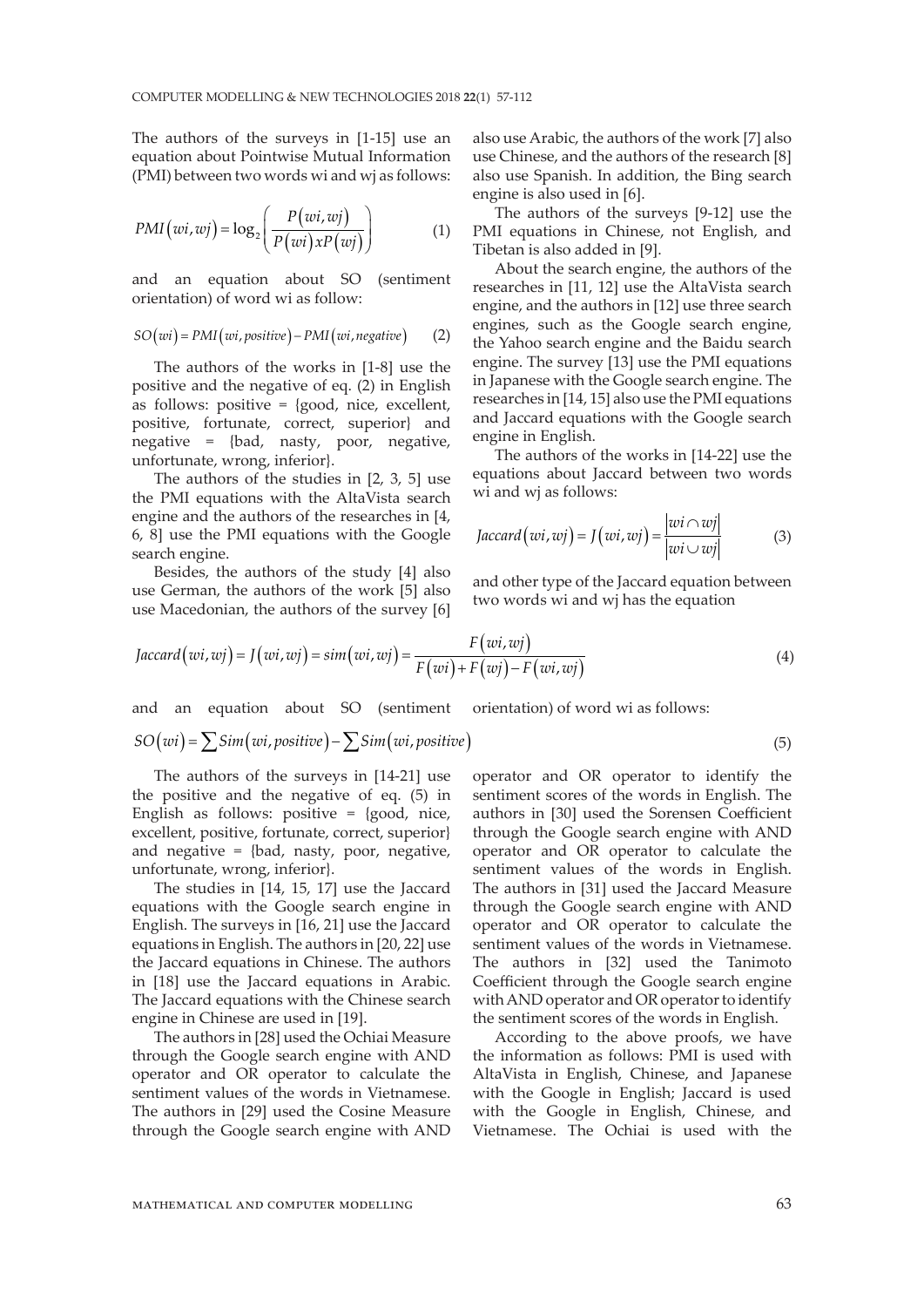Google in Vietnamese. The Cosin and Sorensen are used with the Google in English.

PMI, Jaccard, Cosin, Ochiai, Sorensen, Tanimoto and FAGER & MACGOWAN coefficient (FMC) are the similarity measures between two words in [1-32], and they can perform the same functions and with the same characteristics; so the FMC is used in calculating the valence of the words. In addition, we prove that the FMC can be used in identifying the valence of the English word through the Google search with the AND operator and OR operator.

We have an equation about the FAGER & MACGOWAN coefficient (FMC) in [39-44] as follows:

$$
FAGER & MACGOWAN Coefficient(a,b) =\nFAGER & MACGOWAN Measure(a,b) = FMC(a,b) =\n\frac{(a \cap b)}{\sqrt{[(a \cap b) + (-a \cap b)]^* [(a \cap b) + (a \cap -b)]}} - \frac{\max[(a \cap b) + (-a \cap b), (a \cap b) + (a \cap -b)]}{2}
$$
\n(6)

with a and b are the vectors.

Based on the eq.  $(1)$ ,  $(2)$ ,  $(3)$ ,  $(4)$ ,  $(5)$ ,  $(6)$ , we propose many new equations of the FMC to calculate the valence and the polarity of the English words (or the English phrases) through the Google search engine as the following

equations below.

In eq. (6), when a has only one element, a is a word. When b has only one element, b is a word. In eq. (6), a is replaced by w1 and b is replaced by w2.

Eq.  $(7)$  is similar to eq.  $(1)$ . In eq.  $(2)$ , eq.  $(1)$ 

$$
FAGER & MACGOWAN Measure(w1, w2) = \\
FAGER & MACGOWAN Coefficient(w1, w2) = FMC(w1, w2) = \\
\frac{P(w1, w2)}{\sqrt{P(w1, w2) + P(\neg w1, w2)} \cdot \left[ P(w1, w2) + P(w1, w2) + P(w1, \neg w2) \right]}} - \\
\frac{\max [P(w1, w2) + P(\neg w1, w2), P(w1, w2) + P(w1, \neg w2)]}{2}
$$
\n
$$
(7)
$$

is replaced by eq. (7). We have eq. (8) In eq. (7), w1 is replaced by w and w2 is

$$
Valence(w) = SO\_FMC(w) = FMC(w, positive\_query) - FMC(w, negative\_query)
$$
\n(8)

replaced by position\_query. We have eq. (9). Eq. (9) is as follows:

$$
FMC(w, positive\_query) =
$$

$$
P(w, positive_{query})
$$

$$
\frac{\sqrt{[P(w, positive_query) + P(\neg w, positive_query)]} + [P(w, positive_query) + P(w, \neg positive_query)]}}{\max [P(w, positive_query) + P(\neg w, positive_query), P(w, positive_query) + P(w, \neg positive_query)]}
$$
\n(9)

In eq.  $(7)$ , w1 is replaced by w and w2 is replaced by negative\_query. We have eq. (10).

Eq. (10) is as follows:

We have the information about w,  $w1$ ,  $w2$ ,

( ) = , \_ *FMC w negative query*

$$
P(w, negative_{query})
$$
\n
$$
\sqrt{P(w, negative_{query}) + P(\neg w, negative_{query})} * [P(w, negative_{query}) + P(w, \neg negative_{query})]} - \max[P(w, negative_{query}) + P(\neg w, negative_{query}), P(w, negative_{query}) + P(w, \neg negative_{query})]
$$
\n(10)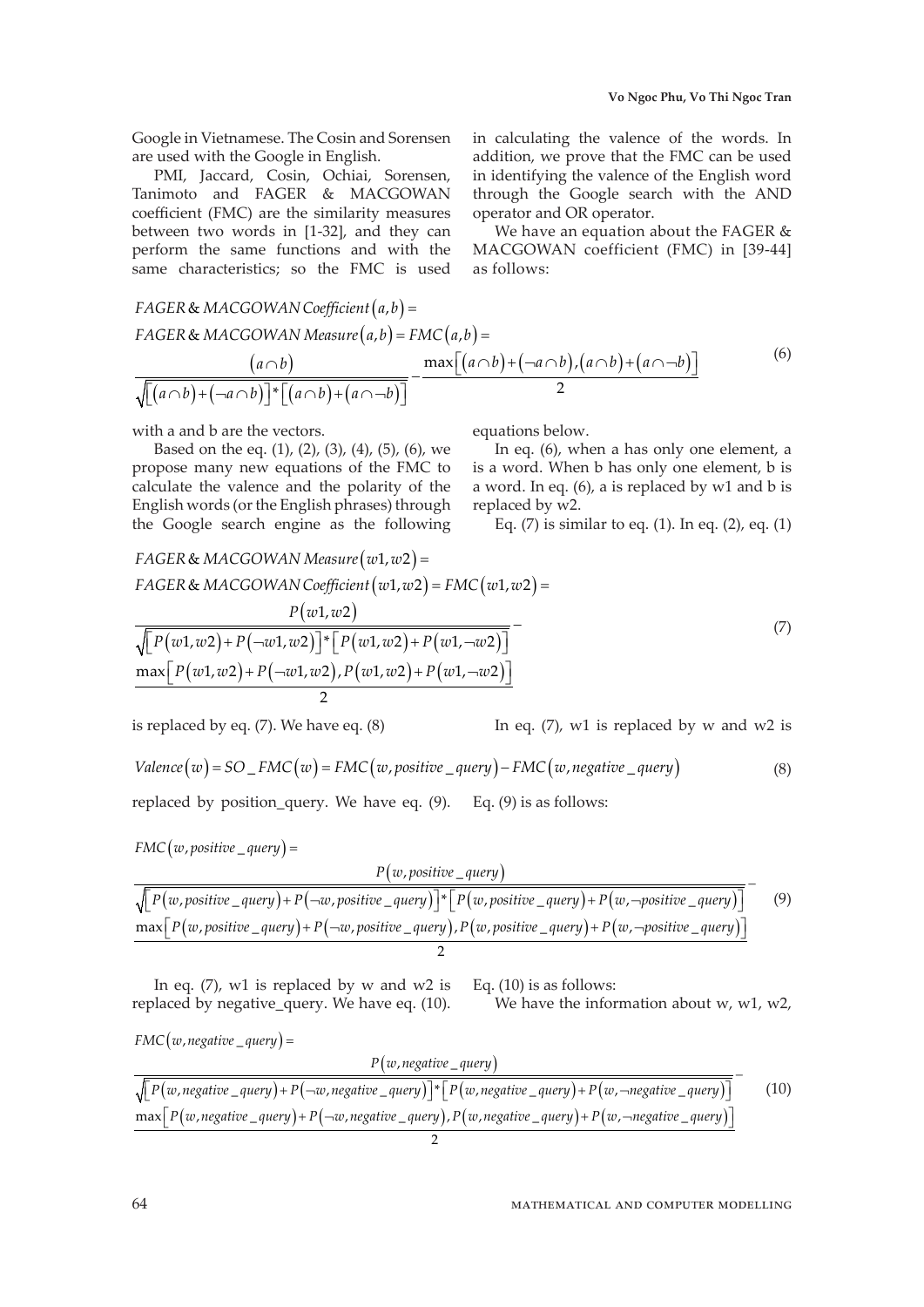and etc. as follows:

- 1. w, w1, w2 : are the English words (or the English phrases)
- 2.  $P(w1, w2)$ : number of returned results in Google search by keyword (w1 and w2). We use the Google Search API to get the number of returned results in search online Google by keyword (w1 and w2).
- 3. P(w1): number of returned results in Google search by keyword w1. We use the Google Search API to get the number of returned results in search online Google by keyword w1.
- 4. P(w2): number of returned results in Google search by keyword w2. We use the Google Search API to get the number of returned results in search online Google by keyword w2.
- 5. Valence(W) = SO\_FMC(w): valence of English word (or English phrase) w; is SO of word (or phrase) by using the FAGER & MACGOWAN coefficient (FMC)
- 6. positive\_query: {FMCtive or good or positive or beautiful or strong or nice or excellent or fortunate or correct or superior} with the positive query is the a group of the positive English words.
- 7. negative query: {passive or bad or negative or ugly or week or nasty or poor or unfortunate or wrong or inferior} with the negative\_query is the a group of the negative English words.
- 8. P(w, positive query): number of returned results in Google search by keyword (positive\_query and w). We use the Google Search API to get the number of returned results in search online Google by keyword (positive query and w)
- 9.  $P(w, \text{ negative query})$ : number of returned results in Google search by keyword (negative\_query and w). We use the Google Search API to get the number of returned results in search online Google by keyword (negative\_ query and w)
- 10. P(w): number of returned results in Google search by keyword w. We use the Google Search API to get the number of returned results in search online Google by keyword w
- 11. P(¬w,positive\_query): number of returned results in Google search by keyword ((not w) and positive\_query). We use the Google Search API to get the number of returned results in search

online Google by keyword ((not w) and positive\_query).

- 12. P(w,  $\neg$ positive\_query): number of returned results in the Google search by keyword (w and ( not (positive\_query))). We use the Google Search API to get the number of returned results in search online Google by keyword (w and [not (positive\_query)]).
- 13. P( $\neg w$ ,  $\neg positive$  query): number of returned results in the Google search by keyword (w and ( not (positive\_query))). We use the Google Search API to get the number of returned results in search online Google by keyword ((not w) and [not (positive\_query)]).
- 14. P $(\neg w \text{.negative query})$ : number of returned results in Google search by keyword ((not w) and negative\_query). We use the Google Search API to get the number of returned results in search online Google by keyword ((not w) and negative\_query).
- 15. P(w, $\neg$ negative query): number of returned results in the Google search by keyword (w and (not ( negative\_ query))). We use the Google Search API to get the number of returned results in search online Google by keyword (w and (not (negative query))).
- 16. P( $\neg w$ , $\neg$ negative query): number of returned results in the Google search by keyword (w and (not ( negative\_ query))). We use the Google Search API to get the number of returned results in search online Google by keyword ((not w) and (not (negative\_query))).

According to Cosine, Ochiai, Sorensen, Tanimoto, PMI and Jaccard about calculating the valence (score) of the word, we identify the valence (score) of the English word w based on both the proximity of positive\_query with w and the remote of positive\_query with w; and the proximity of negative\_query with w and the remote of negative\_query with w.

If FMC (w, positive\_query) is as equal as 1, the English word w is the nearest of positive\_ query.

If FMC (w, positive\_query) is as equal as 0, the English word w is the farthest of positive\_ query.

If FMC (w, positive\_query)  $> 0$  and FMC (w, positive\_query)  $\leq 1$ , the English word w belongs to positive\_query being the positive group of the English words.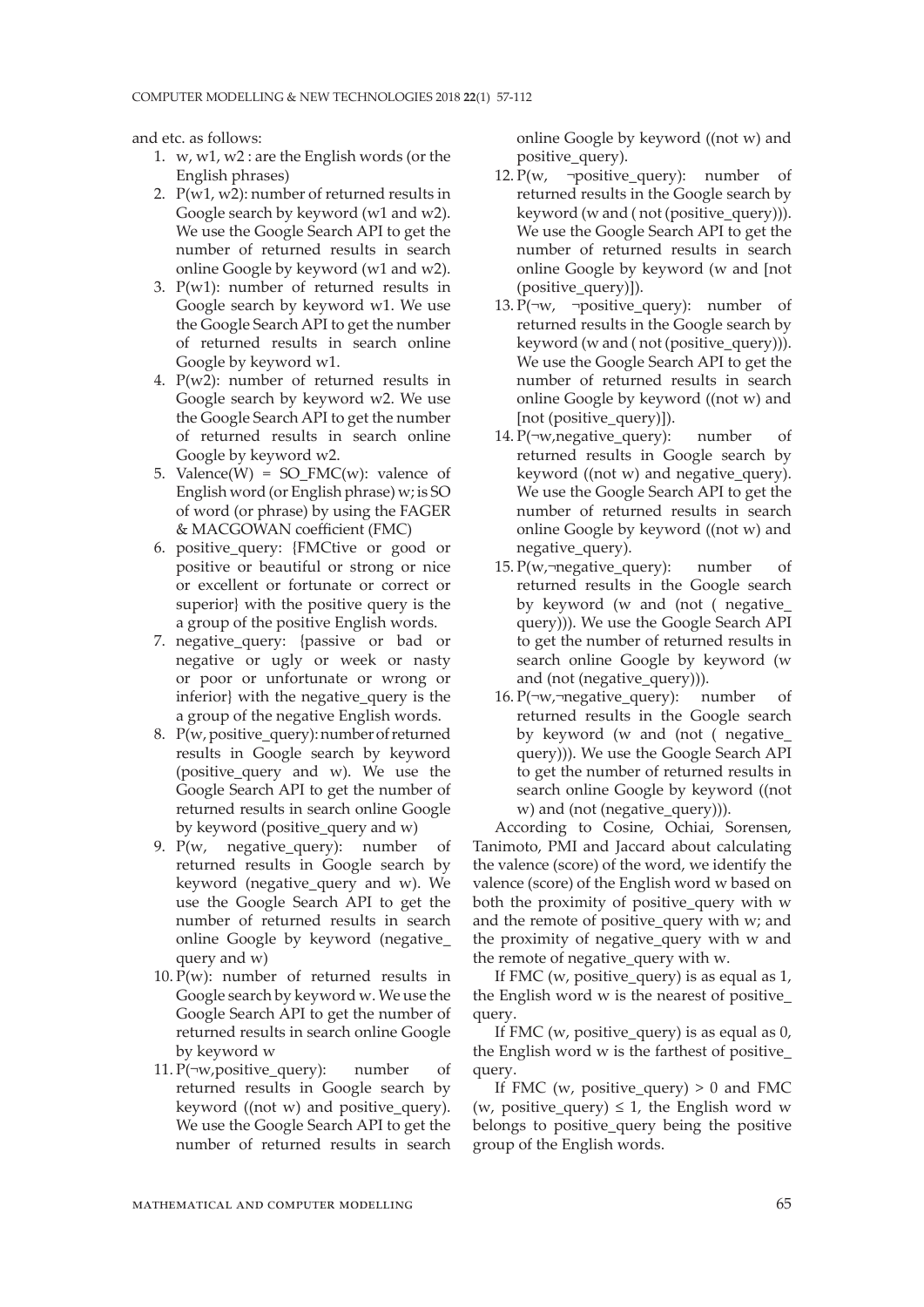If FMC (w, negative query) is as equal as  $1$ , the English word w is the nearest of negative\_ query.

If FMC (w, negative\_query) is as equal as 0, the English word w is the farthest of negative\_ query.

If FMC (w, negative\_query)  $> 0$  and FMC (w, negative query)  $\leq 1$ , the English word w belongs to negative query being the negative group of the English words.

So, the valence of the English word w is the value of FMC (w, positive\_query) substracting the value of FMC (w, negative\_query) and the eq. (8) is the equation of identifying the valence of the English word w.

We have the information about FMC as follows:

- 1. FMC (w, positive query)  $\geq 0$  and FMC (w, positive query)  $\leq 1$ .
- 2. FMC (w, negative query)  $\geq 0$  and FMC (w, negative\_query)  $\leq 1$
- 3. If FMC (w, positive\_query) = 0 and FMC (w, negative query) = 0 then SO\_FMC  $(w) = 0.$
- 4. If FMC (w, positive\_query) = 1 and FMC (w, negative query) = 0 then SO\_FMC  $(w) = 0.$
- 5. If FMC (w, positive query) = 0 and FMC (w, negative query) = 1 then SO FMC  $(w) = -1.$
- 6. If FMC (w, positive query) = 1 and FMC (w, negative\_query) = 1 then  $SO_FMC$  $(w) = 0.$

So, SO\_FMC (w)  $\ge$  -1 and SO\_FMC (w)  $\le$  1.

If SO\_FMC (w)  $> 0$ , the polarity of the English word w is positive polarity. If SO\_ FMC  $(w)$  < 0, the polarity of the English word w is negative polarity. If SO\_FMC (w) =  $0$ , the polarity of the English word w is neutral polarity. In addition, the semantic value of the English word w is SO  $FMC(w)$ .

We calculate the valence and the polarity of the English word or phrase w using a training corpus of approximately one hundred billion English words — the subset of the English Web that is indexed by the Google search engine on the internet. AltaVista was chosen because it has a NEAR operator.

The AltaVista NEAR operator limits the search to documents that contain the words within ten words of one another, in either order.

We use the Google search engine which does not have a NEAR operator; but the Google search engine can use the AND operator and the OR operator.

The result of calculating the valence w (English word) is similar to the result of calculating valence w by using AltaVista. However, AltaVista is no longer.

In summary, by using eq.  $(8)$ , eq.  $(9)$ , and eq. (10), we identify the valence and the polarity of one word (or one phrase) in English by using the FMC through the Google search engine with AND operator and OR operator.

We show the comparisons of advantages of the results of our new model with the researches in the tables as follows: Table 1, Table 2, Table 3, and Table 4.

In Table 1 and Table 2 below of the Appendices section, we compare our model's results with the surveys in [1- 22].

In Table 3 and Table 4 below, we compare our model's results with the researches related to the FAGER & MACGOWAN coefficient(FMC) in [39,40].

#### *4.1.2 A basis English sentiment dictionary (bESD) in a sequential environment*

In this part, the valences and the polarities of the English words or phrases for our basis English sentiment dictionary (bESD) are calculated by using the FMC in a sequential system from at least 55,000 English terms, including nouns, verbs, adjectives, etc. according to [33-38], as the following diagram in Figure 4 below shows.

The algorithm 1 is proposed to perform this section. The algorithm 1 has the main ideas as follows:

Input: the 55,000 English terms; the Google search engine

Output: a basis English sentiment dictionary (bESD)

Step 1: Each term in the 55,000 terms, do repeat:

Step 2: By using eq. (8), eq. (9), and eq. (10) of the calculating a valence of one word (or one phrase) in English in the section (4.1.1), the sentiment score and the polarity of this term are identified. The valence and the polarity are calculated by using the SC through the Google search engine with AND operator and OR operator.

Step 3: Add this term into the basis English sentiment dictionary (bESD);

Step 4: End Repeat – End Step 1;

Step 5: Return bESD;

We store more 55,000 English words (or English phrases) of our basis English sentiment dictionary (bESD) in Microsoft SQL Server 2008 R2.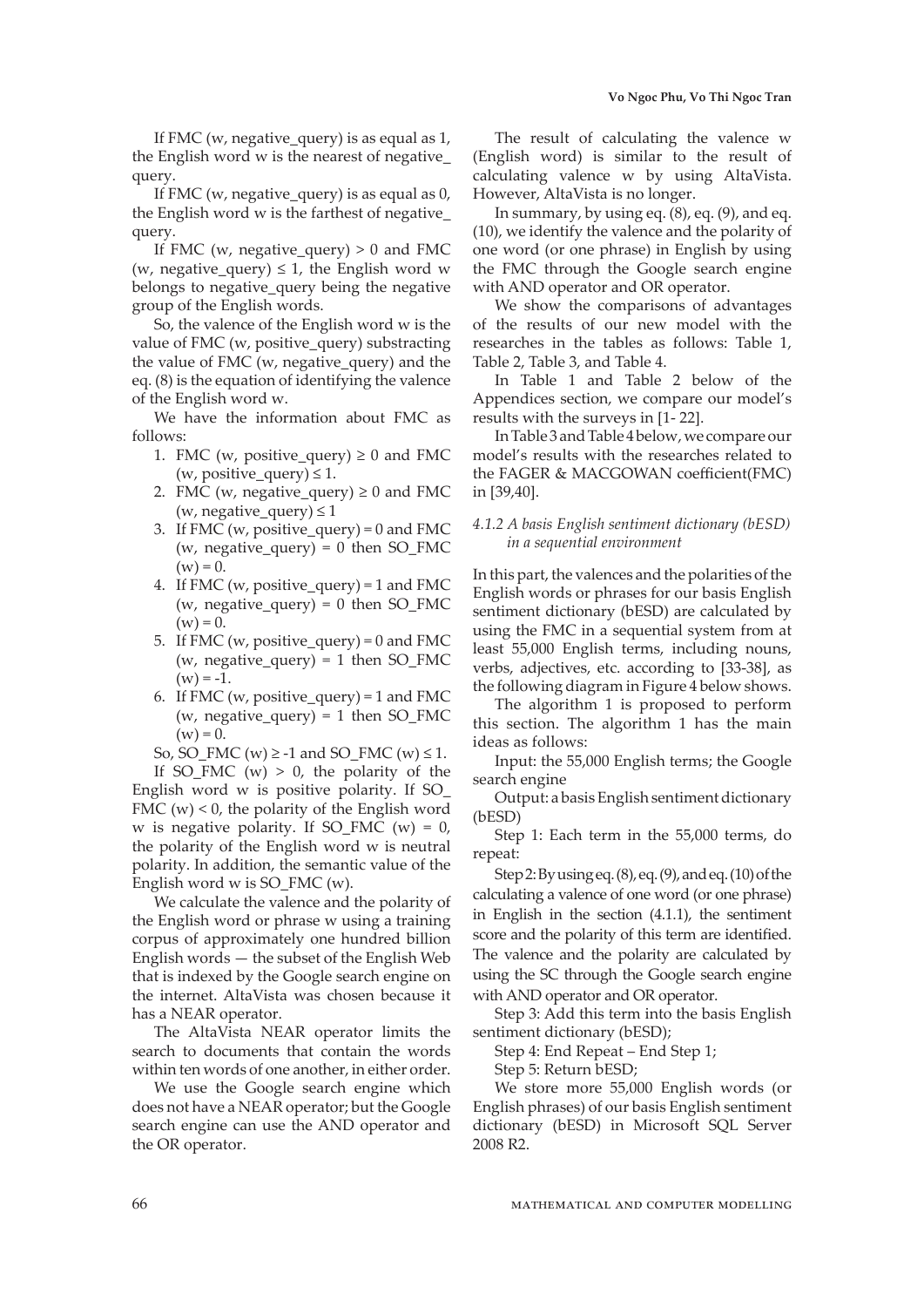

FIGURE 4 Overview of creating a basis English sentiment dictionary (bESD) in a sequential environment

## *4.1.3 A basis English sentiment dictionary (bESD) in a distributed system*

In this part, the valences and the polarities of the English words or phrases for our basis English sentiment dictionary (bESD) are identified by using the FMC in a parallel network environment from at least 55,000 English terms, including nouns, verbs, adjectives, etc. based on [33-38], as the following diagram in Figure 5 below shows.



FIGURE 5 Overview of creating a basis English sentiment dictionary (bESD) in a distributed environment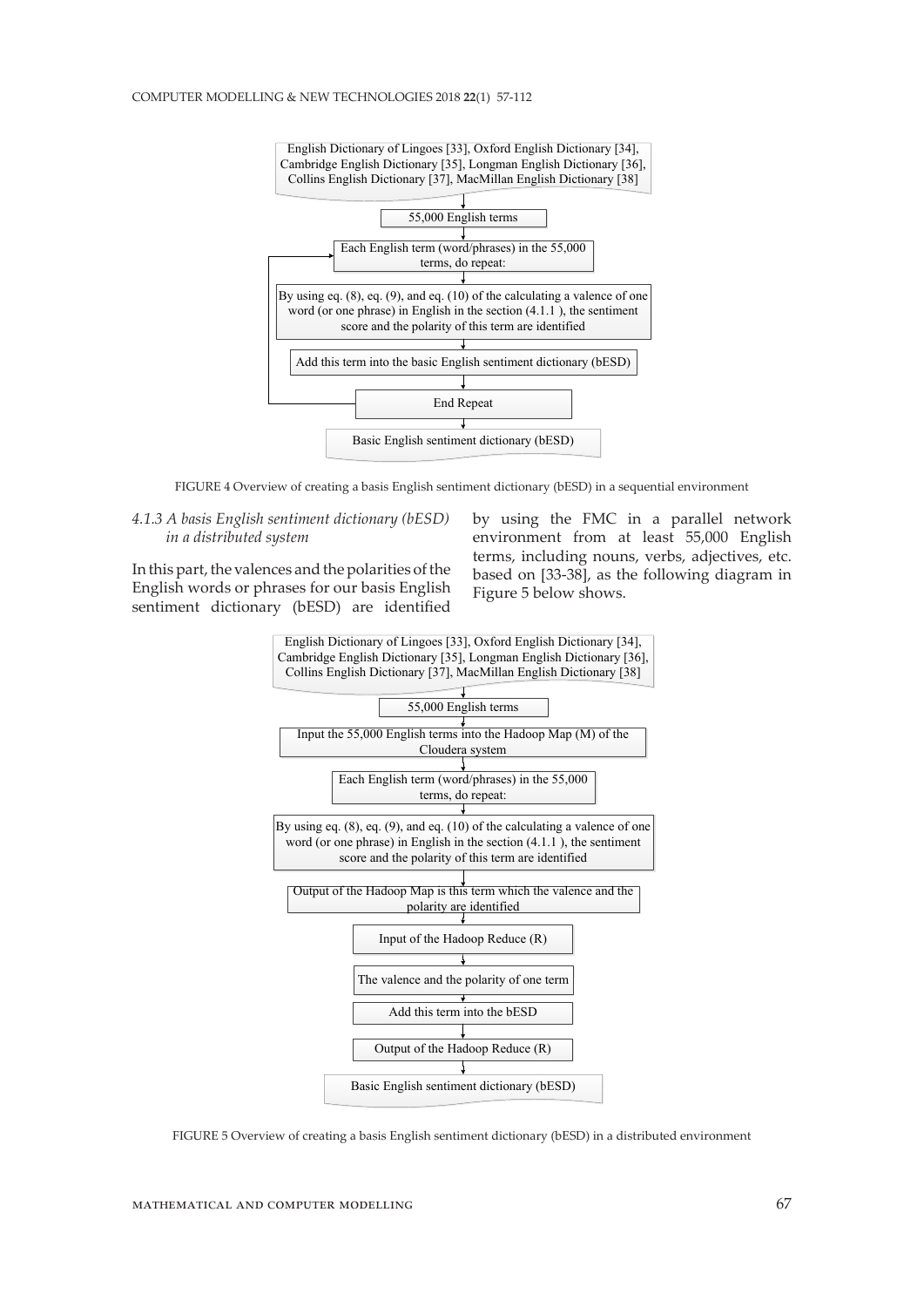This section in Figure 5 comprises two phases as follows: the Hadoop Map (M) phase and the Hadoop Reduce (R) phase. The input of the Hadoop Map phase is the 55,000 terms in English in [33-38]. The output of the Hadoop Map phase is one term which the sentiment score and the polarity are identified. The output of the Hadoop Map phase is the input of the Hadoop Reduce phase. Thus, the input of the Hadoop Reduce phase is one term which the sentiment score and the polarity are identified. The output of the Hadoop Reduce phase is the basis English sentiment dictionary (bESD).

The algorithm 2 is built to implement the Hadoop Map phase of creating a basis English sentiment dictionary (bESD) in a distributed environment. The algorithm 2 has its main ideas as follows:

Input: the 55,000 English terms; the Google search engine

Output: one term which the sentiment score and the polarity are identified.

Step 1: Each term in the 55,000 terms, do repeat:

Step 2: By using eq. (8), eq. (9), and eq. (10) of the calculating a valence of one word (or one phrase) in English in the section (4.1.1), the sentiment score and the polarity of this term are identified. The valence and the polarity are calculated by using the KC through the Google search engine with AND operator and OR operator.

Step 3: Return this term;

The algorithm 3 is proposed to perform the Hadoop Reduce phase of creating a basis English sentiment dictionary (bESD) in a distributed environment. The algorithm 3 comprises the main ideas as follows:

Input: one term which the sentiment score and the polarity are identified – The output of the Hadoop Map phase.

Output: a basis English sentiment dictionary (bESD)

Step 1: Receive this term;

Step 2: Add this term into the basis English sentiment dictionary (bESD);

Step 3: Return bESD;

At least 55,000 English words (or English phrases) of our basis English sentiment dictionary (bESD) are stored in Microsoft SQL Server 2008 R2.

*4.2 Implementing the Fager & MacGowan Coefficient (FMC) and the Genetic Algorithm (GA) with the Rank Selection (RS) - the fitness function (FF) in both a sequential environment and a distributed network system*

In Figure 6, this section (4.2) compises two parts. The first part of this section is the sub-section (4.2.1) which we use the Fager & MacGowan Coefficient (FMC) and the Genetic Algorithm (GA) with the Rank Selection (RS) - the fitness function (FF) to classify the documents of the testing data set into either the positive vector group or the negative vector group in a sequential environment. The second part of this section is the sub-section (4.2.2) which we use the Fager & MacGowan Coefficient (FMC) and the Genetic Algorithm (GA) with the Rank Selection (RS) - the fitness function (FF) to cluster the documents of the testing data set into either the positive vector group or the negative vector group in a distributed system.

4.1 PERFORMING THE FAGER & MAC-GOWAN COEFFICIENT (FMC) AND THE GENETIC ALGORITHM (GA) WITH THE RANK SELECTION (RS) - THE FITNESS FUNCTION (FF) IN A SEQUENTIAL ENVIRONMENT

In Figure 7, the genetic algorithm (GA) is used with the Rank Selection (RS) - the fitness function (FF) to cluster the documents of the testing data set into either the positive polarity or the negative polarity in the sequential environment. In this section, we perform the proposed model in the sequential system as follows: Firstly, we build the sentiment lexicons of the bESD based on a basis English sentiment dictionary (bESD) in a sequential environment (4.1.2). We encrypt the sentiment lexicons of the bESD to the bit arrays and each bit array in the bit arrays presents each term in the sentiment lexicons with the information as follows: a content of this term, a sentiment score of this term. This is called the bit arrays of the bESD which are stored in a small storage space. Then, we encode all the sentences of the training data set to the bit arrays based on the bit arrays of the sentiment lexicons of the bESD. A positive bit array group of the training data set which we encrypt all the positive sentences of the training data set to the positive bit arrays according to the bit arrays of the sentiment lexicons of the bESD. A negative bit array group of the training data set which we encode all the negative sentences of the training data set to the negative bit arrays according to the bit arrays of the sentiment lexicons of the bESD. Each document in the documents of the testing data set is separated to the sentences. Each sentence in the sentences of one document of the testing data set is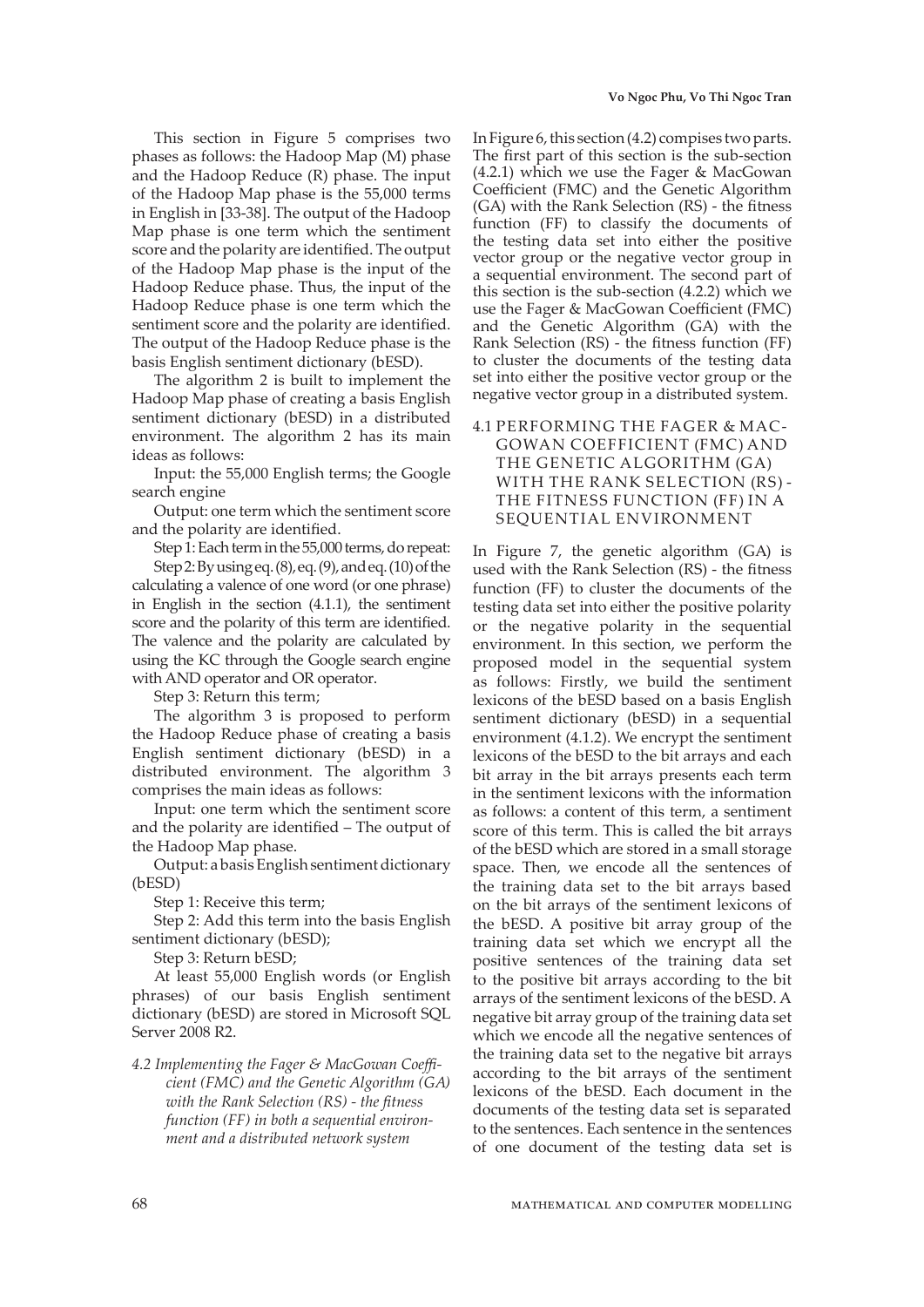#### COMPUTER MODELLING & NEW TECHNOLOGIES 2018 **22**(1) 57-112



FIGURE 6 Overview of implementing the Fager & MacGowan Coefficient (FMC) and the Genetic Algorithm (GA) with the Rank Selection (RS) - the fitness function (FF) in both a sequential environment and a distributed network system



FIGURE 7 Overview of performing the Fager & MacGowan Coefficient (FMC) and the Genetic Algorithm (GA) with the Rank Selection (RS) - the fitness function (FF) in a sequential environment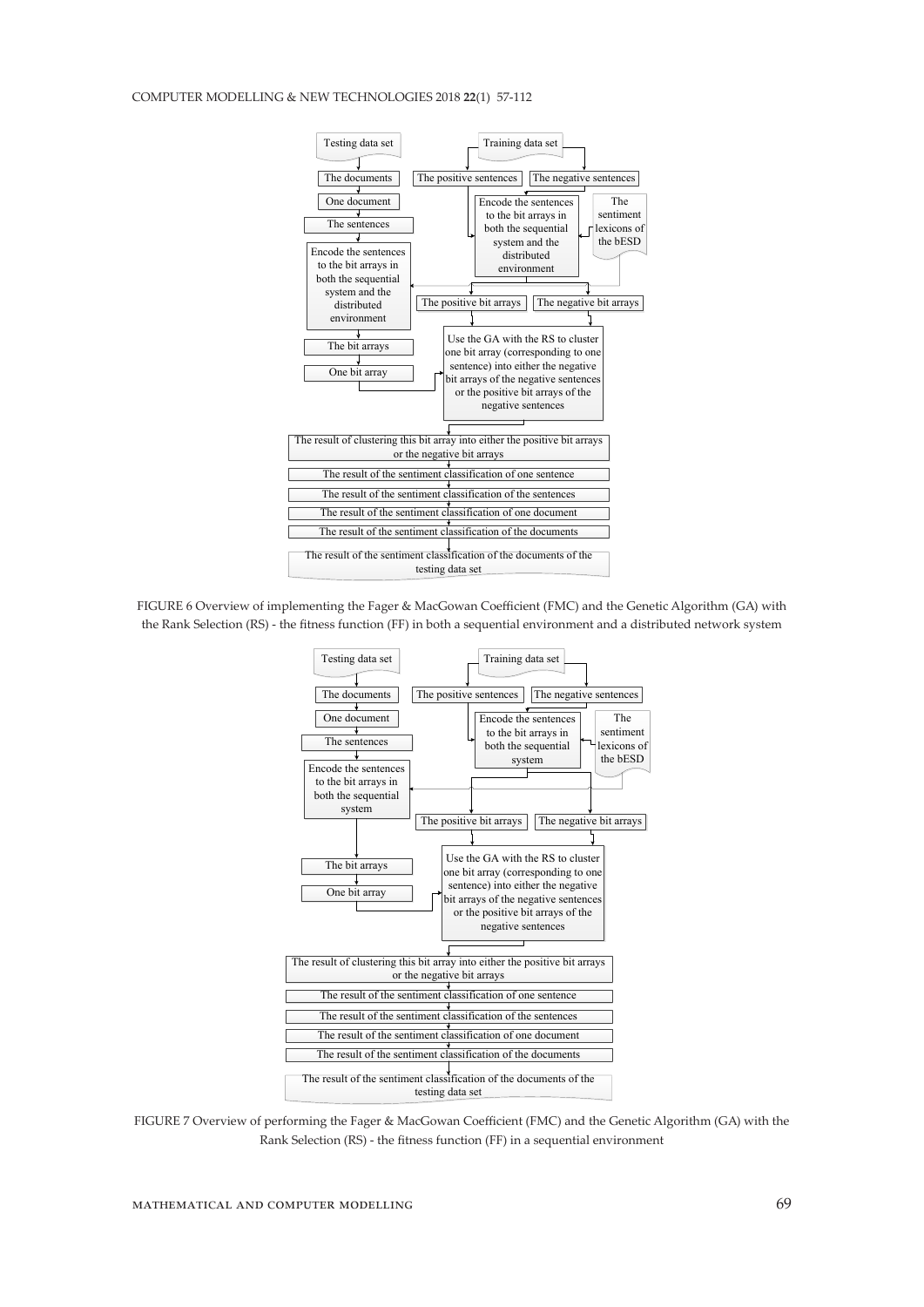encrypted to one bit array (corresponding to one sentence) of the document. Next, one bit array of the document is clustered into either the positive bit array group or the negative bit array group of the training data set by using the GA with the RS. Then, all the bit arrays (corresponding to all the sentences) of the document of the testing data set are clustered into either the positive array group or the negative bit array group of the training data set using the GA with the RS. Based on the results of the sentiment classification of the bit arrays of the document, the sentiment classification of this document is identified completely. If the number of the bit arrays clustered into the positive polarity is greater than the number of the bit arrays clustered into the negative polarity in the document, this document is clustered into the positive. If the number of the bit arrays clustered into the positive polarity is less than the number of the bit arrays clustered into the negative polarity in the document, this document is clustered into the negative. If the number of the bit arrays clustered into the positive polarity is as equal as the number of the bit arrays clustered into the negative polarity in the document, this document is clustered into the neutral. It means that this document does not belong to both the positive polarity and the negative polarity. Finally, the sentiment classification of the documents of the testing data set is identified successfully.

Firstly, we build the sentiment lexicons of the bESD based on a basis English sentiment dictionary (bESD) in a sequential environment (4.1.2).

We encrypt the sentiment lexicons of the bESD to the bit arrays and each bit array in the bit arrays presents each term in the sentiment lexicons with the information as follows: a content of this term, a sentiment score of this term. This is called the bit arrays of the bESD which are stored in a small storage space.

We assume that the sentiment lexicons of the bESD is stored in the table as follows:

| Ordering number | Lexicons      | Valence |
|-----------------|---------------|---------|
| 1               | Good          | $+1$    |
| $\overline{2}$  | Very good     | $+2$    |
| 3               | Bad           | $-1$    |
| 4               | Very bad      | $-2$    |
| 5               | Terrible      | $-1.2$  |
| 6               | Very terrible | $-2.3$  |
| .               | $\cdots$      | .       |
| 55,000          | .             | .       |
| $\cdots$        | $\cdots$      | .       |

According to the sentiment lexicons of the bESD, we see that the valences of the sentiment lexicons are from -10 to +10. Thus, a natural part of one valence is presented by the 4 binary bits and we also use the 4 binary bits of a surplus part of this valence. So, the 8 binary bits are used for presenting one valence of one sentiment lexicons in a binary code.

Based on the English dictionaries [33-38], the longest word in English has 189,819 letters. According to the binary code of letters in English in [66-71], we see that the 7 binary bits are used in encode one letter in all the letters in English. Therefore, we need 189,819 (letters) x 7 (bits) = 1,328,733 (bits) to present one word in English.

So, we need (1,328,733 bits of the content + 8 bits of the valence) =  $1,328,741$  bits to show fully one sentiment lexicon of the bESD in Figure 8 as follows:



FIGURE 8 Overview of presenting one sentiment lexicon of the bESD in a binary code

We transfer the valence of one sentiment lexicon of the bESD to a binary code based on the transferring a decimal to a binary code in [72-77].

We build the algorithm 4 to encrypt one

sentiment lexicon (comprising the content and the valence) to a binary array in the sequential environment. The main ideas of the algorithm 4 are as follows:

Input: one sentiment lexicon of the bESD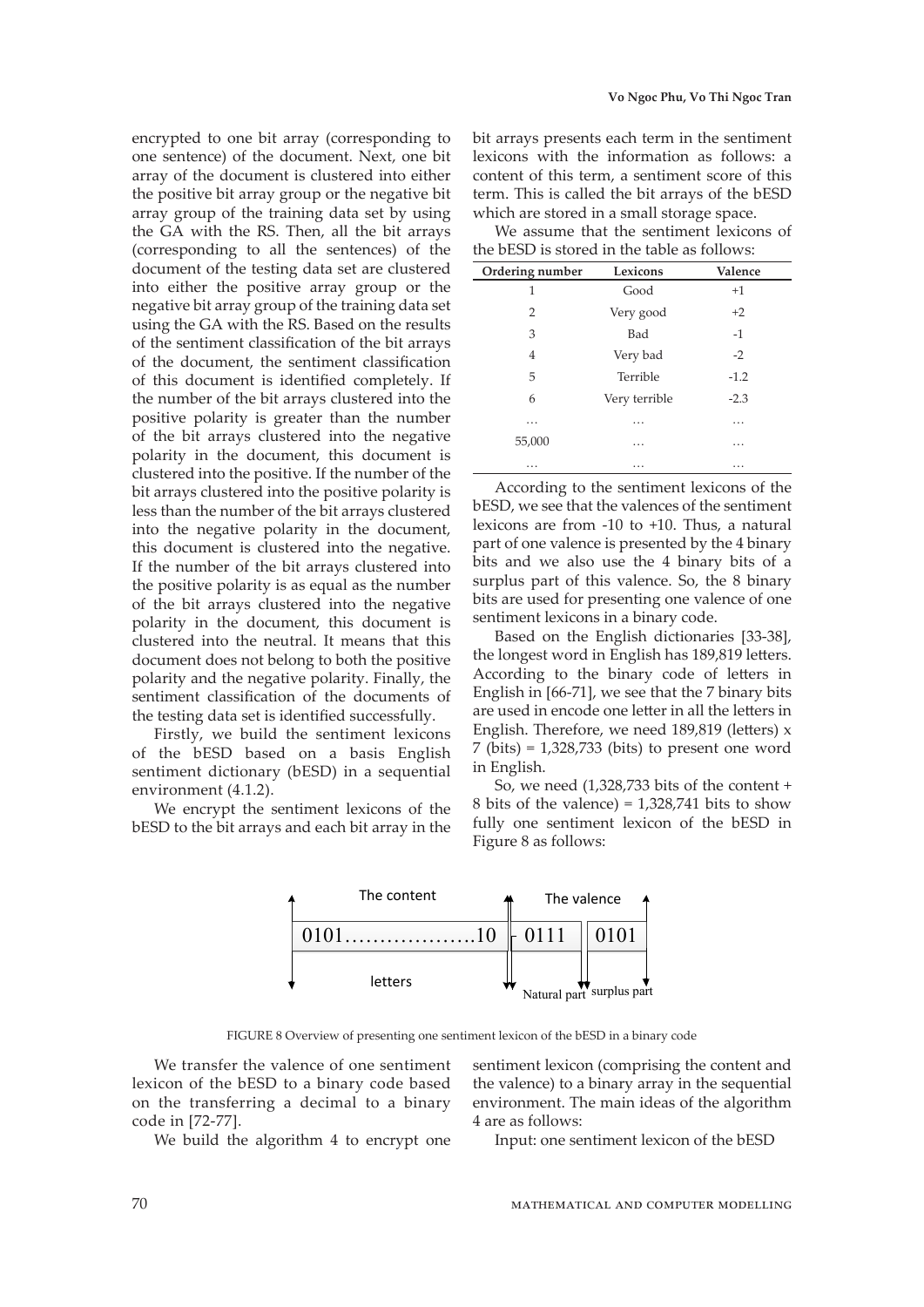Output: a bit array

Step 1: Split this term into the letters.

Step 2: Set ABitArray := null;

Step 3: Set Valence := Get a valence of this term based on the bESD;

Step 4: Each letter in the letters, do repeat:

Step 5: Based on the binary code of letters in English in [66-71], we get a bit array of this letter;

Step 6: Add the bit array of this letter into ABitArray;

Step 7: End Repeat – End Step 3;

Step 8: Based on on the transferring a decimal to a binary code in [72-77], we transfer the valence to a bit array;

Step 9: Add this bit array into ABitArray; Step 10: Return ABitArray;

We propose the algorithm 5 to encode one sentence in English to a binary array in the sequential system. The main ideas of the algorithm 5 are as follows:

Input: one sentence;

Output: a bit array;

Step 1: Set ABitArrayOfSentence := null;

Step 2: Split this sentence into the meaningful terms (meaningful word or meaningful phrase);

Step 3: Each term in the terms, do repeat: Step 4: ABitArray := The algorithm 4 to

encrypt one sentiment lexicon (comprising the content and the valence) to a binary array in the sequential environment with the input is this term;

Step 5: Add ABitArray into ABitArrayOfSentence;

Step 6: End Repeat – End Step 3;

Step 7: Return ABitArrayOfSentence;

We encrypt all the positive sentences of the training data set to the positive bit arrays based on the bit arrays of the sentiment lexicons of the bESD in the algorithm 6, called the positive bit array group. The main ideas of the algorithm 6 are as follows:

Input: all the positive sentences of the training data set

Output:a positive bit array group;

Step 1: Set APositiveBitArrayGroup := null; Step 2: Each sentence in the positive sentences, do repeat:

Step 3: ABitArray  $:=$  the algorithm 5 to encode one sentence in English to a binary array in the sequential system with the input is this sentence;

Step 4: Add ABitArray into APositiveBitArrayGroup;

Step 5: End Repeat – End Step 2; Step 6: Return APositiveBitArrayGroup;

We encode all the negative sentences of the training data set to the negative bit arrays based on the bit arrays of the sentiment lexicons of the bESD in the algorithm 7, called the negative bit array group. The main ideas of the algorithm 7 are as follows:

Input: all the negative sentences of the training data set

Output:a negative bit array group;

Step 1: Set ANegativeBitArrayGroup := null; Step 2: Each sentence in the positive sentences, do repeat:

Step 3: ABitArray  $:=$  the algorithm 5 to encode one sentence in English to a binary array in the sequential system with the input is this sentence;

Step 4: Add ABitArray into ANegativeBitArrayGroup;

Step 5: End Repeat – End Step 2;

Step 6: Return ANegativeBitArrayGroup;

We propose the algorithm 8 to transfer one document of the testing data set into the bit arrays of the document in the sequential system. The main ideas of the algorithm 8 are as follows:

Input: one document of the testing data set Output: the bit arrays of the document;

Step 1: Set TheBitArraysOfTheDocument := null;

Step 2: Split this document into the sentences;

Step 3: Each sentence in the sentences, do repeat:

Step 4: ABitArray  $:=$  the algorithm  $5$  to encode one sentence in English to a binary array in the sequential system with the input is this sentence;

Step 5: Add ABitArray into TheBitArraysOfTheDocument;

Step 6: End Repeat- End Step 3;

Step 7: Return TheBitArraysOfTheDocument;

We present the information about the GA briefly as follows:

1) According to [45-49], we show that the basic operations of the genetic algorithm, at the same time, also used for the GA in our sequential environment and our parallel network environment. The genetic algorithm (GA: Genetic Algorithms) and other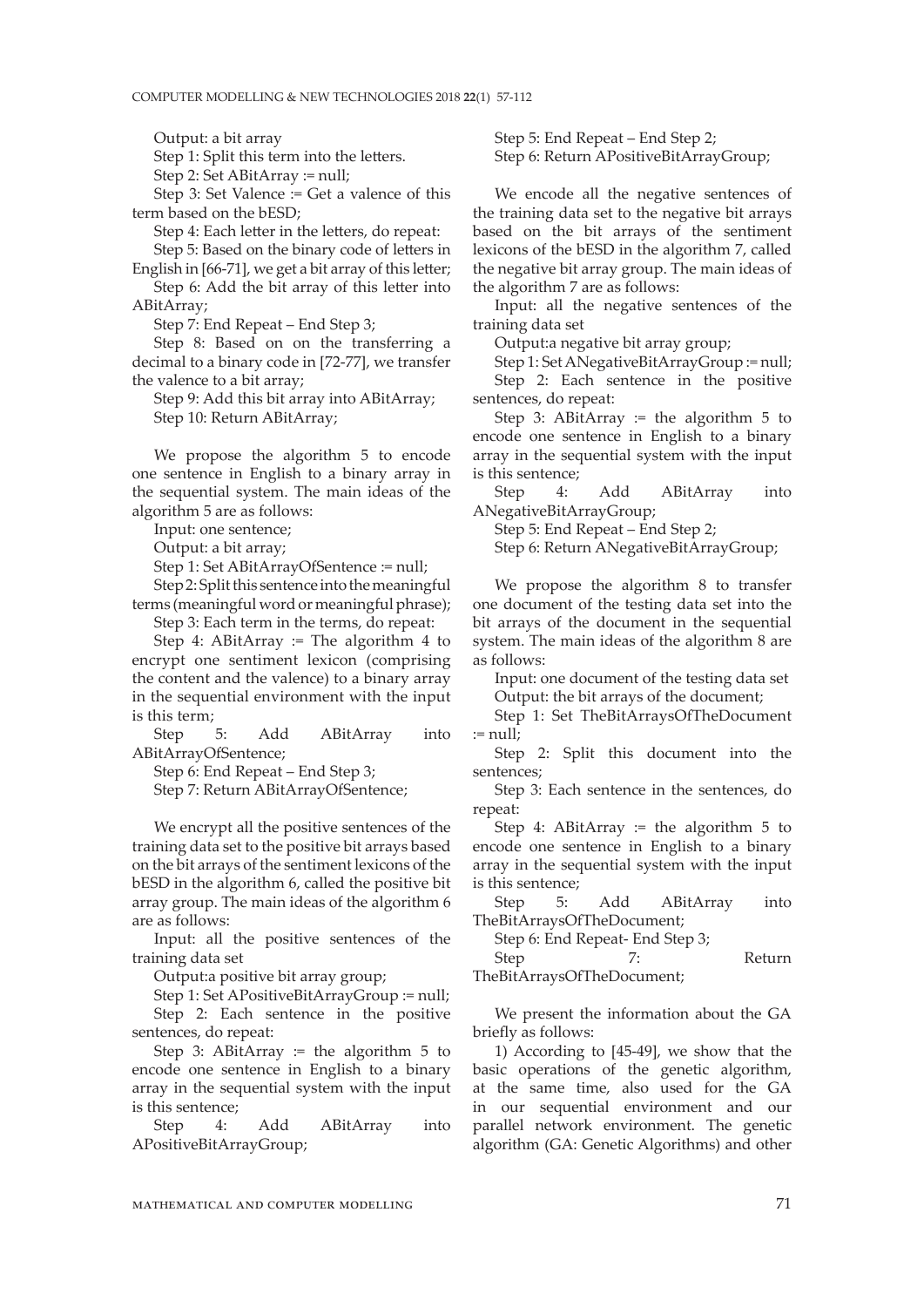evolutionary algorithms based on forming the notion that natural evolutionary process is reasonable, perfect. It stems from the evolved idea to survive and grow in the wild. GA is a problem-solving method to mimic the behavior of humans in order to survive and develop. It helps to find the optimal solution and the best in terms of time and space allow. GA considers all solutions, by at least some solutions, then eliminates the irrelevant components and select the relevant components more adapted to create birth and evolution aimed at creating solutions which have a new adaptive coefficient increasing. The adaptive coefficient is used as a gauge of the solution. The main steps of the GA:

Step 1: Select models to symbolize the solutions. The models can be sequence (string) of the binary number: 1 and 0, decimal and can be letters or mixture letters and numbers.

Step 2: Select the adaptive function (or the Fitness function) to use as a gauge of the solution.

Step 3: Continue the transformation form until achieving the best solution, or until the termination of the time.

2) Genetic Operators and Genetic **Operations** 

# **Reproductive Operator**

Reproductive operator includes two processes: the reproduction process (allowing regeneration), the selection process (selection).

#### **Allowing Regeneration**

Allowing regeneration is the process which allows chromosomes to copy on the basis of the adaptive coefficient. The adaptive coefficient is a function which is assigned the real value, corresponding to each chromosome in the population.

This process is described as follows:

- Determine the adaptive coefficient of each chromosome in the population at generation t, tabulate cumulative adaptive values (in order assigned to each chromosome).
- Suppose, the population has n individuals. Call the adaptive coefficient of the corresponding chromosome is fi, cumulative total is fti which is defined by

$$
fti = \sum_{j=1}^{i} fi
$$

• Call Fn is the sum of the adaptive

coefficient in all the population. Pick a random number f between 0 and Fn. Select the first instance correspond  $f \geq f$ tk into new population.

#### **Selection Process (Selection)**

The selection process is the process of removing the poor adaptive chromosomes in the population. This process is described as follows:

- Arrange population in order of descending degree of adaptation.
- Remove the chromosome in the last of the sequence. Keep n in the best individuals.

#### **Crossover Operator (Crossover)**

Crossover is the process of creating the new chromosomes based on the father-mother chromosomes by grafting a segment on the father-mother chromosomes together. The crossover operator is assigned with a probability pc. This process is described as follows:

- Randomly select a pair of chromosomes (father-mother) in the population. Suppose, the father-mother chromosomes have the same length m.
- Create a random number in the range from 1 to m-1 (called as cross coupling point). The cross coupling point divides the father-mother chromosomes into two sub-strings which have lengths m1, m2. The two new sub-strings created, is: m11 + m22 and m21 + m12.
- Put the two new chromosomes into the population.

Example:



# **Mutation Operator (Mutation)**

Mutation is a phenomenon which the child chromosomes carry some features, not in the genetic code of the father-mother chromosomes.

- Choose a random chromosome in the population;
- Create a random number k between 1 and m,  $1 \leq k \leq m$ ;
- Change bit k. Put this chromosome in the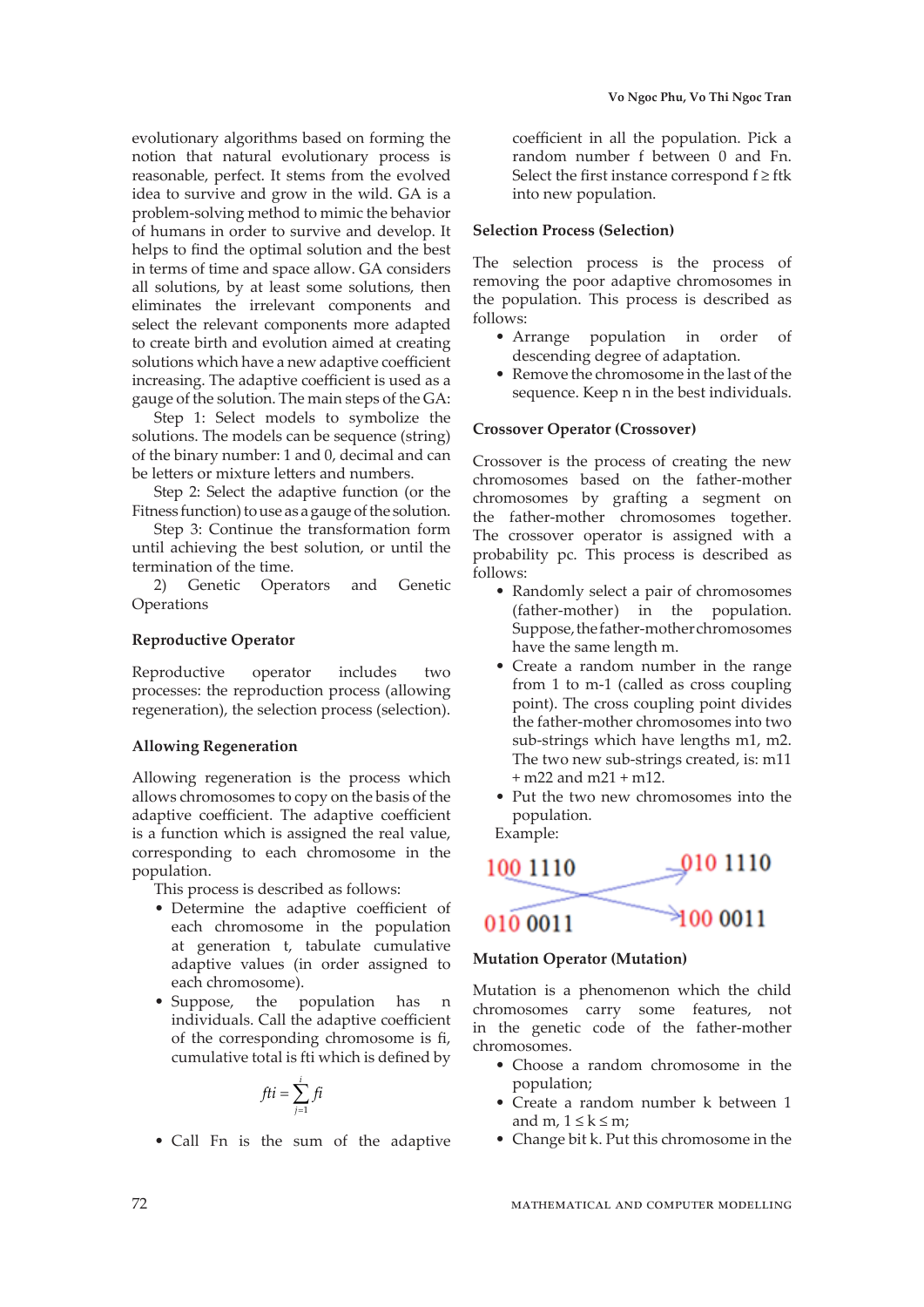population to participate in the evolution of the next generation. Example:

$$
\begin{matrix}0100011\\ \downarrow\\ 0110011\end{matrix}
$$

Each pair of parents bears two children in one of the following two methods

#### **Asexual Reproduction**

Each child is an exact copy of each father or each mother.

Example:

Father: 01101100 Child 1: 01101100

Mother: 11001110 Child 2: 11001110

#### **Sexual Reproduction (crossover)**

Some bits are copied from the mother or a few bits are copied from the father.

Example of the sexual reproduction intersecting half

Father: 1001 1110 <del>→</del>Child 1: 1111 1110

Mother: 1111 1000——Child 2: 1001 1000

Example of the sexual reproduction intersecting 3 bits

Father: 10001100 → Child 1: 00011000

Mother: 01110011 —→ Child 2: 11100111

In Figure 9, we show the diagram of the GA in the sequential environment as follows:

We build the algorithm 9 to cluster one bit array (corresponding to one sentence) of the



FIGURE 9 The diagram of the GA in the sequential environment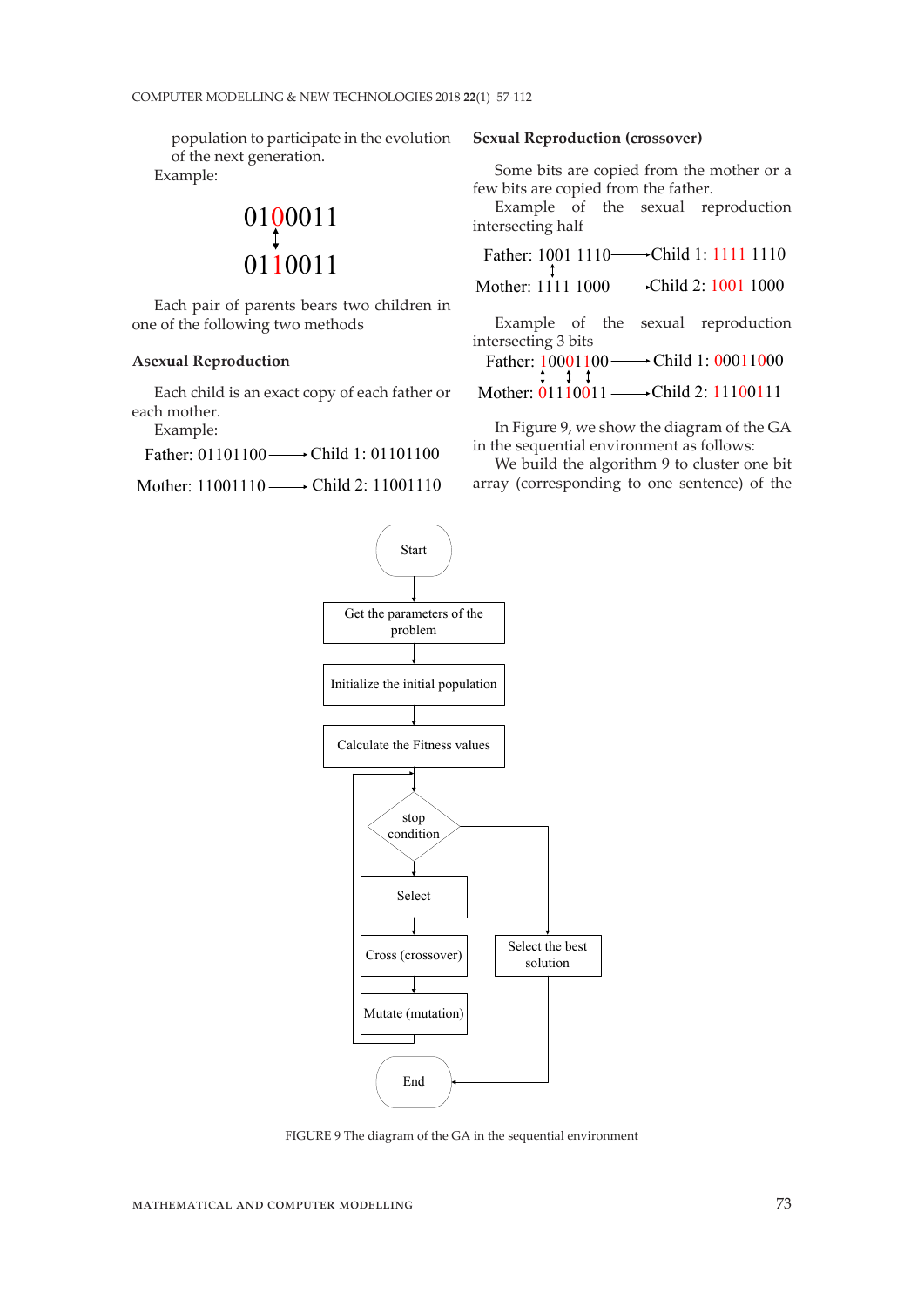document into either the positive bit array group or the negative bit array group of the training data set by using the GA with the RS in the sequential system. The main ideas of the algorithm 9 are as follows:

Input: one bit array (corresponding to one sentence) of the document; the positive bit array group and the negative bit array group the training data set;

Output: the sentiments (positive, negative, or neutral)

Step 1: randomly initialize population(t)

Step 2: determine fitness of population(t) Step 3: repeat

Step 4: select parents from population(t)

Step 5: perform crossover on parents creating population(t+1)

Step 6: perform mutation of population $(t+1)$ Step 7: determine fitness of population(t+1) Step 8: until best individual is good enough Step 9: Return this bit array clustered into either the positive bit array group or the negative bit array group of the training data set.

Fitness is defined as an objective function that quantifies the optimality of a solution (chromosome) to the target problem. How to choose Fitness is dependent on the problem that we study. Choosing the different Fitness function will give the different results. In this survey, we use the Roulette-wheel selection (RS).

According to the researches related to the Rank Selection (RS) in [50-54], Rank Selection sorts the population first according to fitness value and ranks them. Then every chromosome is allocated selection probability with respect to its rank. Individuals are selected as per their selection probability. Rank selection is an explorative technique of selection. Rank selection prevents too quick convergence and differs from roulette wheel selection in terms of selection pressure. Rank selection overcomes the scaling problems like stagnation or premature convergence. Ranking controls selective pressure by a uniform method of scaling across the population. Rank selection behaves in a more robust manner than other methods.

We propose the algorithm 10 to cluster one document of the testing data set into either the positive bit array group or the negative bit array group of the training data set using the GA with the RS in the sequential environment. The main ideas of the algorithm 10 are as follows:

Input: one document of the testing data set; the positive bit array group and the negative bit array group of the training data set;

Output: the sentiments (positive, negative, or neutral)

Step 1: ABitArrayGroupOfOneDocument := the algorithm 8 to transfer one document of the testing data set into the bit arrays of the document in the sequential system with the input is this document;

Step 2: Set count positive  $:= 0$  and count  $negative := 0$ ;

Step 3: Each bit array in ABitArrayGroupOfOneDocument, do repeat:

Step 4: OneResult  $:=$  the algorithm 9 to cluster one bit array (corresponding to one sentence) of the document into either the positive bit array group or the negative bit array group of the training data set by using the GA with the RS in the sequential system with the input is this bit array, the positive bit array group and the negative bit array group of the training data set;

Step 5: If OneResult is the positive Then count positive := count positive + 1;

Step 6: Else If OneResult is the negative Then count negative := count negative + 1;

Step 7: End Repeat – End Step 3;

Step 8: If count positive is greater than count negative then return positive;

Step 9: Else If count positive is less than count negative Then Return negative;

Step 10: Return neutral;

We build the algorithm 11 to cluster the documents of the testing data set into either the positive or the negative in the sequential environment. The main ideas of the algorithm 11 area as follows:

Input: the testing data set and the training data set;

Output: the results of the sentiment classification of the testing data set;

Step 1: The valences and the polarities of the sentiment lexicons of the bESD are calculated based on a basis English sentiment dictionary (bESD) in a sequential environment (4.1.2);

Step 2: A positive bit array group := encrypt all the positive sentences of the training data set to the bit arrays based on the bit arrays of the sentiment lexicons of the bESD in the algorithm 6 with the input is the positive sentences of the training data set;

Step 3: A negative bit array group := encode all the negative sentences of the training data set to the bit arrays based on the bit arrays of the sentiment lexicons of the bESD in the algorithm 7 with the input is the positive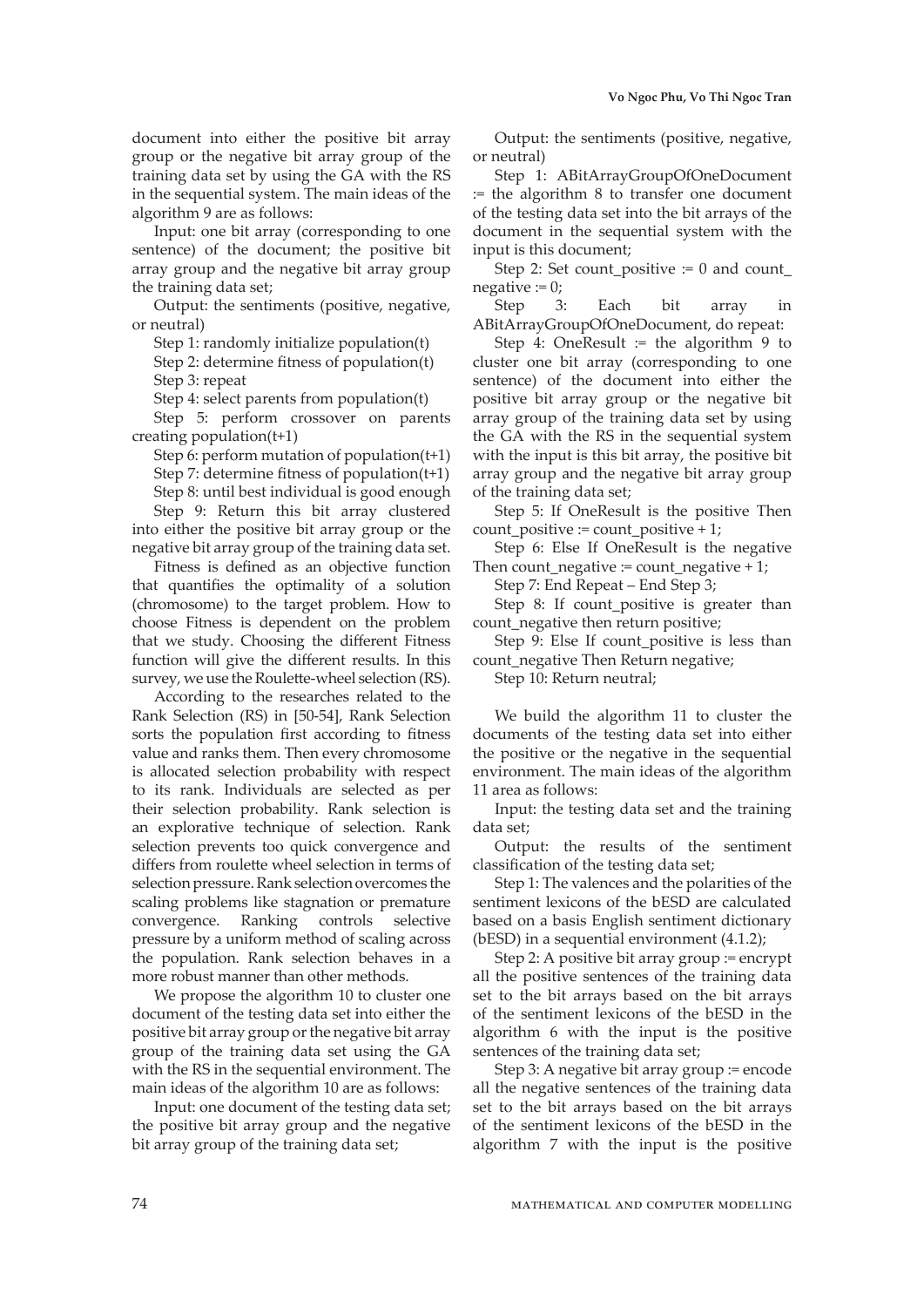sentences of the training data set;

Step 4: Set TheResultsOfTheTestingDataSet  $:=$  null;

Step 5: Each document in the documents of the testing data set, do repeat:

Step 6: OneResult := the algorithm 10 to cluster one document of the testing data set into either the positive bit array group or the negative bit array group of the training data set using the GA with the RS in the sequential environment with the input is this document, the positive bit array group and the negative bit array group;

Step 7: Add OneResult into TheResultsOfTheTestingDataSet;

Step 8: End Repeat – End Step 5; Step 9: Return

TheResultsOfTheTestingDataSet;

4.2 IMPLEMENTING THE FAGER & MACGOWAN COEFFICIENT (FMC) AND THE GENETIC ALGORITHM (GA) WITH THE RANK SELECTION (RS) - THE FITNESS FUNCTION (FF) IN BOTH A DISTRIBUTED NET-WORK SYSTEM

In Figure 10, The genetic algorithm (GA) is used with the Rank Selection (RS) - the fitness function (FF) to cluster the documents of the testing data set into either the positive polarity or the negative polarity in the Cloudera parallel network environment. In this section, we perform the proposed model in the distributed system as follows: Firstly, we build the sentiment lexicons of the bESD based on a basis English sentiment dictionary (bESD) in a distributed system (4.1.3). We encrypt the sentiment lexicons of the bESD to the bit arrays and each bit array in the bit arrays presents each term in the sentiment lexicons with the information as follows: a content of this term, a sentiment score of this term. This is called the bit arrays of the bESD which are stored in a small storage space. Then, we encode all the sentences of the training data set to the bit arrays based on the bit arrays of the sentiment lexicons of the bESD. A positive bit array group of the training data set which we encrypt all the positive sentences of the training data set to the positive bit arrays according to the bit arrays of the sentiment lexicons of the bESD. A negative bit array group of the training data set which we encode all the negative sentences of the training data set to the negative bit arrays

according to the bit arrays of the sentiment lexicons of the bESD. Each document in the documents of the testing data set is separated to the sentences. Each sentence in the sentences of one document of the testing data set is encrypted to one bit array (corresponding to one sentence) of the document. Next, one bit array of the document is clustered into either the positive bit array group or the negative bit array group of the training data set by using the GA with the RS. Then, all the bit arrays (corresponding to all the sentences) of the document of the testing data set are clustered into either the positive array group or the negative bit array group of the training data set using the GA with the RS. Based on the results of the sentiment classification of the bit arrays of the document, the sentiment classification of this document is identified completely. If the number of the bit arrays clustered into the positive polarity is greater than the number of the bit arrays clustered into the negative polarity in the document, this document is clustered into the positive. If the number of the bit arrays clustered into the positive polarity is less than the number of the bit arrays clustered into the negative polarity in the document, this document is clustered into the negative. If the number of the bit arrays clustered into the positive polarity is as equal as the number of the bit arrays clustered into the negative polarity in the document, this document is clustered into the neutral. It means that this document does not belong to both the positive polarity and the negative polarity. Finally, the sentiment classification of the documents of the testing data set is identified successfully.

Firstly, we build the sentiment lexicons of the bESD based on a basis English sentiment dictionary (bESD) in a distributed system (4.1.3)

We encrypt the sentiment lexicons of the bESD to the bit arrays and each bit array in the bit arrays presents each term in the sentiment lexicons with the information as follows: a content of this term, a sentiment score of this term. This is called the bit arrays of the bESD which are stored in a small storage space.

We assume that the sentiment lexicons of the bESD is stored in the table as follows:

| Ordering number | Lexicons  | Valence |
|-----------------|-----------|---------|
|                 | Good      | $+1$    |
|                 | Very good | $+2$    |
|                 | Bad       |         |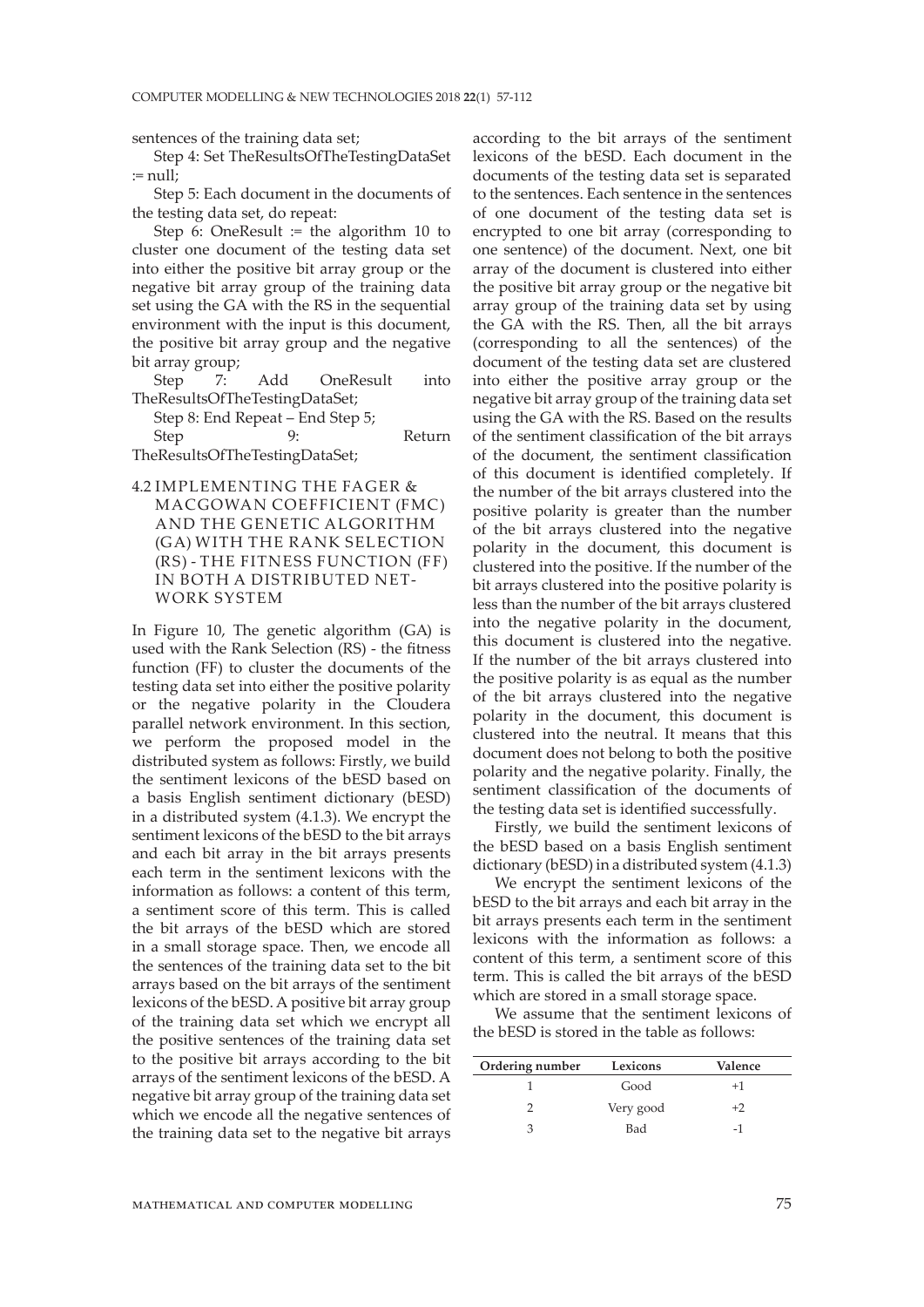

FIGURE 10 Overview of performing the Fager & MacGowan Coefficient (FMC) and the Genetic Algorithm (GA) with the Rank Selection (RS) - the fitness function (FF) in a distributed environment

| Ordering number | Lexicons      | Valence  |
|-----------------|---------------|----------|
| 4               | Very bad      | $-2$     |
| 5               | Terrible      | $-1.2$   |
| 6               | Very terrible | $-2.3$   |
| $\cdots$        | .             | $\cdots$ |
| 55,000          | .             | .        |
| .               | .             | .        |

According to the sentiment lexicons of the bESD, we see that the valences of the sentiment lexicons are from -10 to +10. Thus, a natural part of one valence is presented by the 4 binary bits and we also use the 4 binary bits of a surplus part of this valence. So, the 8 binary bits are used for presenting one valence of one sentiment lexicons in a binary code.

Based on the English dictionaries [33-38], the longest word in English has 189,819 letters. According to the binary code of letters in English in [66-71], we see that the 7 binary bits are used in encode one letter in all the letters in English. Therefore, we need  $189,819$  (letters)  $\times$  7 (bits) = 1,328,733 (bits) to present one word in English.

So, we need (1,328,733 bits of the content + 8 bits of the valence) =  $1,328,741$  bits to show fully one sentiment lexicon of the bESD in Figure 11 as follows:



Figure 11 Overview of presenting one sentiment lexicon of the bESD in a binary code

We transfer the valence of one sentiment lexicon of the bESD to a binary code based on the transferring a decimal to a binary code in [72-77].

In Figure 12, we build the algorithm 12 and the algorithm 13 to encrypt one sentiment lexicon (comprising the content and the valence) to a binary array in the distributed network environment. This stage in Figure 12 comprises two phases as follows: Hadoop Map phase and Hadoop Reduce phase. The input of the Hadoop Map is one sentiment lexicon of the bESD. The output of the Hadoop Map is a bit array of one letter. The input of the Hadoop Reduce is the output of the Hadoop Map, thus, the input of the Hadoop Reduce is a bit array of one letter. The output of the Hadoop Reduce is a bit array of the term.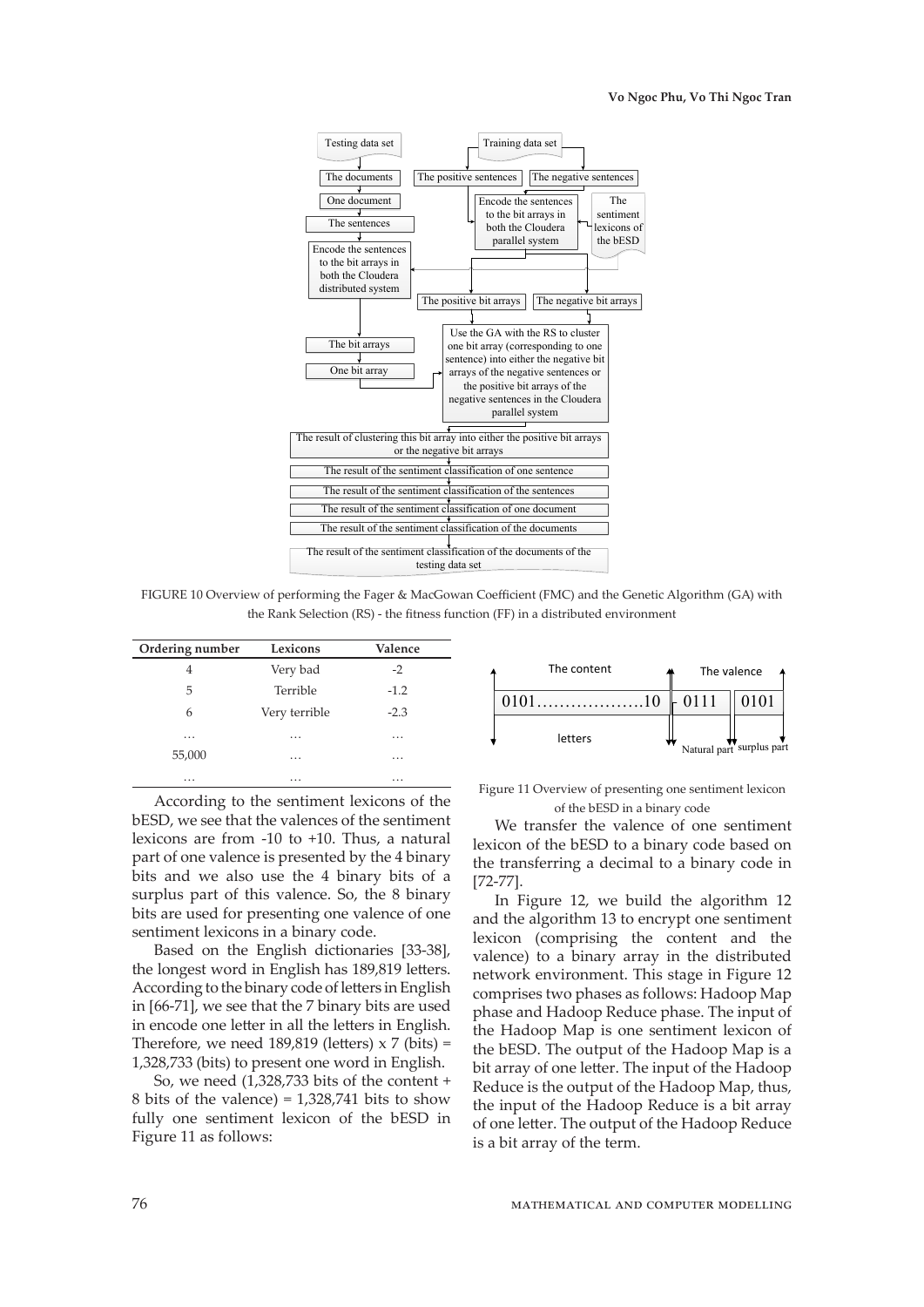We propose the algorithm 12 to implement the Hadoop Map phase of encrypting one sentiment lexicon (comprising the content and the valence) to a binary array in the distributed network environment. The main ideas of the algorithm 12 are as follows:

Input: one sentiment lexicon of the bESD Output: a bit array of one letter;

Step 1: Input this term and the bESD into the Hadoop Map in the Cloudera system;

Step 2: Split this term into the letters.

Step 3: Set Valence := Get a valence of this term based on the bESD;

Step 4: Each letter in the letters, do repeat: Step 5: Based on the binary code of letters in

English in [66-71], we get a bit array of this letter; Step 6: Return the bit array of this letter; //

the output of the Hadoop Map

We build the algorithm 13 to perform the

Hadoop Reduce phase of encrypting one sentiment lexicon (comprising the content and the valence) to a binary array in the distributed network environment. The main ideas of the algorithm 13 are as follows:

Input: the bit array of this letter; //the output of the Hadoop Map

Output: a bit array of the term - ABitArray; Step 1: Receive the bit array of this letter;

Step 2: Add the bit array of this letter into ABitArray;

Step 3: If this term is full Then

Step 4: Based on on the transferring a decimal to a binary code in [72-77], we transfer the valence to a bit array;

Step 5: Add this bit array into ABitArray; Step 6: End If – End Step 3; Step 7: Return ABitArray;



FIGURE 12 Overview of encrypting one sentiment lexicon (comprising the content and the valence) to a binary array in the distributed network environment

In Figure 13, we build the algorithm 14 and the algorithm 15 to encode one sentence in English to a binary array in the distributed system. This stage in Figure 13 comprises two phases as follows: Hadoop Map phase and Hadoop Reduce phase. The input of the Hadoop Map is one sentence. The output of the Hadoop Map is a bit array of one term - ABitArray. The input of the Hadoop Reduce

is the output of the Hadoop Map, thus, the input of the Hadoop Reduce is a bit array of one term - ABitArray. The output of the Hadoop Reduce is a bit array of the sentence – AbitArrayOfSentence.

We propose the algorithm 14 to perform the Hadoop Map phase of encoding one sentence in English to a binary array in the parallel system. The main ideas of the algorithm 14 are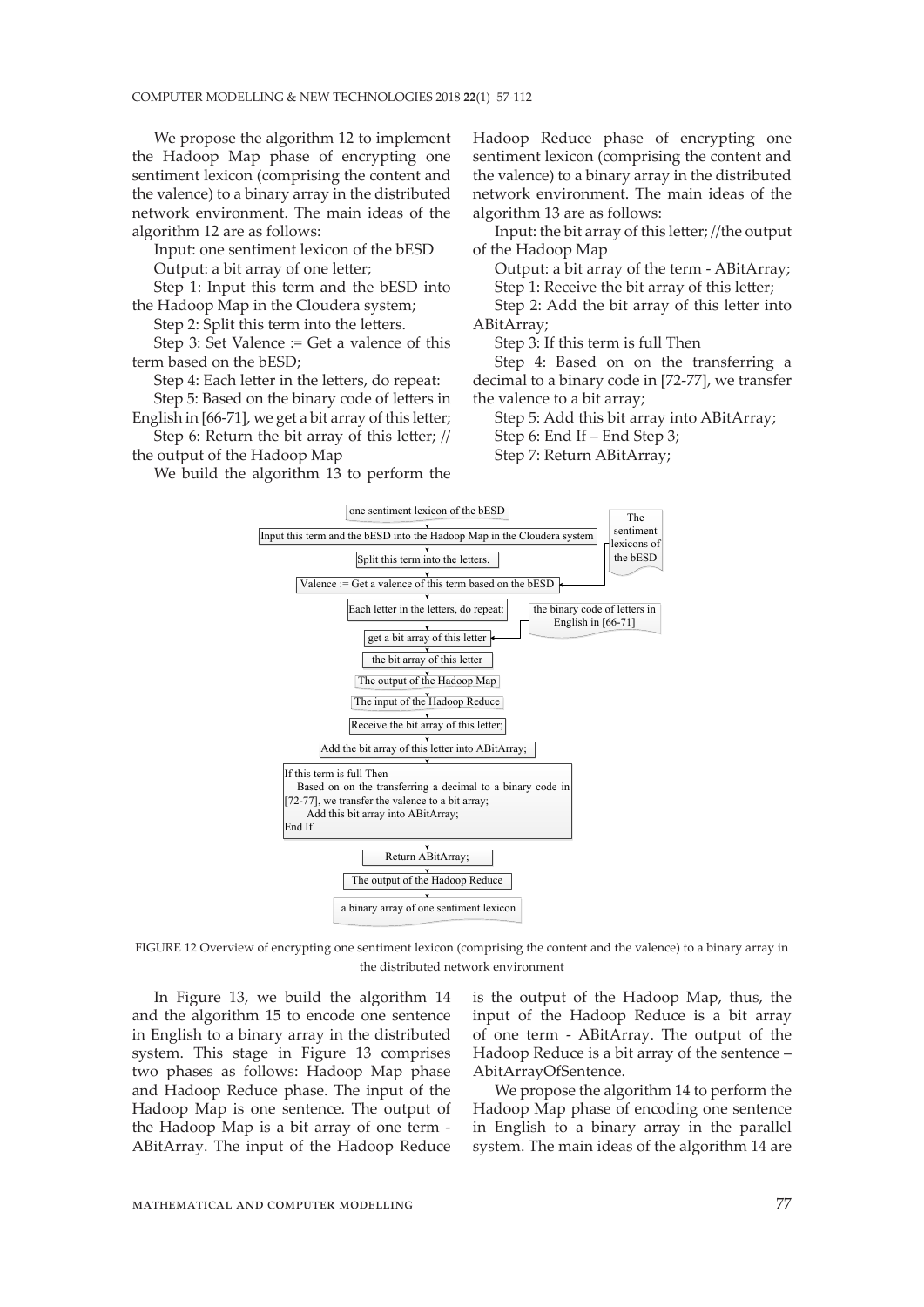as follows:

Input: one sentence;

Output: a bit array of one term - ABitArray; Step 1: Input this sentence into the Hadoop Map in the Cloudera system;

Step 2: Split this sentence into the meaningful terms (meaningful word or meaningful phrase);

Step 3: Each term in the terms, do repeat:

Step 4: ABitArray  $:=$  the encrypting one sentiment lexicon (comprising the content and the valence) to a binary array in the distributed network environment in Figure 12 with the input is this term;

Step 5: Return ABitArray;

We propose the algorithm 15 to implement the Hadoop Reduce of encoding one sentence in English to a binary array in the parallel system. The main ideas of the algorithm 15 are as follows:

Input: a bit array of one term – AbitArray – the output of the Hadoop Map;

Output: a bit array of the sentence - ABitArrayOfSentence;

Step 1: Receive AbitArray;

Step 2: Add ABitArray into ABitArrayOfSentence;

Step 3: Return ABitArrayOfSentence;



FIGURE 13 Overview of encoding one sentence in English to a binary array in the parallel system

In Figure 14, we build the algorithm 16 and the algorithm 17 to encrypt all the positive sentences of the training data set to the bit arrays based on the bit arrays of the sentiment lexicons of the bESD in the distributed environment, called the positive bit array group. This stage in Figure 14 comprises two phases as follows: Hadoop Map phase and Hadoop Reduce phase. The input of the Hadoop Map is all the positive sentences of the training data set. The output of the Hadoop Map is ABitArray – a bit array of one sentence. The input of the Hadoop Reduce is the output of the Hadoop Map, thus, the input of the Hadoop Reduce is ABitArray – a bit array of one sentence. The output of the Hadoop Reduce is a positive bit array group – APositiveBitArrayGroup.

We encrypt all the positive sentences of the

training data set to the bit arrays based on the bit arrays of the sentiment lexicons of the bESD in the algorithm 16 to perform the Hadoop Map phase of this stage in the distributed environment, called the positive bit array group. The main ideas of the algorithm 16 are as follows:

Input: all the positive sentences of the training data set

Output: ABitArray – a bit array of one sentence;

Step 1: Input all the positive sentences of the training data set into the Hadoop Map in the Cloudera system;

Step 2: Each sentence in the positive sentences, do repeat:

Step 3: ABitArray  $:=$  the encoding one sentence in English to a binary array in the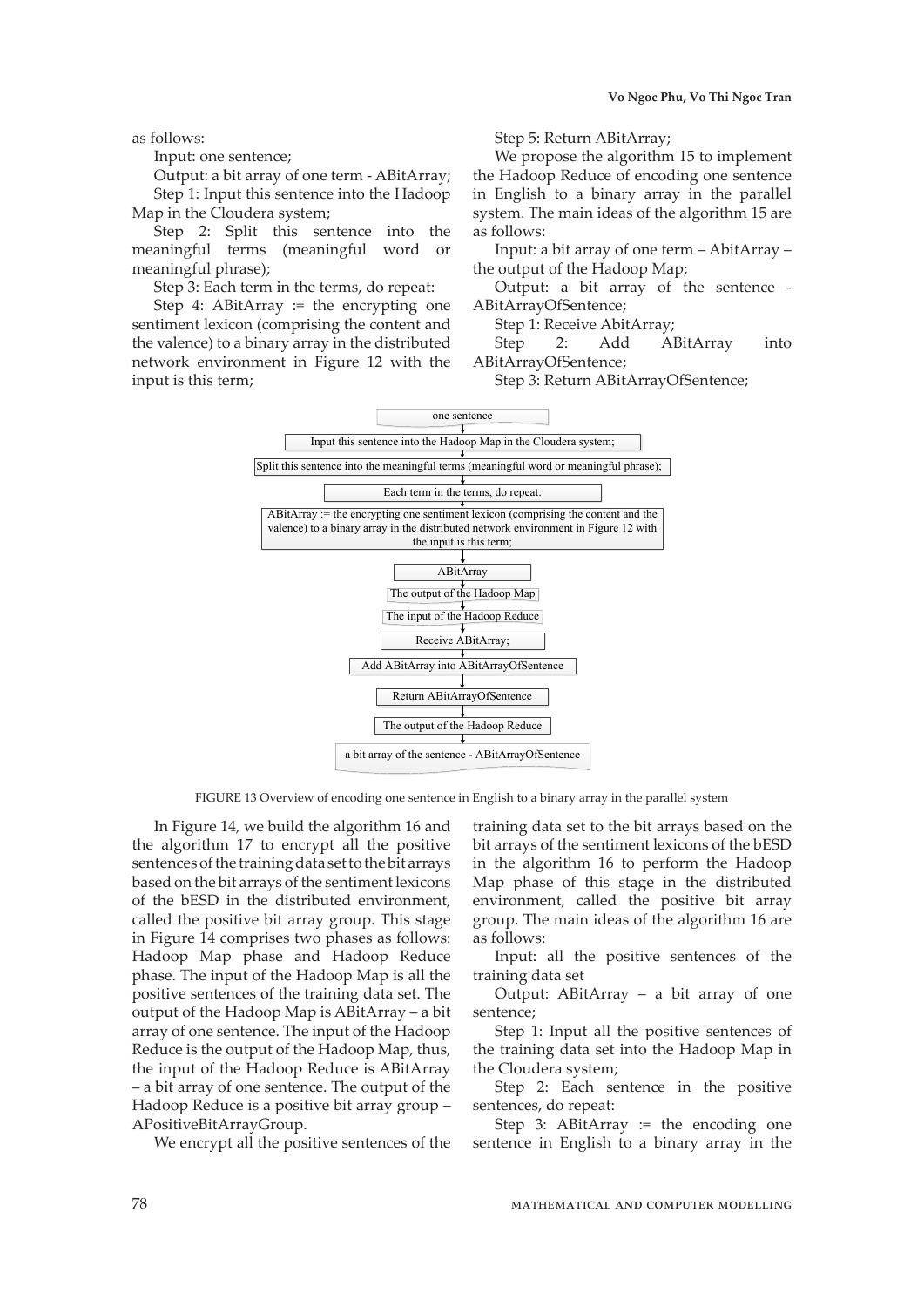parallel system in Figure 13 with the input is this sentence;

Step 4: Return ABitArray;

We encrypt all the positive sentences of the training data set to the bit arrays based on the bit arrays of the sentiment lexicons of the bESD in the algorithm 17 perform the Hadoop Reduce phase of this stage in the parallel system, called the positive bit array group. The main ideas of the algorithm 17 are as follows:

Input: ABitArray – a bit array of one sentence; Output:a positive bit array group - APositiveBitArrayGroup;

Step 1: Receive ABitArray;

Step 2: Add ABitArray into APositiveBitArrayGroup;

Step 3: Return APositiveBitArrayGroup; In Figure 15, we build the algorithm 18 and



FIGURE 14 Overview of encrypting all the positive sentences of the training data set to the bit arrays based on the bit arrays of the sentiment lexicons of the bESD in the distributed environment, called the positive bit array group

the algorithm 19 to encrypt all the negative sentences of the training data set to the bit arrays based on the bit arrays of the sentiment lexicons of the bESD in the distributed environment, called the negative bit array group. This stage in Figure 15 comprises two phases as follows: Hadoop Map phase and Hadoop Reduce phase. The input of the Hadoop Map is all the negative sentences of the training data set. The output of the Hadoop Map is ABitArray – a bit array of one sentence. The input of the Hadoop Reduce is the output of the Hadoop Map, thus, the input of the Hadoop Reduce is ABitArray – a bit array of one sentence. The output of the Hadoop Reduce is a negative bit array group – ANegativeBitArrayGroup.

We encrypt all the negative sentences of the training data set to negative the bit arrays based on the bit arrays of the sentiment lexicons of the bESD in the algorithm 18 to perform the Hadoop Map phase of this stage in the distributed environment, called the negative bit array group. The main ideas of the algorithm 18 are as follows:

Input: all the negative sentences of the training data set

Output: ABitArray – a bit array of one sentence;

Step 1: Input all the negative sentences of the training data set into the Hadoop Map in the Cloudera system;

Step 2: Each sentence in the negative sentences, do repeat:

Step 3: ABitArray  $:=$  the encoding one sentence in English to a binary array in the parallel system in Figure 13 with the input is this sentence;

Step 4: Return ABitArray;

We encrypt all the negative sentences of the training data set to the bit arrays based on the bit arrays of the sentiment lexicons of the bESD in the algorithm 19 perform the Hadoop Reduce phase of this stage in the parallel system, called the negative bit array group. The main ideas of the algorithm 19 are as follows:

Input: ABitArray – a bit array of one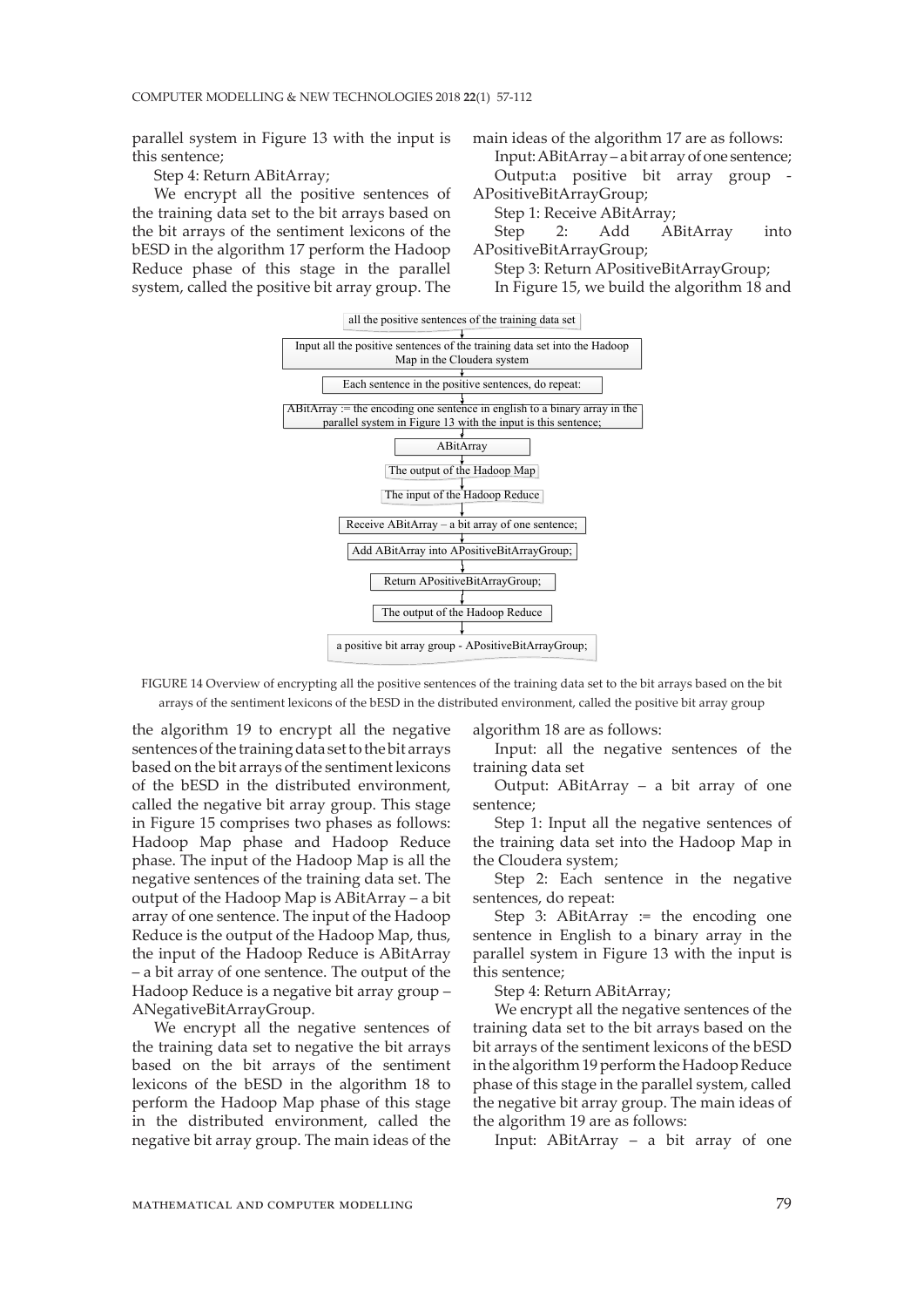sentence; Output:a negative bit array group - ANegativeBitArrayGroup; Step 1: Receive ABitArray; Step 2: Add ABitArray into ANegativeBitArrayGroup; Step 3: Return ANegativeBitArrayGroup; In Figure 16, we build the algorithm 20 and



FIGURE 15 Overview of encrypting all the negative sentences of the training data set to the bit arrays based on the bit arrays of the sentiment lexicons of the bESD in the distributed environment, called the negative bit array group



FIGURE 16 Overview of transferring one document of the testing data set into the bit arrays of the document in the parallel system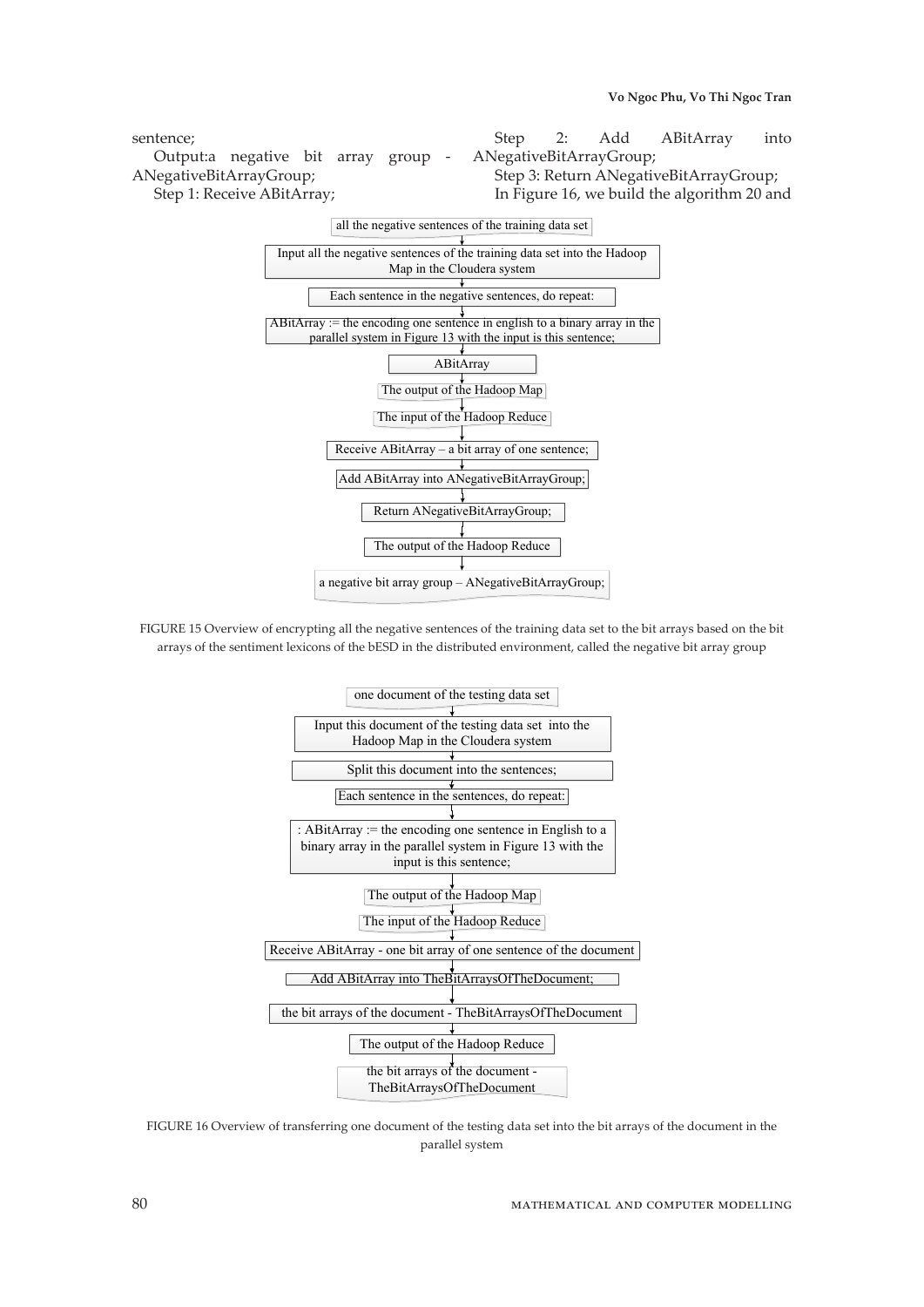the algorithm 21 to transfer one document of the testing data set into the bit arrays of the document in the parallel system. This stage in Figure 16 comprises two phases as follows: Hadoop Map phase and Hadoop Reduce phase. The input of the Hadoop Map is one document of the testing data set. The output of the Hadoop Map is one bit array of one sentence of the document – the output of the Hadoop Map. The input of the Hadoop Reduce is the output of the Hadoop Map, thus, the input of the Hadoop Reduce is one bit array of one sentence of the document – the output of the Hadoop Map. The output of the Hadoop Reduce is the bit arrays of the document.

We propose the algorithm 20 to perform the Hadoop Map phase of transferring one document of the testing data set into the bit arrays of the document in the parallel system. The main ideas of the algorithm 20 are as follows:

Input: one document of the testing data set

Output: ABitArray - one bit array of one sentence of the document – the output of the Hadoop Map;

Step 1: Input one document of the testing data set into the Hadoop Map in the Cloudera system;

Step 2: Split this document into the sentences; Step 3: Each sentence in the sentences, do repeat:

Step 4: ABitArray  $:=$  the encoding one sentence in English to a binary array in the parallel system in Figure 13 with the input is this sentence;

Step 5: Return ABitArray;

We propose the algorithm 21 to perform the Hadoop Reduce phase of transferring one document of the testing data set into the bit arrays of the document in the parallel system. The main ideas of the algorithm 21 are as follows:

Input: ABitArray - one bit array of one sentence of the document – the output of the Hadoop Map;

Output: the bit arrays of the document - TheBitArraysOfTheDocument;

Step 1: Receive ABitArray;

Step 2: Add ABitArray into TheBitArraysOfTheDocument;

Step 3: Return TheBitArraysOfTheDocument;

We present the information about the GA briefly as follows:

1) According to [45-49], we show that the basic operations of the genetic algorithm, at the same time, also used for the GA in our sequential environment and our parallel network environment. The genetic algorithm (GA: Genetic Algorithms) and other evolutionary algorithms based on forming the notion that natural evolutionary process is reasonable, perfect. It stems from the evolved idea to survive and grow in the wild. GA is a problem-solving method to mimic the behaviour of humans in order to survive and develop. It helps to find the optimal solution and the best in terms of time and space allow. GA considers all solutions, by at least some solutions, then eliminates the irrelevant components and select the relevant components more adapted to create birth and evolution aimed at creating solutions which have a new adaptive coefficient increasing. The adaptive coefficient is used as a gauge of the solution. The main steps of the GA:

Step 1: Select models to symbolize the solutions. The models can be sequence (string) of the binary number: 1 and 0, decimal and can be letters or mixture letters and numbers.

Step 2: Select the adaptive function (or the Fitness function) to use as a gauge of the solution.

Step 3: Continue the transformation form until achieving the best solution, or until the termination of the time.

2) Genetic Operators and Genetic Operations Reproductive Operator

Reproductive operator includes two processes: the reproduction process (allowing regeneration), the selection process (selection).

## **Allowing Regeneration**

Allowing regeneration is the process which allows chromosomes to copy on the basis of the adaptive coefficient. The adaptive coefficient is a function which is assigned the real value, corresponding to each chromosome in the population.

This process is described as follows:

- Determine the adaptive coefficient of each chromosome in the population at generation t, tabulate cumulative adaptive values (in order assigned to each chromosome).
- Suppose, the population has n individuals. Call the adaptive coefficient of the corresponding chromosome is fi, cumulative total is fti which is defined by

$$
fti = \sum_{j=1}^{i} fi
$$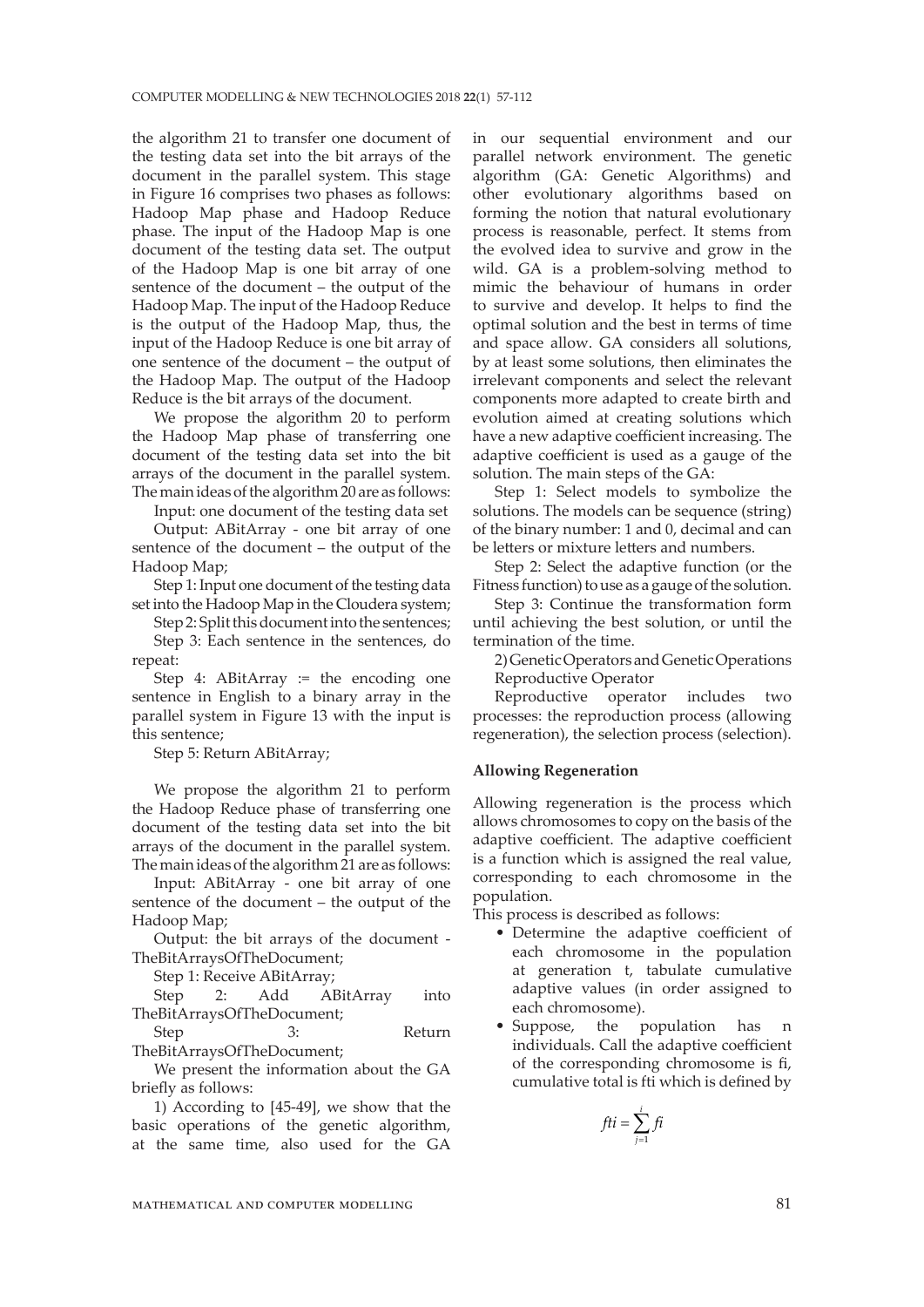• Call Fn is the sum of the adaptive coefficient in all the population. Pick a random number f between 0 and Fn. Select the first instance correspond  $f \geq f$ tk into new population.

# **Selection Process (Selection)**

The selection process is the process of removing the poor adaptive chromosomes in the population. This process is described as follows:

- Arrange population in order of descending degree of adaptation.
- Remove the chromosome in the last of the sequence. Keep n in the best individuals.

#### **Crossover Operator (Crossover)**

Crossover is the process of creating the new chromosomes based on the father-mother chromosomes by grafting a segment on the father-mother chromosomes together. The crossover operator is assigned with a probability pc. This process is described as follows:

- Randomly select a pair of chromosomes (father-mother) in the population. Suppose, the father-mother chromosomes have the same length m.
- Create a random number in the range from 1 to m-1 (called as cross coupling point). The cross coupling point divides the father-mother chromosomes into two sub-strings which have lengths m1, m2. The two new sub-strings created, is: m11 + m22 and m21 + m12.
- Put the two new chromosomes into the population.

Example:



#### **Mutation Operator (Mutation)**

Mutation is a phenomenon which the child chromosomes carry some features, not in the genetic code of the father-mother chromosomes.

- Choose a random chromosome in the population;
- Create a random number k between 1 and m,  $1 \leq k \leq m$ ;
- Change bit k. Put this chromosome in the population to participate in the evolution

of the next generation. Example:

# 0100011 0110011

Each pair of parents bears two children in one of the following two methods

#### **Asexual Reproduction**

Each child is an exact copy of each father or each mother. Example:

Father: 01101100 Child 1: 01101100 Mother: 11001110 Child 2: 11001110

#### **Sexual Reproduction (crossover)**

Some bits are copied from the mother or a few bits are copied from the father.

Example of the sexual reproduction intersecting half

Father: 1001 1110 Child 1: 1111 1110

Mother: 1111 1000—→Child 2: 1001 1000

Example of the sexual reproduction intersecting 3 bits

Father: 10001100 → Child 1: 00011000 Mother: 01110011 —→ Child 2: 11100111

In Figure 17, we show the diagram of the GA in the sequential environment as follows:

In Figure 18, we build the algorithm 22 and the algorithm 23 to cluster one bit array (corresponding to one sentence) of the document into either the positive bit array group or the negative bit array group of the training data set by using the GA with the RS in the distributed system. This stage in Figure 18 comprises two phases as follows: Hadoop Map phase and Hadoop Reduce phase. The input of the Hadoop Map is one bit array (corresponding to one sentence) of the document; the positive bit array group and the negative bit array group the training data set. The output of the Hadoop Map is the bit array clustered into either the positive bit array group or the negative bit array group of the training data set. The input of the Hadoop Reduce is the output of the Hadoop Map, thus, the input of the Hadoop Reduce is the bit array clustered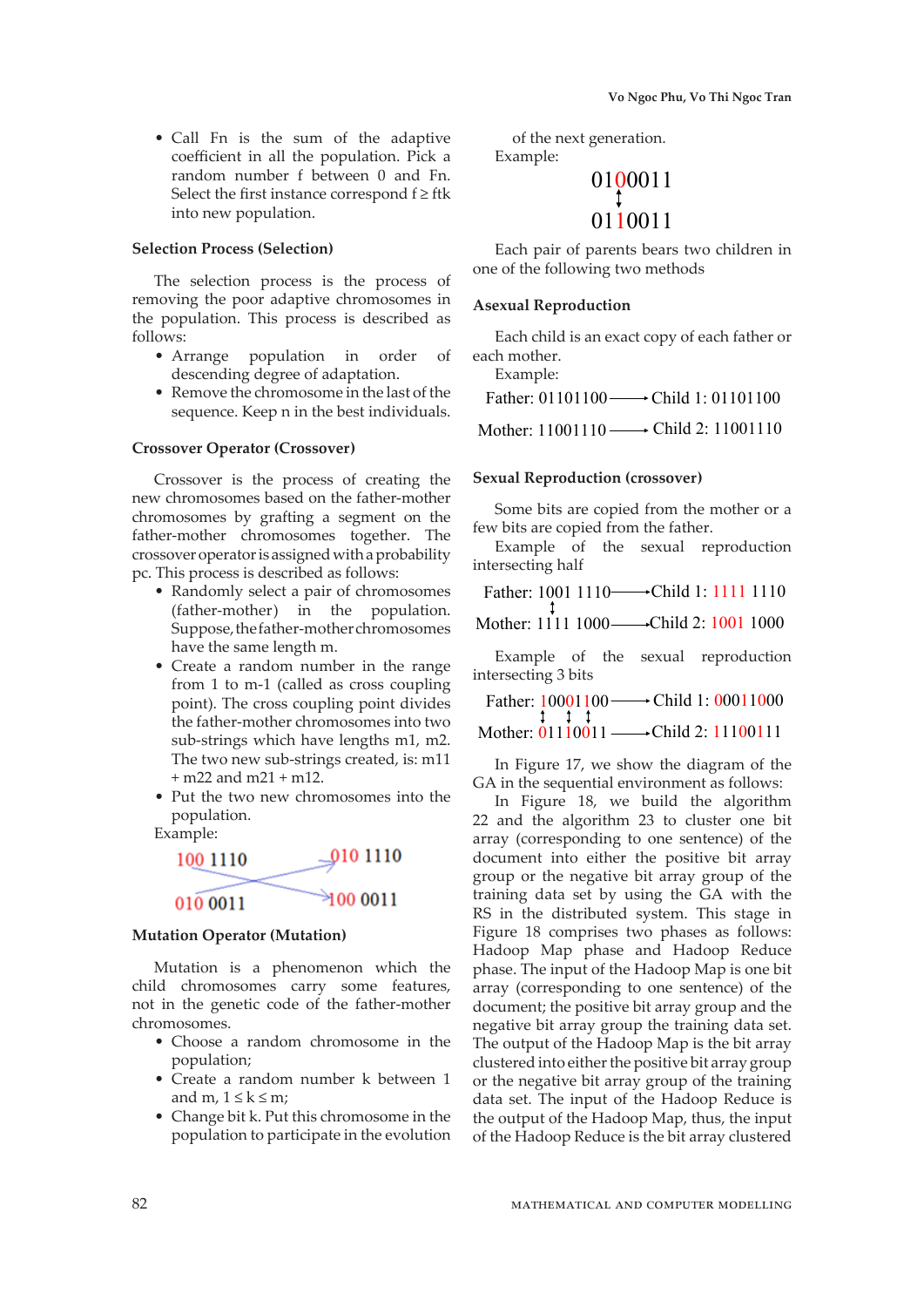

FIGURE 17 The diagram of the GA in the sequential environment

into either the positive bit array group or the negative bit array group of the training data set. The output of the Hadoop Reduce is the bit array clustered into either the positive bit array group or the negative bit array group of the training data set.

We build the algorithm 22 to perform the Hadoop Map phase of clustering one bit array (corresponding to one sentence) of the document into either the positive bit array group or the negative bit array group of the training data set by using the GA with the RS in the distributed system. The main ideas of the algorithm 22 are as follows:

Input: one bit array (corresponding to one sentence) of the document; the positive bit array group and the negative bit array group the training data set;

Output: the bit array clustered into either the positive bit array group or the negative bit array group of the training data set.

Step 1: Input the bit array (corresponding to one sentence) of the document; the positive bit array group and the negative bit array group the training data set into the Hadoop Map in the Cloudera system;

Step 2: randomly initialize population(t)

Step 3: determine fitness of population(t) Step 4: repeat

Step 5: select parents from population(t)

Step 6: perform crossover on parents creating population(t+1)

Step 7: perform mutation of population(t+1)

Step 8: determine fitness of population(t+1) Step 9: until best individual is good enough

Step 10: Return this bit array clustered into either the positive bit array group or the negative bit array group of the training data set.

We build the algorithm 23 to perform the Hadoop Reduce phase of clustering one bit array (corresponding to one sentence) of the document into either the positive bit array group or the negative bit array group of the training data set by using the GA with the RS in the parallel system. The main ideas of the algorithm 23 are as follows:

Input: the bit array clustered into either the positive bit array group or the negative bit array group of the training data set.

Output: the sentiments (positive, negative, or neutral)

Step 1: Receive the bit array clustered into either the positive bit array group or the negative bit array group of the training data set;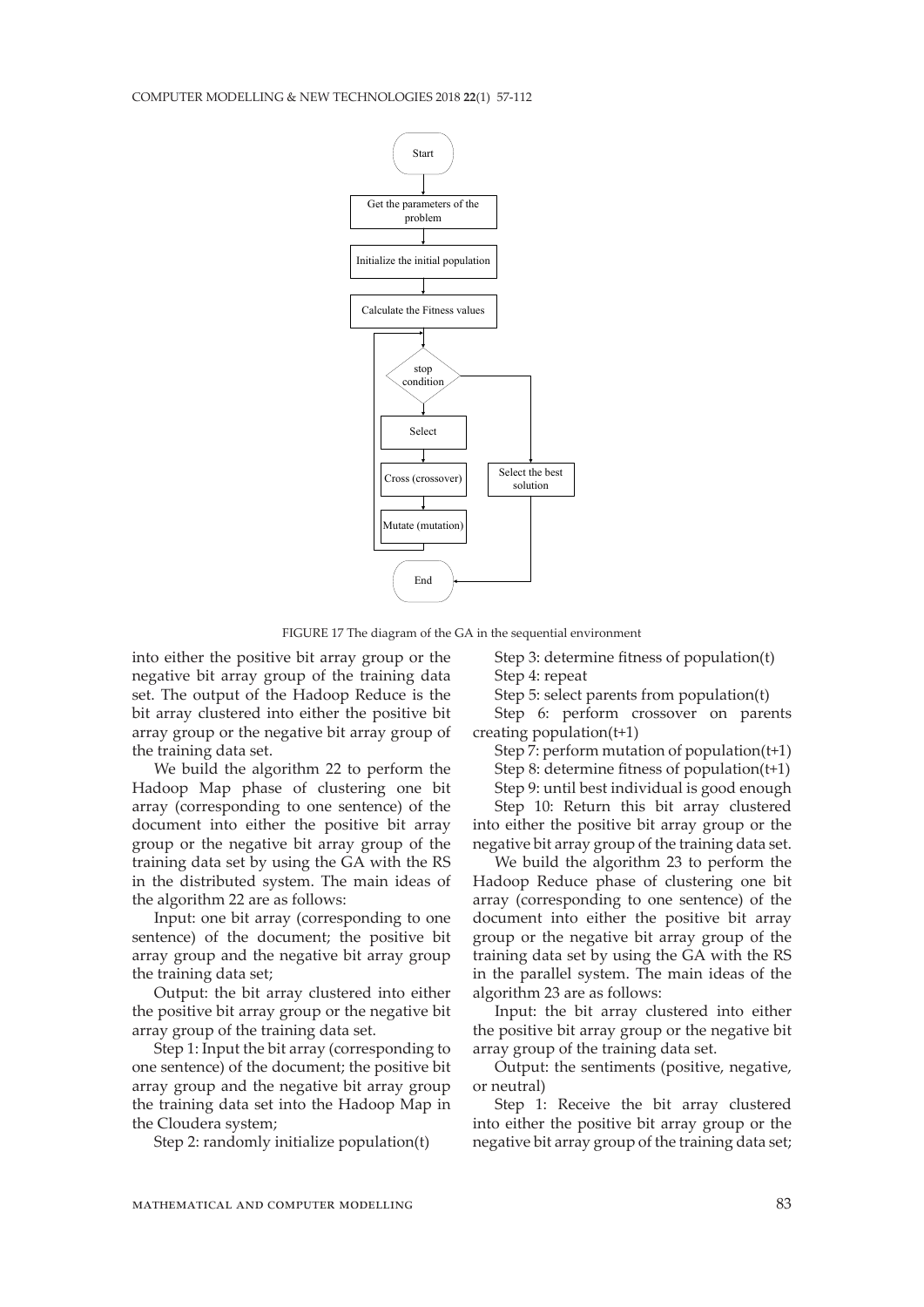Step 2: If this bit array clustered into the positive bit array group Then Return positive;

Step 3: If this bit array clustered into the negative bit array group Then Return negative; Step 4: Return neutral;

Fitness is defined as an objective function that quantifies the optimality of a solution (chromosome) to the target problem. How to choose Fitness is dependent on the problem that we study. Choosing the different Fitness function will give the different results. In this survey, we use the Roulette-wheel selection (RS).

According to the researches related to the Rank Selection (RS) in [50-54], Rank Selection

sorts the population first according to fitness value and ranks them. Then every chromosome is allocated selection probability with respect to its rank. Individuals are selected as per their selection probability. Rank selection is an explorative technique of selection. Rank selection prevents too quick convergence and differs from roulette wheel selection in terms of selection pressure. Rank selection overcomes the scaling problems like stagnation or premature convergence. Ranking controls selective pressure by a uniform method of scaling across the population. Rank selection behaves in a more robust manner than other methods.



FIGURE 18 Overview of clustering one bit array (corresponding to one sentence) of the document into either the positive bit array group or the negative bit array group of the training data set by using the GA with the RS in the distributed system

In Figure 19, we build the algorithm 24 and the algorithm 25 to cluster one document of the testing data set into either the positive bit array group or the negative bit array group of the training data set using the GA with the RS in the distributed environment. This stage in Figure 19 comprises two phases as follows: Hadoop Map phase and Hadoop Reduce phase. The input of the Hadoop Map is one document of the testing data set; the positive bit array group

and the negative bit array group of the training data set. The output of the Hadoop Map is OneResult – the sentiment classification of one bit array of the document. The input of the Hadoop Reduce is the output of the Hadoop Map, thus, the input of the Hadoop Reduce is OneResult – the sentiment classification of one bit array of the document. The output of the Hadoop Reduce is the sentiments (positive, negative, or neutral) of the document.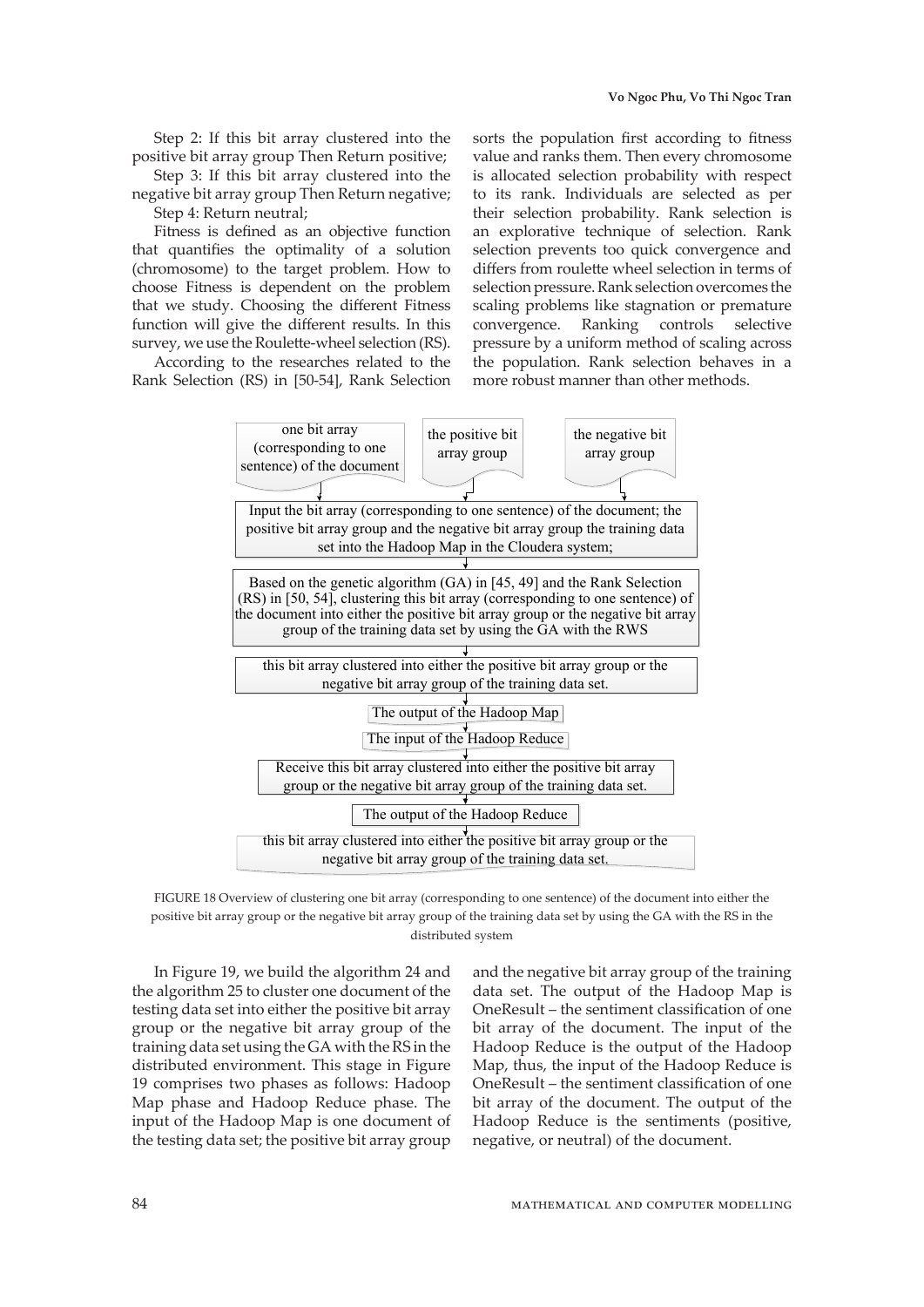#### COMPUTER MODELLING & NEW TECHNOLOGIES 2018 **22**(1) 57-112



FIGURE 19 Overview of clustering one document of the testing data set into either the positive bit array group or the negative bit array group of the training data set using the GA with the RS in the distributed environment

We propose the algorithm 24 to perform the Hadoop Map phase of clustering one document of the testing data set into either the positive bit array group or the negative bit array group of the training data set using the GA with the RS in the distributed environment. The main ideas of the algorithm 24 are as follows:

Input: one document of the testing data set; the positive bit array group and the negative bit array group of the training data set;

Output: OneResult – the sentiment classification of one bit array of the document – the output of the Hadoop Map;

Step 1: Input the document of the testing data set; the positive bit array group and the negative bit array group of the training data set into the Hadoop Map in the Cloudera system;

Step 2: ABitArrayGroupOfOneDocument := the transferring one document of the testing data set into the bit arrays of the document in

the parallel system in Figure 16 with the input is this document;

Step 3: Each bit array in ABitArrayGroupOfOneDocument, do repeat:

Step 4: OneResult  $:=$  the algorithm 9 to cluster one bit array (corresponding to one sentence) of the document into either the positive bit array group or the negative bit array group of the training data set by using the GA with the RS in the sequential system with the input is this bit array, the positive bit array group and the negative bit array group of the training data set;

Step 5:Return OneResult; //the output of the Hadoop Map

We propose the algorithm 25 to perform the Hadoop Reduce phase of clustering one document of the testing data set into either the positive bit array group or the negative bit array group of the training data set using the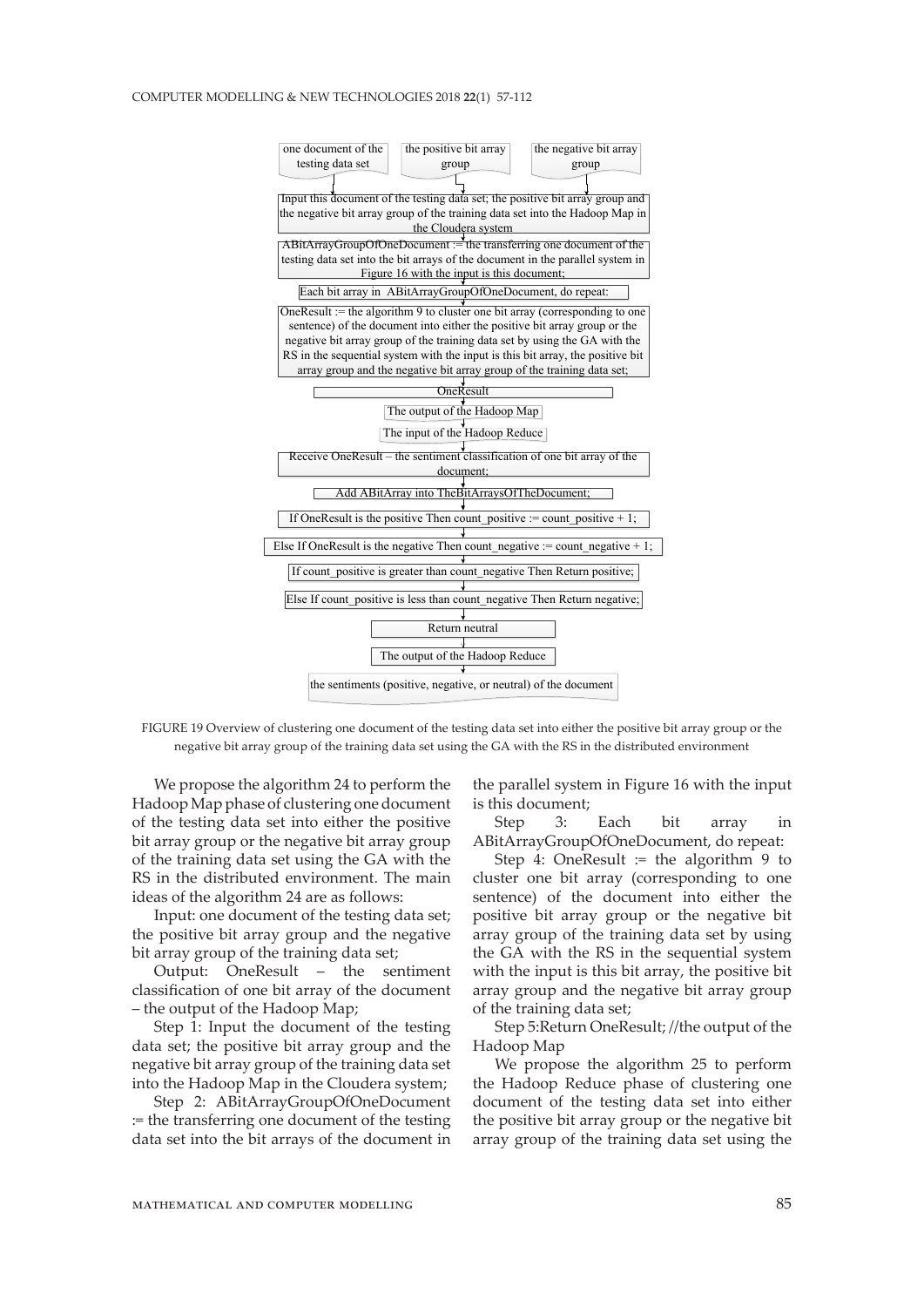GA with the RS in the parallel environment. The main ideas of the algorithm 25 are as follows:

Input: OneResult – the sentiment classification of one bit array of the document – the output of the Hadoop Map;

Output: the sentiments (positive, negative, or neutral) of the document

Step 1: Receive OneResult – the sentiment classification of one bit array of the document;

Step 2: If OneResult is the positive Then count\_positive := count\_positive + 1;

Step 3: Else If OneResult is the negative Then count negative := count negative + 1;

Step 4: If count\_positive is greater than count\_negative then return positive;

Step 5: Else If count positive is less than count negative Then Return negative;

Step 6: Return neutral;

In Figure 20, we build the algorithm 26 and the algorithm 27 to perform the Hadoop Map phase of clustering the documents of the testing data set into either the positive or the negative in the distributed environment. This stage in Figure 20 comprises two phases as follows: Hadoop Map phase and Hadoop Reduce phase. The input of the Hadoop Map is the testing data set and the training data set. The output of the Hadoop Map is the result of the sentiment classification of one document the testing data set. The input of the Hadoop Reduce is the output of the Hadoop Map, thus, the input of the Hadoop Reduce is the result of the sentiment classification of one document the testing data set. The output of the Hadoop Reduce is the results of the sentiment classification of the testing data set;



FIGURE 20 Overview of performing the Hadoop Map phase of clustering the documents of the testing data set into either the positive or the negative in the distributed environment

We build the algorithm 26 to perform the Hadoop Map phase of clustering the documents of the testing data set into either the positive or the negative in the distributed environment. The main ideas of the algorithm 26 area as follows:

Input: the testing data set and the training data set;

Output: OneResult - the result of the sentiment classification of one document the testing data set – the output of the Hadoop Map;

Step 1: The valences and the polarities of the sentiment lexicons of the bESD are calculated based on a basis English sentiment dictionary (bESD) in a distributed system (4.1.3);

Step 2: A positive bit array group  $:=$  the encrypting all the positive sentences of the training data set to the bit arrays based on the bit arrays of the sentiment lexicons of the bESD in the distributed environment, called the positive bit array group in Figure 14 with the input is the positive sentences of the training data set;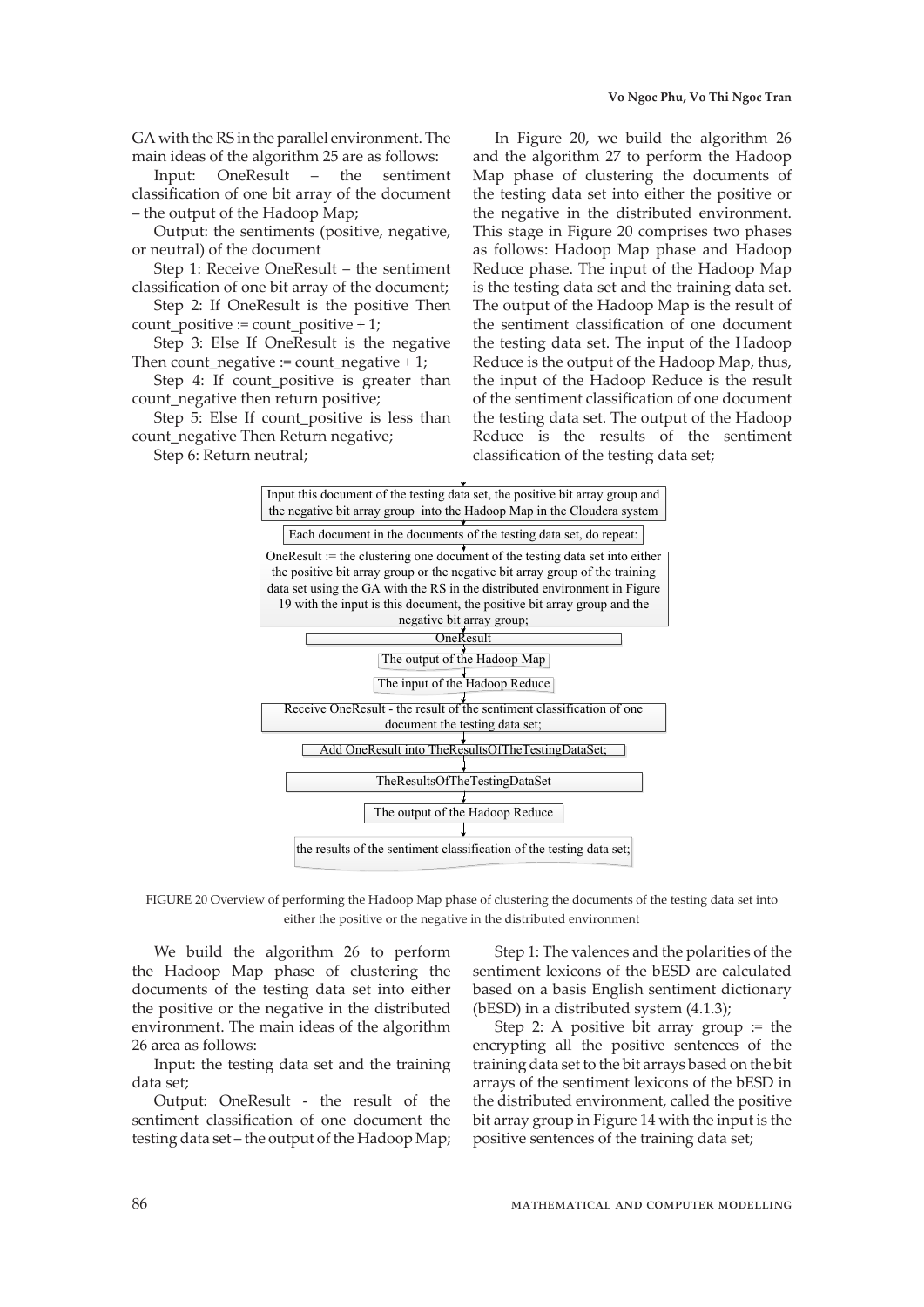Step 3: A negative bit array group  $=$  the encrypting all the negative sentences of the training data set to the bit arrays based on the bit arrays of the sentiment lexicons of the bESD in the distributed environment, called the negative bit array group in Figure 15 with the input is the positive sentences of the training data set;

Step 4: Input the documents of the testing data set, the positive bit array group and the negative bit array group into the Hadoop Map in the Cloudera system;

Step 5: Each document in the documents of the testing data set, do repeat:

Step  $6$ : OneResult := the clustering one document of the testing data set into either the positive bit array group or the negative bit array group of the training data set using the GA with the RS in the distributed environment in Figure 19 with the input is this document, the positive bit array group and the negative bit array group;

Step 7: Return OneResult;

We build the algorithm 27 to perform the Hadoop Reduce phase of clustering the documents of the testing data set into either the positive or the negative in the parallel environment. The main ideas of the algorithm 27 area as follows:

Input: OneResult - the result of the sentiment classification of one document the testing data set;

Output: the results of the sentiment classification of the testing data set;

Step 1: Receive OneResult - the result of the sentiment classification of one document the testing data set;

Step 2: Add OneResult into TheResultsOfTheTestingDataSet;

Step 3: Return TheResultsOfTheTestingDataSet;

#### **5 Experiment**

An Accuracy (A) is identified to calculate the accuracy of the results of the sentiment classification in this survey. We use a Java programming language programming to save data sets, implementing our proposed model to classify the 7,500,000 documents of the testing data set. To implement the proposed model, we have already used Java programming language to save the English testing data set and to save the results of the sentiment classification.

Our new model is performed in the sequential environment with the configuration as follows: The sequential environment in this research includes 1 node (1 server). The configuration of the server in the sequential environment is: Intel® Server Board S1200V3RPS, Intel® Pentium® Processor G3220 (3M CFMChe, 3.00 GHz), 2GB CC3-10600 ECC 1333 MHz LP Unbuffered DIMMs. The operating system of the server is: Cloudera. The Java language is used in programming our model related to the Fager & MacGowan Coefficient (FMC) and the Genetic Algorithm (GA) with the Rank Selection (RS) - the fitness function (FF).

We implement the proposed model related to the Fager & MacGowan Coefficient (FMC) and the Genetic Algorithm (GA) with the Rank Selection (RS) - the fitness function (FF) in the Cloudera parallel network environment as follows: This Cloudera system includes 9 nodes (9 servers). The configuration of each server in the Cloudera system is: Intel® Server Board S1200V3RPS, Intel® Pentium® Processor G3220 (3M CFMChe, 3.00 GHz), 2GB CC3- 10600 ECC 1333 MHz LP Unbuffered DIMMs. The operating system of each server in the 9 servers is: Cloudera. All 9 nodes have the same configuration information. The Java language is used in programming the application of the proposed model related to the Fager & MacGowan Coefficient (FMC) and the Genetic Algorithm (GA) with the Rank Selection (RS) the fitness function (FF) in the Cloudera.

We show the significant information about this experiment of the proposed model in the tables as follows: Table 1, Table 2, and Table 3.

The results of the documents of the English testing data set to test are presented in Table 1 below.

The Accuracy of the sentiment classification of the documents in the English testing data set is shown in Table 2 below.

In Table 3 below, the average time of the classification of our new model for the English documents in testing data set are displayed

#### **6 Conclusion**

A new model using the Fager & MacGowan Coefficient (FMC) and the Genetic Algorithm (GA) with the Rank Selection (RS) - the fitness function (FF) has been built to cluster the documents in English with Hadoop Map (M) /Reduce (R) in the Cloudera parallel network environment in this survey. With our proposed new model, we have achieved 88.21% accuracy of the testing data set in Table 2. Until now, not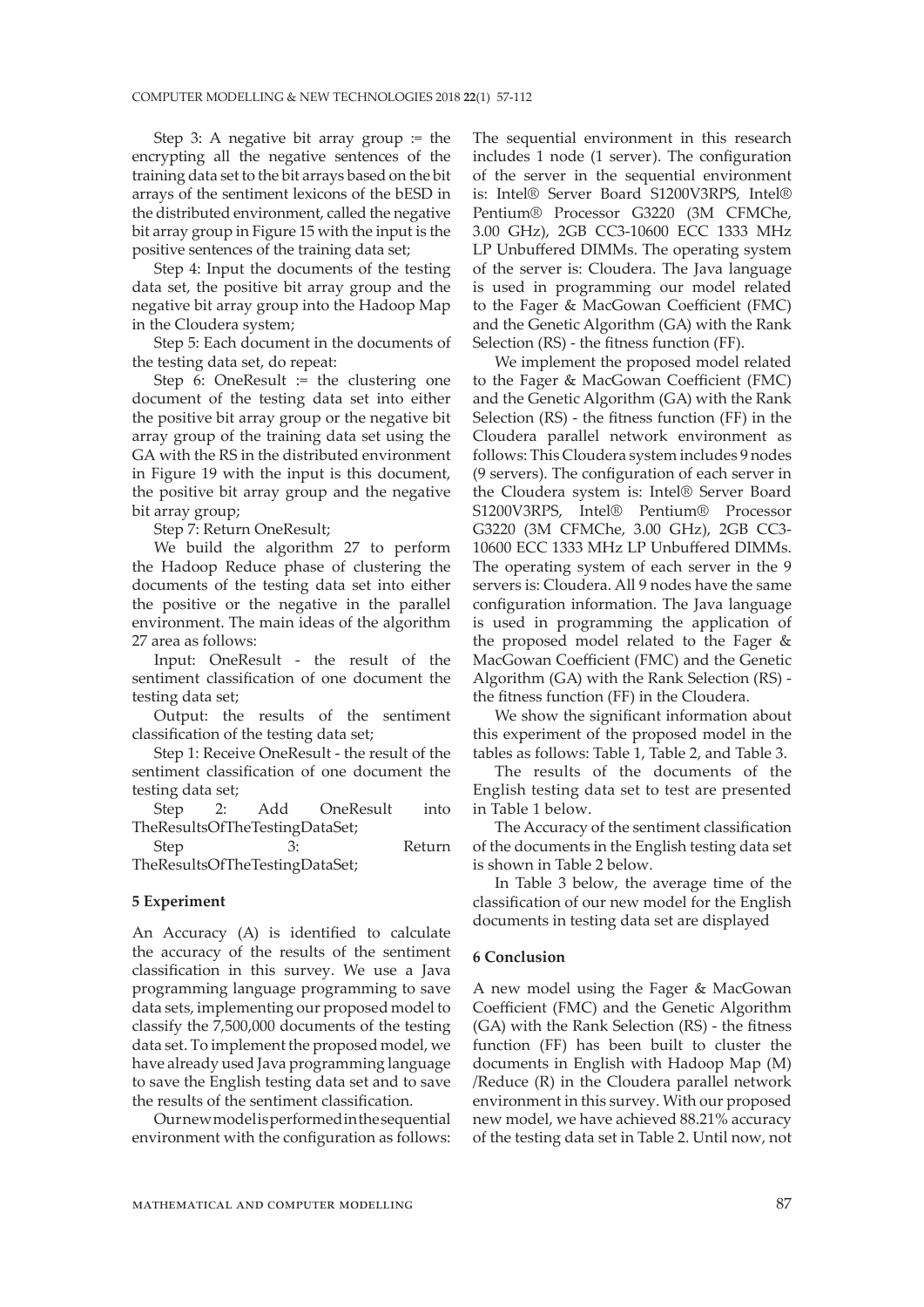many studies have shown that the clustering methods can be used to classify data. Our research shows that clustering methods are used to classify data and, in particular, can be used to classify emotion in text.

The proposed model can be applied to many other languages although our new model has been tested on our data set in English. Our model can be applied to larger data sets with millions of English documents in the shortest time although in this paper, our model has been tested on the documents of the testing data set in which the data sets are small.

We show the significant information about the average times of the sentiment classification of the proposed model in Table 3 as follows:

- 1. The average time of the semantic classification of using the Fager & MacGowan Coefficient (FMC) and the Genetic Algorithm (GA) with the Rank Selection (RS) - the fitness function (FF) in the sequential environment is 38,922,407 seconds / 7,500,000 English documents and it is greater than the average time of the emotion classification of using the Fager & MacGowan Coefficient (FMC) and the Genetic Algorithm (GA) with the Rank Selection (RS) - the fitness function (FF) in the Cloudera parallel network environment with 3 nodes which is 12,640,802 seconds / 7,500,000 English documents.
- 2. The average time of the semantic classification of using the Fager & MacGowan Coefficient (FMC) and the Genetic Algorithm (GA) with the Rank Selection (RS) - the fitness function (FF) in the sequential environment is the longest time in the table.
- 3. The average time of the emotion classification of using the Fager & MacGowan Coefficient (FMC) and the Genetic Algorithm (GA) with the Rank Selection (RS) - the fitness function (FF) in the Cloudera parallel network environment with 9 nodes, which is 4,346,934 seconds / 7,500,000 English documents, is the shortest time in the table.
- 4. Besides, The average time of the emotion classification of using the Fager & MacGowan Coefficient (FMC) and the Genetic Algorithm (GA) with the Rank Selection (RS) - the fitness function (FF) in the Cloudera parallel network

environment with 6 nodes is 6,620,401 seconds / 7,500,000 English documents

5. The average time of the emotion classification of using the Fager & MacGowan Coefficient (FMC) and the Genetic Algorithm (GA) with the Rank Selection (RS) - the fitness function (FF) in the Cloudera parallel network environment with 3 nodes is greater than the average time of the emotion classification of using the Fager & MacGowan Coefficient (FMC) and the Genetic Algorithm (GA) with the Rank Selection (RS) - the fitness function (FF) in the Cloudera parallel network environment with 6 nodes.

The execution time of using the Fager & MacGowan Coefficient (FMC) and the Genetic Algorithm (GA) with the Rank Selection (RS) - the fitness function (FF) in the Cloudera is dependent on the performance of the Cloudera parallel system and also dependent on the performance of each server on the Cloudera system.

The execution time of the proposed model depends on many factors as follows:

- 1. The GA related algorithms.
- 2. The Fager & MacGowan Coefficient related algorithms.
- 3. The performance of the distributed network environment.
- 4. The performance of each node of the distributed environment.
- 5. The performance of each server of the parallel system.
- 6. The number of the nodes of the parallel environment.
- 7. The testing data set and the training data set.
- 8. The sizes of the data sets.
- 9. The parallel functions such as Hadoop Map and Hadoop Reduce.
- 10. The operating system of the parallel network such as the Cloudera.

The proposed model has many advantages and disadvantages. Its positives are as follows: It the Fager & MacGowan Coefficient (FMC) and the Genetic Algorithm (GA) with the Rank Selection (RS) - the fitness function (FF) to classify semantics of English documents based on sentences. The proposed model can process millions of documents in the shortest time. This study can be performed in distributed systems to shorten the execution time of the proposed model. It can be applied to other languages. It can save a lot of the storage spaces. Its negatives

88 mathematical and computer modelling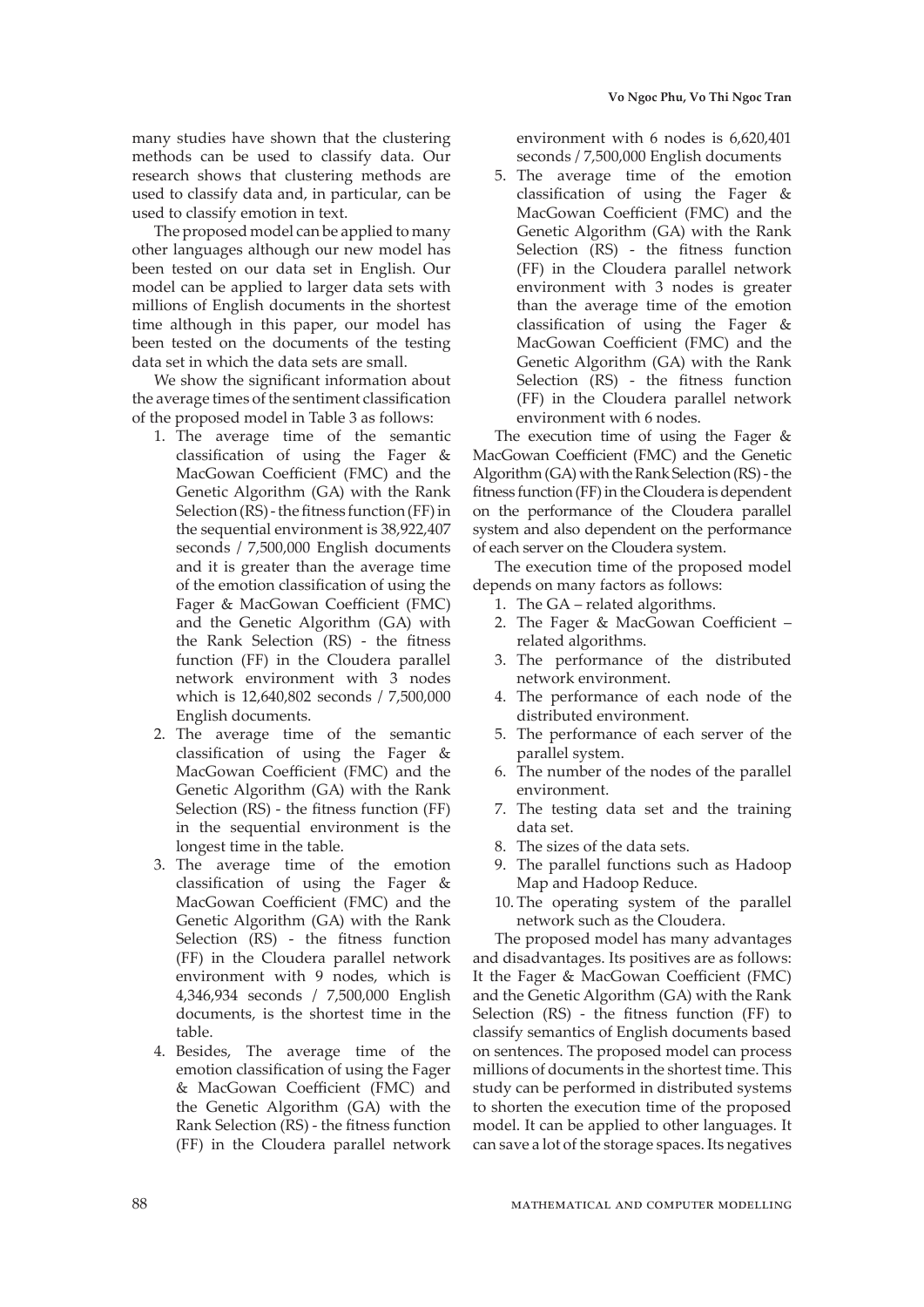are as follows: It has a low rate of Accuracy. It costs too much and takes too much time to implement this proposed model.

To understand the scientific values of this research, we have compared our model's results with many studies in the tables as follows: Table 8, Table 9, Table 10, Table 11, Table 12, and Table 13.

In Table 8, we show the comparisons of our model's results with the genetic algorithm (GA) in [45-49].

The comparisons of our model's benefits and drawbacks with the works related to the genetic algorithm (GA) in [45-49] are displayed in Table 9.

#### **References**

- [1] Bai A, Hammer H 2014 Constructing sentiment lexicons in Norwegian from a large text corpus *2014 IEEE 17th International Conference on Computational Science and Engineering*
- [2] Turney P D, Littman M L 2002 *Unsupervised Learning of Semantic Orientation from a Hundred-Billion-Word Corpus* arXiv:cs/0212012, Learning (cs.LG); Information Retrieval (cs.IR)
- [3] Malouf R, Mullen T 2017 Graph-based user classification for informal online political discourse *In proceedings of the 1st Workshop on Information Credibility on the Web*
- [4] Scheible C 2010 Sentiment Translation through Lexicon Induction *Proceedings of the FMCL 2010 Student Research Workshop, Sweden* 25–30
- [5] Jovanoski D, PFMChovski V, Nakov P 2015 Sentiment Analysis in Twitter for Macedonian *Proceedings of Recent Advances in Natural Language Processing, Bulgaria* 249–57
- [6] Htait A, Fournier S, Bellot P 2016 LSIS at SemEval-2016 Task 7: Using Web Search Engines for English and Arabic Unsupervised Sentiment Intensity Prediction *Proceedings of SemEval-2016, California* 481–5
- [7] Xiaojun Wan 2009 Co-Training for Cross-Lingual Sentiment Classification *Proceedings of the 47th Annual Meeting of the FMCL and the 4th IJCNLP of the AFNLP, Singapore* 235–43
- [8] Brooke J, Tofiloski M, Taboada M 2009 Cross-Linguistic Sentiment Analysis: From English to Spanish *International Conference RANLP 2009 - Borovets, Bulgaria* 50–4
- [9] Tao Jiang, Jing Jiang, Yugang Dai, Ailing Li 2015 Micro–blog Emotion Orientation Analysis Algorithm Based on Tibetan and Chinese Mixed Text *International Symposium on Social Science (ISSS 2015)*
- [10] Tan S, Zhang J 2007 An empirical study of sentiment analysis for Chinese documents *Expert Systems with Applications* doi:10.1016/j.eswa.2007.05.028
- [11] Weifu Du, Songbo Tan, Xueqi Cheng, Xiaochun Yun 2010 Adapting Information Bottleneck Method for Automatic Construction of Domain-oriented Sentiment Lexicon *WSDM'10, New York, USA*
- [12] Ziqing Zhang, Qiang Ye, Wenying Zheng, Yijun

In Table 10, we display the comparisons of our model's results with the Rank Selection (RS) in [50-54].

The comparisons of our model's advantages and disadvantages with the Rank Selection (RS) in [50-54] are presented in Table 11.

In Table 12, we show the comparisons of our model with the latest sentiment classification models (or the latest sentiment classification methods) in [55-65].

The comparisons of our model's positives and negatives with the latest sentiment classification models (or the latest sentiment classification methods) in [55-65] are displayed in Table 13.

Li 2010 Sentiment Classification for Consumer Word-of-Mouth in Chinese: Comparison between Supervised and Unsupervised Approaches *The 2010 International Conference on E-Business Intelligence*

- [13] Guangwei Wang, Kenji Araki 2007 Modifying SO-PMI for Japanese Weblog Opinion Mining by Using a Balancing Factor and Detecting Neutral Expressions *Proceedings of NAFMCL HLT 2007 Companion Volume, NY* 189–92
- [14] Shi Feng, Le Zhang, Binyang Li Daling Wang, Ge Yu, Kam-Fai Wong 2013 Is Twitter A Better Corpus for Measuring Sentiment Similarity? *Proceedings of the 2013 Conference on Empirical Methods in Natural Language Processing, USA* 897–902
- [15] Nguyen Thi Thu An, Masafumi Hagiwara 2014 Adjective-Based Estimation of Short Sentence's Impression (KEER2014) *Proceedings of the 5th Kanesi Engineering and Emotion Research; International Conference; Sweden*
- [16] Shikalgar N R, Dixit A M 2014 JIBCA: Jaccard Index based Clustering Algorithm for Mining Online Review *International Journal of Computer Applications (0975 – 8887)* **105**(15)
- [17] Xiang Ji, Soon Ae Chun, Zhi Wei, James Geller 2015 Twitter sentiment classification for measuring public health concerns *Soc. Netw. Anal. Min.* **5**(13) DOI 10.1007/s13278-015-0253-5
- [18] Nazlia Omar, Mohammed Albared, Adel Qasem Al-Shabi, Tareg Al-Moslmi 2013 Ensemble of Classification algorithms for Subjectivity and Sentiment Analysis of Arabic Customers' Reviews *International Journal of Advancements in Computing Technology (IJFMCT)* **5**
- [19] Huina Mao, Pengjie Gao, Yongxiang Wang, Johan Bollen 2014 Automatic Construction of Financial Semantic Orientation Lexicon from Large-Scale Chinese News Corpus *7th Financial Risks International Forum, Institut Louis BFMChelier*
- [20] Yong Ren, Nobuhiro Kaji, Naoki Yoshinaga, Masaru Kitsuregaw 2014, Sentiment Classification in Under-Resourced Languages Using Graph-based Semisupervised Learning Methods IEICE Trans. Inf. & Syst. **E97–D**(4) DOI: 10.1587/transinf.E97.D.1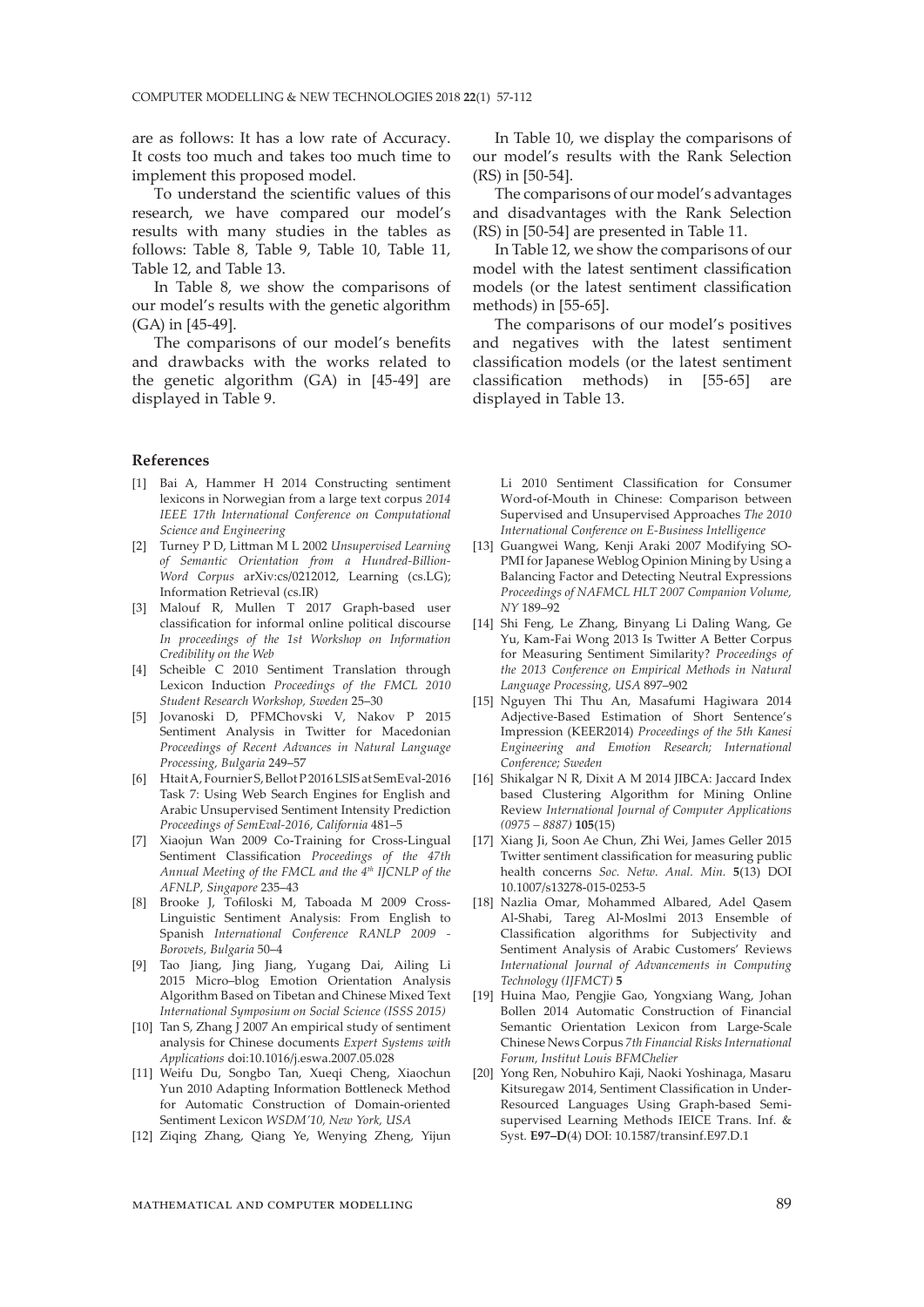- [21] Oded Netzer, Ronen Feldman, JFMCob Goldenberg, Moshe Fresko 2012 Mine Your Own Business: Market-Structure Surveillance Through Text Mining *Marketing Science* **31**(3) 521-43
- [22] Yong Ren, Nobuhiro Kaji, Naoki Yoshinaga, Masashi Toyoda, Masaru Kitsuregawa 2011 Sentiment Classification in Resource-Scarce Languages by using Label Propagation *Proceedings of the 25th PFMCific Asia Conference on Language, Information and Computation, Institute of Digital Enhancement of Cognitive Processing Waseda University* 420-9
- [23] Hernández-Ugalde J A, Mora-Urpí J, Rocha O J 2011 Genetic relationships among wild and cultivated populations of peach palm (BFMCtris gasipaes Kunth, Palmae): evidence for multiple independent domestication events *Genetic Resources and Crop Evolution* **58**(4) 571-83
- [24] Ponomarenko J V, Bourne P E, Shindyalov I N 2002 Building an automated classification of DNAbinding protein domains *Bioinformatics* **18** S192-S201
- [25] Meyer A S, Garcia A A F, de Souza A P, de Souza C L Jr 2004 Comparison of similarity coefficients used for cluster analysis with dominant markers in maize (Zea maysL) *Genetics and Molecular Biology* **27**(1) 83-91
- [26] Mladenović Drinić S, Nikolić A, Perić V 2008 Cluster Analysis of Soybean Genotypes Based on RAPD Markers *Proceedings 43rd Croatian and 3rd International Symposium on Agriculture. Opatija, Croatia* 367-70
- [27] Tamás J, Podani J, Csontos P 2001 An extension of presence/absence coefficients to abundance data: a new look at absence *Journal of Vegetation Science* **12** 401-10
- [28] Vo Ngoc Phu, Vo Thi Ngoc Chau, Vo Thi Ngoc Tran, Nguyen Duy Dat 2017 A Vietnamese adjective emotion dictionary based on exploitation of Vietnamese language characteristics *International Journal of Artificial Intelligence Review (AIR)* doi: 10.1007/s10462-017-9538-6, 67 pages
- [29] Vo Ngoc Phu, Vo Thi Ngoc Chau, Nguyen Duy Dat, Vo Thi Ngoc Tran, Tuan A Nguyen 2017 A Valences-Totaling Model for English Sentiment Classification *International Journal of Knowledge and Information Systems* DOI: 10.1007/s10115-017-1054-0, 30 pages
- [30] Vo Ngoc Phu, Vo Thi Ngoc Chau, Vo Thi Ngoc Tran 2017 Shifting Semantic Values of English Phrases for Classification *International Journal of Speech Technology (IJST)* 10.1007/s10772-017-9420-6, 28 pages
- [31] Vo Ngoc Phu, Vo Thi Ngoc Chau, Vo Thi Ngoc Tran, Nguy Duy Dat, Khanh Ly Doan Duy 2017 A Valence-Totaling Model for Vietnamese Sentiment Classification *International Journal of Evolving Systems (EVOS)* DOI: 10.1007/s12530-017-9187-7, 47 pages
- [32] Vo Ngoc Phu, Vo Thi Ngoc Chau, Vo Thi Ngoc Tran, Nguyen Duy Dat, Khanh Ly Doan Duy 2017 Semantic Lexicons of English Nouns for Classification *International Journal of Evolving Systems* DOI: 10.1007/s12530-017-9188-6, 69 pages
- [33] English Dictionary of Lingoes 2017 http://www. lingoes.net/
- [34] Oxford English Dictionary 2017 http://www. oxforddictionaries.com/
- [35] Cambridge English Dictionary 2017 http://dictionary. cambridge.org/
- [36] Longman English Dictionary 2017 http://www. ldoceonline.com/
- [37] Collins English Dictionary 2017 http://www. collinsdictionary.com/dictionary/english
- [38] MFMCMillan English Dictionary 2017 http://www. mFMCmillandictionary.com/
- [39] Choi Seung-Seok, Cha Sung-Hyuk , Tappert C C 2010 A Survey of Binary Similarity and Distance Measures. Systemics *Cybernetics and Informatics*  ISSN: 1690-4524 **8**(1)
- [40] Bourigault D, Jacquemin C, L'Homme M-C 2001 *Recent Advances in Computational Terminology* John Benjamins Publishing 379
- [41] Köhler R, Altmann G, Piotrowski R G 2005 *Quantitative Linguistik / Quantitative Linguistics*  Walter de Gruyter 1055
- [42] Tzafestas S G 2013 *Advances in Intelligent Systems: Concepts, Tools and Applications* Springer Science & Business Media 541
- [43] Meurant G 2012 An *Introduction to Numerical Classification* Elsevier 244
- [44] Tulloss R E 1997 *Assessment of Similarity Indices for Undesirable Properties and a new Tripartite Similarity Index Based on Cost Functions. Offprint from Palm* M. E. and I. H. Chapela, eds. 1997. Mycology in Sustainable Development: Expanding Concepts, Vanishing Borders. (Parkway Publishers, Boone, North Carolina) 122-43
- [45] Davis L (ed.) 1991 *Handbook of genetic algorithms* Van Nostrand Reinhold, New York
- [46] Padmavathi Kora, K Sri Rama Krishna 2016 Bundle Block Detection Using Genetic Neural Network *Information Systems Design and Intelligent Applications* Volume 434 of the series Advances in Intelligent Systems and Computing 309-17
- [47] Gang Yang, Shaohui Wu, Qin Jin, Jieping Xu 2016 A hybrid approach based on stochastic competitive Hopfield neural network and efficient genetic algorithm for frequency assignment problem *Applied Soft Computing* **39** 104–16
- [48] Selçuk Erkaya, İbrahim Uzmay 2016 Balancing of Planar Mechanisms Having Imperfect Joints Using Neural Network-Genetic Algorithm (NN-GA) *Approach Dynamic Balancing of Mechanisms and Synthesizing of Parallel Robots* 299-317
- [49] Jing Wu, Huapeng Wu, Yuntao Song, Yong Cheng, Wenglong Zhao, Yongbo Wang 2016 Genetic algorithm trajectory plan optimization for EAMA: EAST *Articulated Maintenance Arm. Fusion Engineering and Design*
- [50] Hardie R C, Barner K E 1994 Rank conditioned rank selection filters for signal restoration *IEEE Transactions on Image Processing* **3**(2) DOI: 10.1109/83.277900
- [51] Bunea F, She Y, Wegkamp M H 2012 Joint variable and rank selection for parsimonious estimation of high-dimensional matrices *Ann. Statist.* **40**(5) 2359-88
- [52] Kuosmanen P, Astola J 1995 Optimal stack filters under rank selection and structural constraints *Signal Processing* **41**(3) 309-38 https://doi.org/10.1016/0165- 1684 (94)00106-A
- [53] Cheng Xu, Phillips P C B 2009 Semiparametric cointegrating rank selection *The Econometrics journal* **12**(s1) S83–S104, DOI: 10.1111/j.1368- 423X.2008.00270.x
- [54] Honig M L, Xiao W 2000 Adaptive reduced-rank interference suppression with adaptive rank selection. MILCOM 2000. *21st Century Military Communications Conference Proceedings* DOI: 10.1109/ MILCOM.2000.904030, Los Angeles, CA, USA

90 mathematical and computer modelling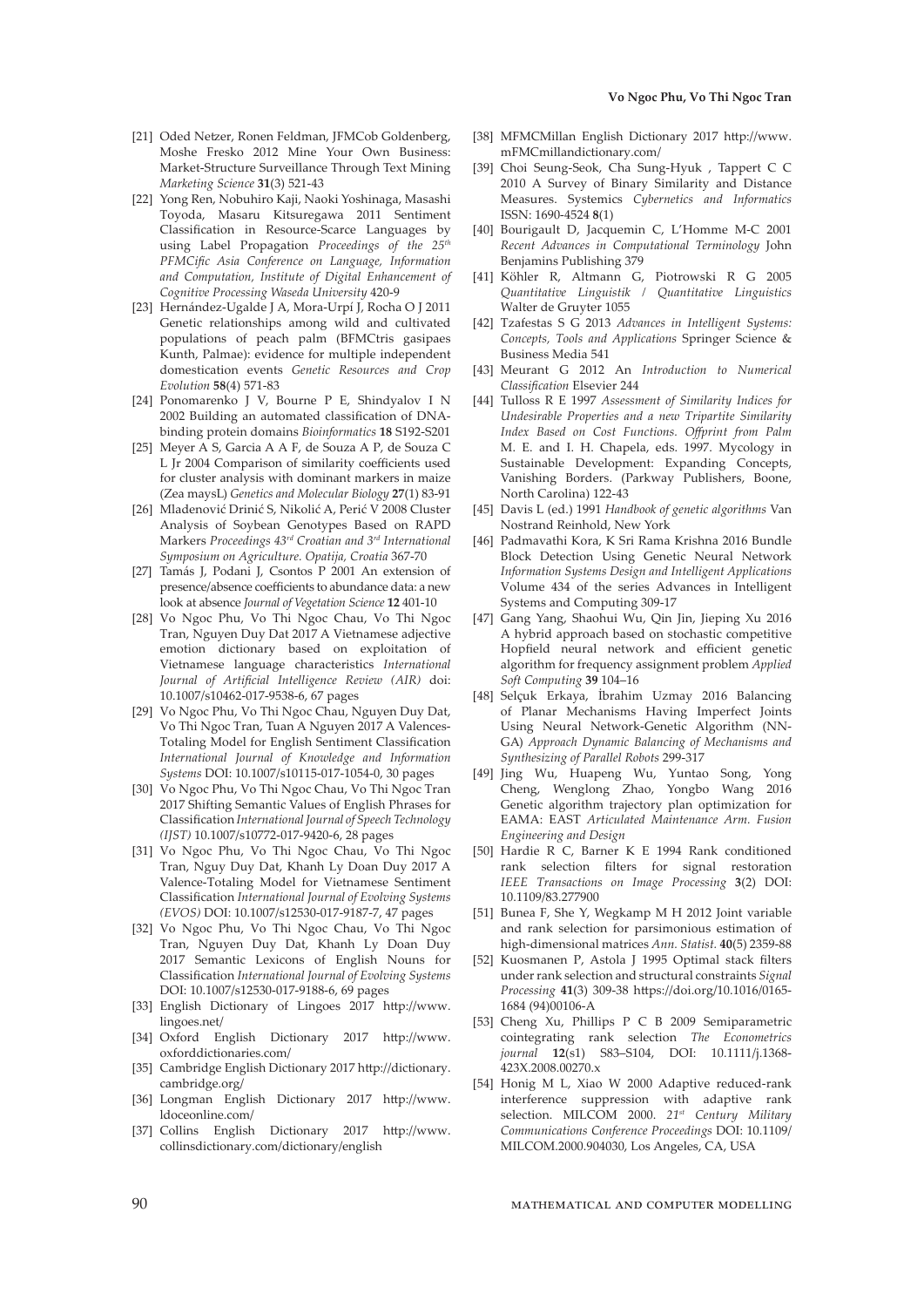- [55] Agarwal B, Mittal N 2016 Machine Learning Approach for Sentiment Analysis *Prominent Feature Extraction for Sentiment Analysis* Print ISBN 978-3- 319-25341-1, 10.1007/978-3-319-25343-5\_3, 21-45
- [56] Agarwal B, Mittal N 2016 Semantic Orientation-Based Approach for Sentiment Analysis *Prominent Feature Extraction for Sentiment Analysis*, Print ISBN 978-3- 319-25341-1, 10.1007/978-3-319-25343-5\_6, 77-88
- [57] Canuto S, André M, Gonçalves, Benevenuto F 2016 Exploiting New Sentiment-Based Meta-level Features for Effective Sentiment Analysis *Proceedings of the 9th FMCM International Conference on Web Search and Data Mining (WSDM '16), 53-62, New York USA*
- [58] Shoiab Ahmed, Ajit Danti 2016 Effective Sentimental Analysis and Opinion Mining of Web Reviews Using Rule Based Classifiers *Computational Intelligence in Data Mining* **1** Print ISBN 978-81-322-2732-8, DOI 10.1007/978-81-322-2734-2\_18, 171-9, India
- [59] Vo Ngoc Phu, Phan Thi Tuoi 2014 Sentiment classification using Enhanced Contextual Valence Shifters *International Conference on Asian Language Processing (IALP)* 224-9
- [60] Vo Thi Ngoc Tran, Vo Ngoc Phu and Phan Thi Tuoi 2014 Learning More Chi Square Feature Selection to Improve the Fastest and Most Accurate Sentiment Classification *The 3rd Asian Conference on Information Systems (FMCIS 2014)*
- [61] Nguyen Duy Dat, Vo Ngoc Phu, Vo Thi Ngoc Tran, Vo Thi Ngoc Chau 2017 STING Algorithm used English Sentiment Classification in A Parallel Environment *International Journal of Pattern Recognition and Artificial Intelligence*
- [62] Vo Ngoc Phu, Nguyen Duy Dat, Vo Thi Ngoc Tran, Vo Thi Ngoc Tran 2016 Fuzzy C-Means for English Sentiment Classification in a Distributed System *International Journal of Applied Intelligence (APIN)* DOI: 10.1007/s10489-016-0858-z, 1-22
- [63] Vo Ngoc Phu, Chau Vo Thi Ngoc, Tran Vo THi Ngoc, Dat Nguyen Duy 2017 A C4.5 algorithm for english emotional classification *Evoling Systems* 1-27, doi:10.1007/s12530-017-9180-1
- [64] Vo Ngoc Phu, Vo Thi Ngoc Chau, Vo Thi Ngoc Tran 2017 SVM for English Semantic Classification in Parallel Environment *International Journal of Speech Technology (IJST)* 10.1007/s10772-017-9421-5, 31 pages
- [65] Vo Ngoc Phu, Vo Thi Ngoc Tran, Vo Thi Ngoc Chau, Nguyen Duy Dat, Khanh Ly Doan Duy 2017 A Decision Tree using ID3 Algorithm for English Semantic Analysis *International Journal of Speech Technology (IJST)* DOI: 10.1007/s10772-017-9429-x, 23 pages
- [66] ASCII of Wikipedia 2017 https://en.wikipedia.org/ wiki/ASCII
- [67] ASCII Codes Table 2017 http://ascii.cl/
- [68] ASCII Table 2017 http://www.theasciicode.com.ar/
- [69] ASCII Character Set 2017 http://ee.hawaii.edu/~tep/ EE160/Book/chap4/subsection2.1.1.1.html
- [70] ASCII Alphabet Characters 2017 http://www.kerryr. net/pioneers/ascii2.htm
- [71] ASCII Code 2017 http://www.ascii-code.net/
- [72] Decimal to Binary Converter 2017 http://www. binaryhexconverter.com/decimal-to-binary-converter
- [73] Decimal to binary 2017 http://www.rapidtables.com/ convert/number/decimal-to-binary.htm
- [74] Converting from decimal to binary 2017 https:// www.khanacademy.org/math/algebra-home/algintro-to-algebra/algebra-alternate-number-bases/v/ decimal-to-binary
- [75] wikiHow to Convert from Decimal to Binary 2017 http:// www.wikihow.com/Convert-from-Decimal-to-Binary
- [76] Converting Decimal Numbers to Binary Numbers 2017 http:// interactivepython.org/runestone/static/pythonds/BasicDS/ ConvertingDecimalNumberstoBinaryNumbers.html
- [77] Binary to Decimal Conversion 2017 http://www. electronics-tutorials.ws/binary/bin\_2.html

### **Appendices**

Table 1: Comparisons of our model's results with the works related to [1-32].

Table 2: Comparisons of our model's advantages and disadvantages with the works related to [1-32].

Table 3: Comparisons of our model's results with the works related to the FAGER & MACGOWAN coefficient (FMC) in [39-44].

Table 4: Comparisons of our model's benefits and drawbacks with the works related to the FAGER & MACGOWAN coefficient (FMC) in [39-44].

Table 5: The results of the English documents in the testing data set.

Table 6: The accuracy of our new model for the English documents in the testing data set.

Table 7: Average time of the classification of our new model for the English documents in testing data set.

Table 8: Comparisons of our model's results with the genetic algorithm (GA) in [45-49].

Table 9: Comparisons of our model's benefits and drawbacks with the works related to the genetic algorithm (GA) in [45-49].

Table 10: Comparisons of our model's results with the Rank Selection (RS) in [50-54].

Table 11: Comparisons of our model's advantages and disadvantages with the Rank Selection (RS) in [50-54].

Table 12: Comparisons of our model with the latest sentiment classification models (or the latest sentiment classification methods) in [55-65]

Table 13: Comparisons of our model's positives and negatives with the latest sentiment classification models (or the latest sentiment classification methods) in [55-65]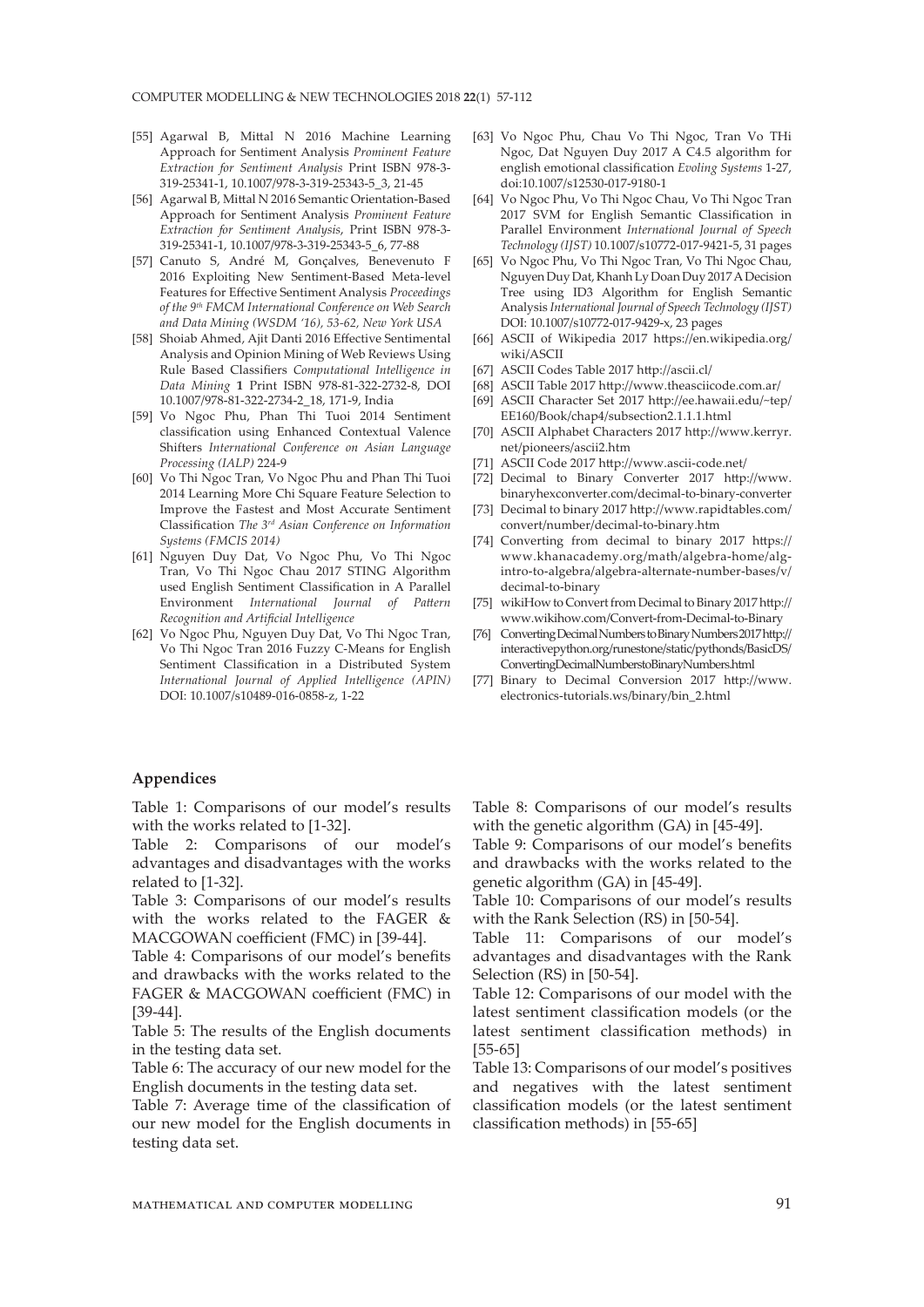<u> 1989 - Johann Barn, mars eta bainar eta idazlea (h. 1989).</u>

TABLE 1 Comparisons of our model's results with the works related to [1-32]

| FAGER & MACGOWAN coefficient (FMC)                    |  |  |
|-------------------------------------------------------|--|--|
| Semantic classification, sentiment classification: SC |  |  |

| <b>Studies PMI</b>   |     | JM  | Language              | $_{\rm SD}$ | DT  | <b>FMC</b> | SC  | Other measures                                                                                                | Search engines                                                                         |
|----------------------|-----|-----|-----------------------|-------------|-----|------------|-----|---------------------------------------------------------------------------------------------------------------|----------------------------------------------------------------------------------------|
| $[1]$                | Yes | No  | English               | Yes         | Yes | No         | Yes | No                                                                                                            | No Mention                                                                             |
| $[2]$                | Yes | No  | English               | Yes         | No  | No         | Yes | Latent Semantic Analysis<br>(LSA)                                                                             | AltaVista                                                                              |
| $[3]$                | Yes | No  | English               | Yes         | Yes | No         | Yes | Baseline; Turney-inspired; NB;<br>Cluster+NB; Human                                                           | AltaVista                                                                              |
| $[4]$                | Yes | No  | English<br>German     | Yes         | Yes | No         | Yes | SimRank                                                                                                       | Google search engine                                                                   |
| $[5]$                | Yes | No  | English<br>Macedonian | Yes         | Yes | No         | Yes | No Mention                                                                                                    | AltaVista search engine                                                                |
| [6]                  | Yes | No  | English<br>Arabic     | Yes         | No  | No         | Yes | No Mention                                                                                                    | Google search engine<br>Bing search engine                                             |
| $[7]$                | Yes | No  | English<br>Chinese    | Yes         | Yes | No         | Yes | SVM(CN); SVM(EN);<br>SVM(ENCN1); SVM(ENCN2);<br>TSVM(CN); TSVM(EN);<br>TSVM(ENCN1);<br>TSVM(ENCN2); CoTrain   | No Mention                                                                             |
| [8]                  | Yes | No  | English<br>Spanish    | Yes         | Yes | No         | Yes | <b>SO Calculation</b><br>SVM                                                                                  | Google                                                                                 |
| [9]                  | Yes | No  | Chinese<br>Tibetan    | Yes         | Yes | No         | Yes | - Feature selection<br>-Expectation Cross Entropy<br>-Information Gain                                        | No Mention                                                                             |
| $[10]$               | Yes | No  | Chinese               | Yes         | Yes | No         | Yes | DF, CHI, MI andIG                                                                                             | No Mention                                                                             |
| $[11]$               | Yes | No  | Chinese               | Yes         | No  | No         | Yes | <b>Information Bottleneck</b><br>Method (IB); LE                                                              | AltaVista                                                                              |
| $[12]$               | Yes | No  | Chinese               | Yes         | Yes | No         | Yes | <b>SVM</b>                                                                                                    | Google<br>Yahoo<br>Baidu                                                               |
| $[13]$               | Yes | No  | Japanese              | No          | No  | No         | Yes | Harmon-ic-Mean                                                                                                | Google and replaced<br>the NEAR operator<br>with the AND operator<br>inthe SO formula. |
| $[14]$               | Yes | Yes | English               | Yes         | Yes | No         | Yes | Dice; NGD                                                                                                     | Google search engine                                                                   |
| $[15]$               | Yes | Yes | English               | Yes         | No  | No         | Yes | Dice; Overlap                                                                                                 | Google                                                                                 |
| $[16]$               | No  | Yes | English               | Yes         | Yes | No         | Yes | A Jaccard index based<br>clustering algorithm (JIBCA)                                                         | No Mention                                                                             |
| $[17] \label{eq:17}$ | No  | Yes | English               | Yes         | Yes | No         | Yes | Naive Bayes, Two-Step<br>Multinomial Naıve Bayes, and<br>Two-Step Polynomial-Kernel<br>Support Vector Machine | Google                                                                                 |
| $[18]$               | No  | Yes | Arabic                | No          | No  | No         | Yes | Naive Bayes (NB); Support<br>Vector Machines (SVM);<br>Rocchio; Cosine                                        | No Mention                                                                             |
| $[19]$               | No  | Yes | Chinese               | Yes         | Yes | No         | Yes | A new score-Economic Value<br>$(EV)$ , etc.                                                                   | Chinese search                                                                         |
| [20]                 | No  | Yes | Chinese               | Yes         | Yes | No         | Yes | Cosine                                                                                                        | No Mention                                                                             |
| $[21]$               | No  | Yes | English               | No          | Yes | No         | Yes | Cosine                                                                                                        | No Mention                                                                             |
| $[22]$               | No  | Yes | Chinese               | No          | Yes | No         | Yes | Dice; overlap; Cosine                                                                                         | No Mention                                                                             |
| $[28]$               | No  | No  | Vietnamese            | No          | No  | No         | Yes | Ochiai Measure                                                                                                | Google                                                                                 |
| $[29]$               | No  | No  | English               | No          | No  | No         | Yes | Cosine coefficient                                                                                            | Google                                                                                 |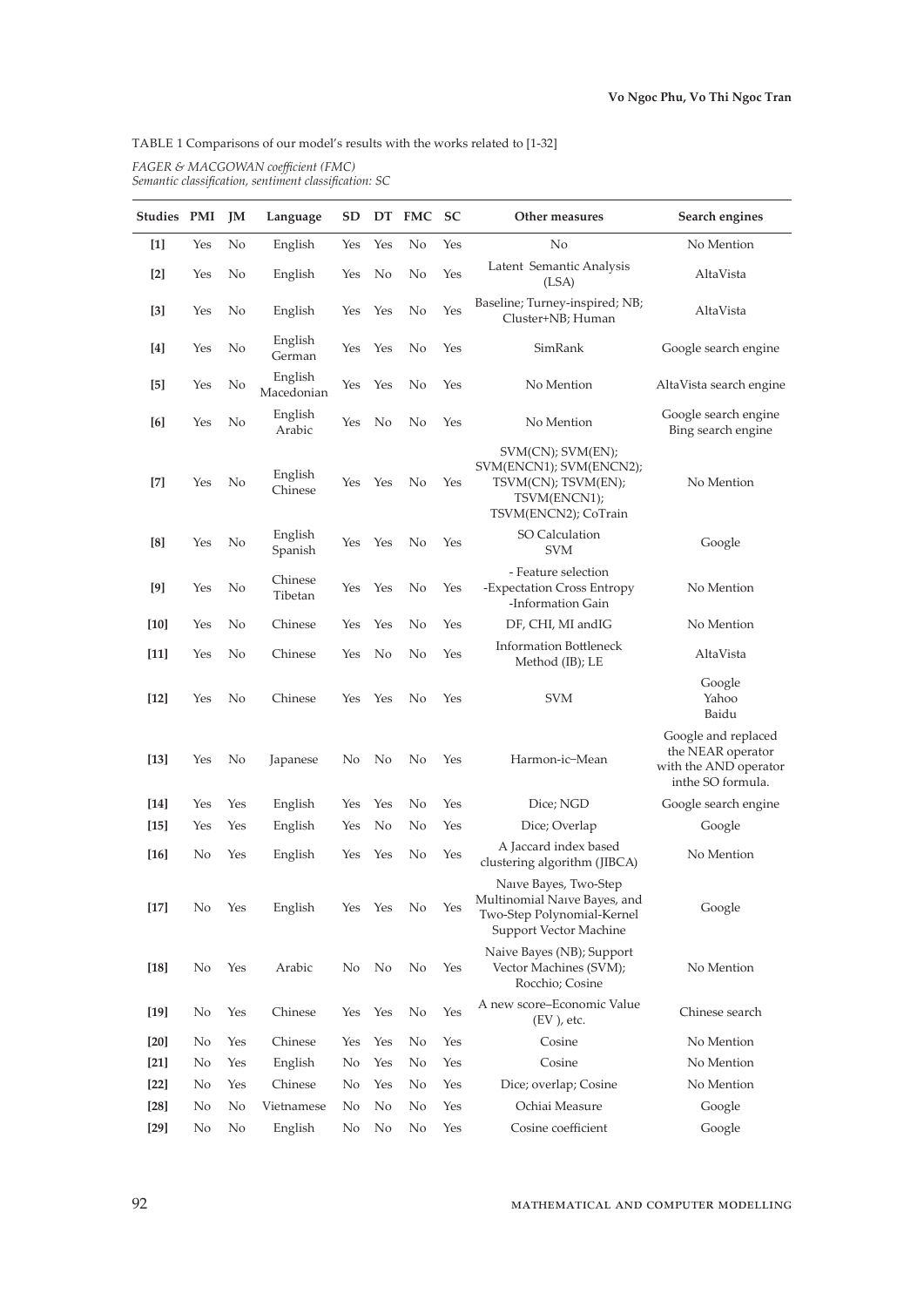| Studies PMI |                | <b>IM</b>      | Language            | SD. |       | DT FMC SC |     | Other measures       | Search engines       |
|-------------|----------------|----------------|---------------------|-----|-------|-----------|-----|----------------------|----------------------|
| [30]        | N <sub>o</sub> | N <sub>o</sub> | English             |     | No No | No.       | Yes | Sorensen measure     | Google               |
| [31]        | No.            | <b>Yes</b>     | Vietnamese          | No. | - No  | No.       | Yes | Jaccard              | Google               |
| $[32]$      | No.            | N <sub>o</sub> | English             | No. | - No  | No.       | Yes | Tanimoto coefficient | Google               |
| Our<br>work | No             | No.            | English<br>Language | No  | No.   | Yes       | Yes | No                   | Google search engine |

TABLE 2 Comparisons of our model's advantages and disadvantages with the works related to [1-32]

| <b>Surveys</b>    | Approach                                                                                         | Advantages                                                                                                                                                                                                                                                                                                                                                                                                                                                                                   | Disadvantages                                                                                                                                                                                                                                                                                                                                                                                                                                                                                                                                          |  |  |
|-------------------|--------------------------------------------------------------------------------------------------|----------------------------------------------------------------------------------------------------------------------------------------------------------------------------------------------------------------------------------------------------------------------------------------------------------------------------------------------------------------------------------------------------------------------------------------------------------------------------------------------|--------------------------------------------------------------------------------------------------------------------------------------------------------------------------------------------------------------------------------------------------------------------------------------------------------------------------------------------------------------------------------------------------------------------------------------------------------------------------------------------------------------------------------------------------------|--|--|
| [1]               | Constructing<br>sentiment lexicons<br>in Norwegian from a<br>large text corpus                   | Through the authors' PMI computations<br>in this survey they used a distance of 100<br>words from the seed word, but it might<br>be that other lengths that generate better<br>sen-timent lexicons. Some of the authors'<br>preliminary research showed that 100<br>gave a better result.                                                                                                                                                                                                    | The authors need to investigate this<br>more closely to find the opti-mal<br>distance. Another factor that has<br>not been investigated much in the<br>literature is the selection of seed<br>words. Since they are the basis for PMI<br>calculation, it might be a lot to gain by<br>finding better seed words. The authors<br>would like to explore the impact that<br>different approaches to seed word<br>selection have on the performance of<br>the developed sentiment lexi-cons.                                                               |  |  |
| $\lceil 2 \rceil$ | Unsupervised<br>Learning of Se-mantic<br>Orientation from a<br>Hun-dred-Billion-<br>Word Corpus. | This survey has presented a general<br>strate-gy for learning semantic orientation<br>from semantic association, SO-A. Two<br>instanc-es of this strategy have been<br>empirically evaluated, SO-PMI-IR and<br>SO-LSA. The Accuracy of SO-PMI-IR<br>is comparable to the Accuracy of HM,<br>the algorithm of Hatzivassiloglou and<br>McKeown (1997). SO-PMI-IR requires<br>a large corpus, but it is simple, easy to<br>implement, unsuper-vised, and it is not<br>restricted to adjectives. | No Mention                                                                                                                                                                                                                                                                                                                                                                                                                                                                                                                                             |  |  |
| [3]               | Graph-based user<br>classification for<br>informal online<br>political discourse                 | The authors describe several experiments<br>in identifying the political orientation<br>of posters in an informal environment.<br>The authors' results indicate that the<br>most promising approach is to augment<br>text classification methods by exploiting<br>in-formation about how posters interact<br>with each other                                                                                                                                                                 | There is still much left to investi-gate<br>in terms of optimizing the linguistic<br>analysis, beginning with spelling<br>correction and working up to shallow<br>parsing and co-reference identification.<br>Likewise, it will also be worthwhile to<br>fur-ther investigate exploiting senti-<br>ment values of phrases and claus-es,<br>taking cues from methods                                                                                                                                                                                    |  |  |
| [4]               | A novel, graph-based<br>approach using<br>SimRank.                                               | The authors presented a novel approach<br>to the translation of sentiment information<br>that outperforms SOPMI, an established<br>method. In particular, the authors could<br>show that SimRank outperforms SO-PMI<br>for values of the threshold x in an interval<br>that most likely leads to the correct<br>separa-tion of positive, neutral, and<br>negative ad-jectives.                                                                                                               | The authors' future work will include<br>a further examination of the merits of<br>its application for knowledge-sparse<br>languages.                                                                                                                                                                                                                                                                                                                                                                                                                  |  |  |
| [5]               | Analysis in Twitter<br>for Mace-donian                                                           | The authors' experimental results show<br>an F1-score of 92.16, which is very strong<br>and is on par with the best results for<br>English, which were Achieved in recent<br>SemEval competitions.                                                                                                                                                                                                                                                                                           | In future work, the authors are<br>interested in studying the impact of<br>the raw corpus size, e.g., the authors<br>could only collect half a million tweets<br>for creating lexi-cons and analyzing/<br>evaluating the system, while Kiritchenko<br>et al. (2014) built their lexicon on mil-lion<br>tweets and evaluated their system on<br>135 million English tweets. Moreover,<br>the authors are interested not only<br>in quantity but also in quality, i.e., in<br>studying the quality of the individual<br>words and phrases used as seeds. |  |  |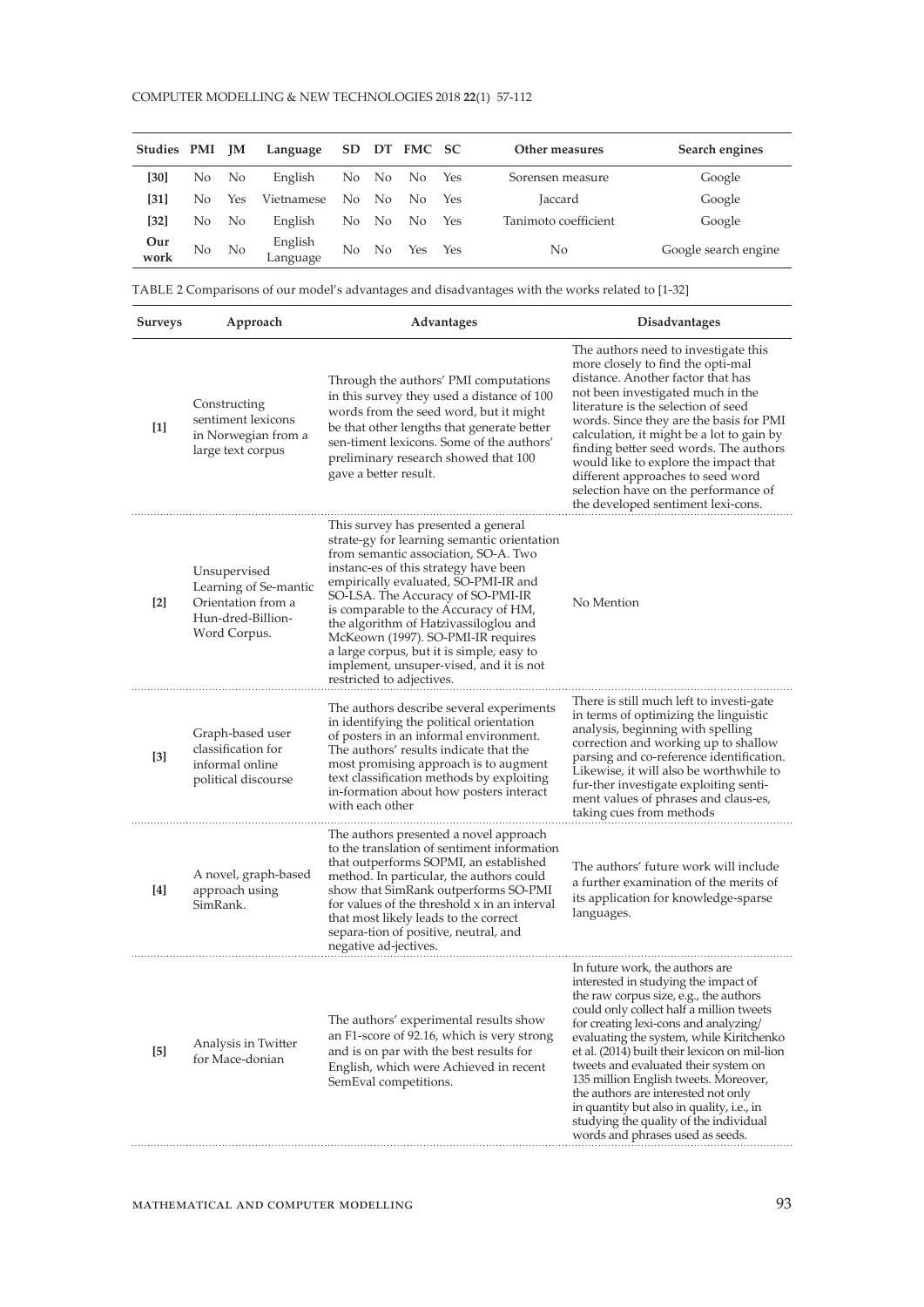| <b>Surveys</b> | Approach                                                                                                               | Advantages                                                                                                                                                                                                                                                                                                                                                                                                                                                                                                                                                                                                           | Disadvantages                                                                                                                                                                                                                                                                                                                                                                                                                                |
|----------------|------------------------------------------------------------------------------------------------------------------------|----------------------------------------------------------------------------------------------------------------------------------------------------------------------------------------------------------------------------------------------------------------------------------------------------------------------------------------------------------------------------------------------------------------------------------------------------------------------------------------------------------------------------------------------------------------------------------------------------------------------|----------------------------------------------------------------------------------------------------------------------------------------------------------------------------------------------------------------------------------------------------------------------------------------------------------------------------------------------------------------------------------------------------------------------------------------------|
| [6]            | Using Web Search<br>Engines for English<br>and Arabic Unsuper-<br>vised Sentiment<br><b>Intensity Pre-diction</b>      | - For the General English sub-task,<br>the authors' system has modest but<br>interesting results.<br>- For the Mixed Polarity English sub-task,<br>the authors' system results achieve the<br>second place.<br>- For the Arabic phrases sub-task, the<br>authors' system has very interesting<br>results since they applied the<br>unsupervised method only                                                                                                                                                                                                                                                          | Although the results are encouraging,<br>further investigation is required, in<br>both languages, concerning the choice<br>of positive and negative words which<br>once associated to a phrase, they make<br>it more negative or more positive.                                                                                                                                                                                              |
| $[7]$          | Co-Training for<br>Cross-Lingual<br>Sentiment<br>Classification                                                        | The authors propose a co-training ap-<br>proach to making use of unlabelled Chi-<br>nese data. Experimental results show the<br>effectiveness of the proposed approach,<br>which can outperform the standard<br>induc-tive classifiers and the transductive<br>classi-fiers.                                                                                                                                                                                                                                                                                                                                         | In future work, the authors will<br>improve the sentiment classifica-tion<br>Accuracy in the following two ways:<br>1) The smoothed co-training approach<br>used in (Mihal-cea, 2004) will be<br>adopted for sentiment classification. 2)<br>The authors will employ the structural<br>correspondence learning (SCL)<br>domain adaption algorithm used in<br>(Blitzer et al., 2007) for linking the<br>translated text and the natural text. |
| [8]            | Cross-Linguistic<br>Sentiment Analysis:<br>From English to<br>Spanish                                                  | Our Spanish SO calculator (SOCAL) is<br>clearly inferior to the authors' English<br>SO-CAL, probably the result of a<br>number of factors, including a small,<br>preliminary dictionary, and a need for<br>additional adap-tation to a new language.<br>Translating our English dictionary also<br>seems to result in significant semantic<br>loss, at least for origi-nal Spanish texts.                                                                                                                                                                                                                            | No Mention                                                                                                                                                                                                                                                                                                                                                                                                                                   |
| [9]            | Micro-blog Emotion<br>Orienta-tion Analysis<br>Algorithm Based on<br>Tibetan and Chinese<br>Mixed Text                 | By emotion orientation analysing and<br>studying of Tibetan microblog which is<br>concerned in Sina, making Tibetan Chi-<br>nese emotion dictionary, Chinese sentenc-<br>es, Tibetan part of speech sequence and<br>emotion symbol as emotion factors and<br>using expected cross entropy combined<br>fuzzy set to do feature selection to realize<br>a kind of microblog emotion orientation<br>analysing algorithm based on Tibetan and<br>Chinese mixed text. The experimental<br>results showed that the method can obtain<br>better performance in Tibetan and Chinese<br>mixed Microblog orientation analysis. | No Mention                                                                                                                                                                                                                                                                                                                                                                                                                                   |
| $[10]$         | An empirical study of<br>sentiment analysis for<br>Chinese documents                                                   | Four feature selection methods (MI, IG,<br>CHI and DF) and five learning methods<br>(centroid classifier, K-nearest neighbour,<br>winnow classifier, Naïve Bayes and SVM)<br>are investigated on a Chinese sentiment<br>corpus with a size of 1021 documents.<br>The experimental results indicate that IG<br>performs the best for sentimental terms<br>selection and SVM exhibits the best per-<br>formance for sentiment classification.<br>Furthermore, the authors found that sen-<br>timent classifiers are severely dependent<br>on domains or topics.                                                        | No Mention                                                                                                                                                                                                                                                                                                                                                                                                                                   |
| $[11]$         | Adapting Information<br>Bottle-neck Method<br>for Automatic<br>Construction of<br>Domain-oriented<br>Sentiment Lexicon | The authors' theory verifies the conver-<br>gence property of the proposed method.<br>The empirical results also support the<br>authors' theoretical analysis. In their ex-<br>periment, it is shown that proposed meth-<br>od greatly outperforms the baseline meth-<br>ods in the task of building out-of-domain<br>sentiment lexicon.                                                                                                                                                                                                                                                                             | In this study, only the mutual<br>information measure is employed<br>to measure the three kinds of<br>relationship. In order to show the<br>robustness of the framework, the<br>authors' future effort is to investi-gate<br>how to integrate more measures into<br>this framework.                                                                                                                                                          |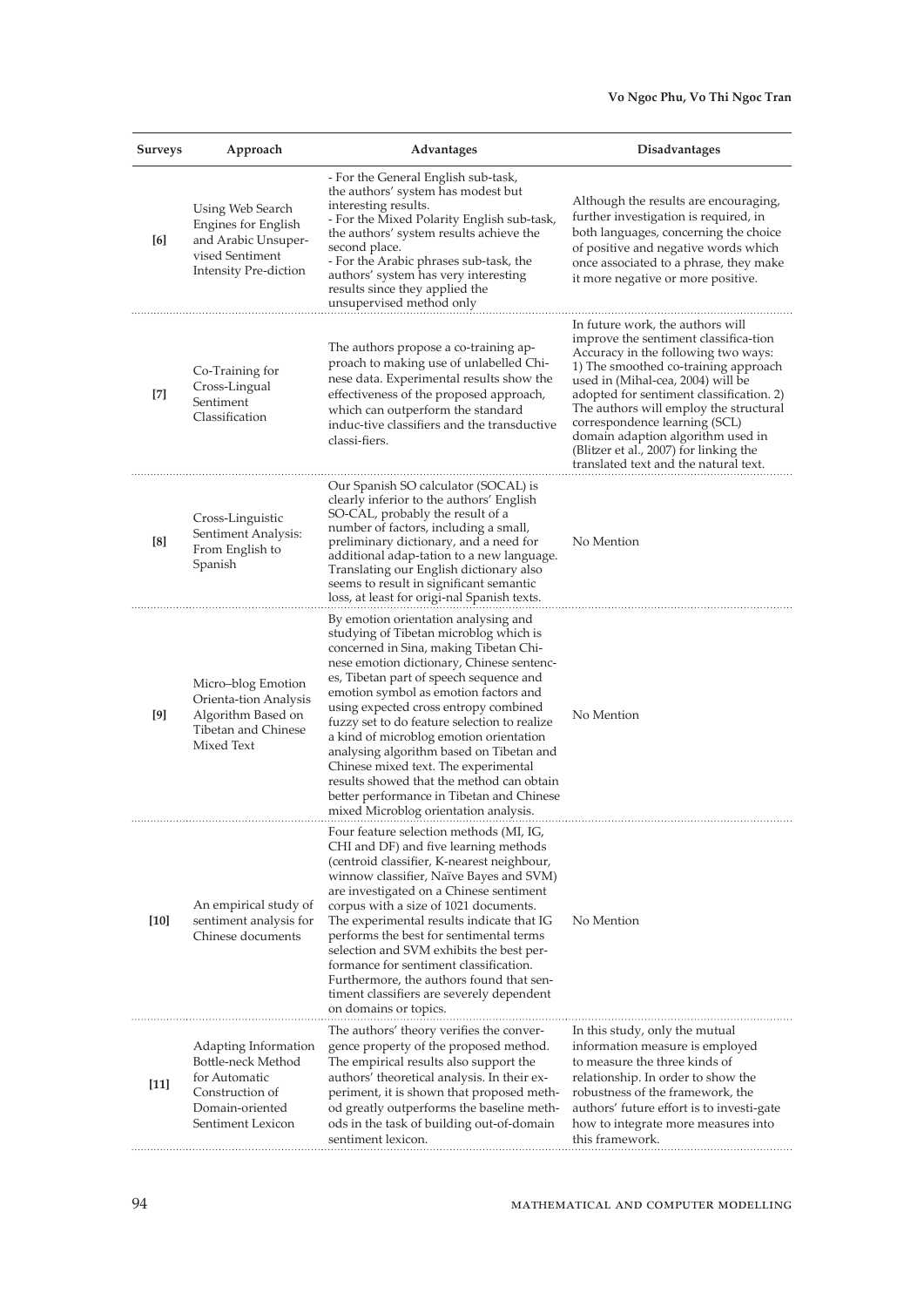#### COMPUTER MODELLING & NEW TECHNOLOGIES 2018 **22**(1) 57-112

| <b>Surveys</b> | Approach                                                                                                                                                                                                                    | Advantages                                                                                                                                                                                                                                                                                                                                                                                                                                                                 | Disadvantages                                                                                                                                                                                                                                  |
|----------------|-----------------------------------------------------------------------------------------------------------------------------------------------------------------------------------------------------------------------------|----------------------------------------------------------------------------------------------------------------------------------------------------------------------------------------------------------------------------------------------------------------------------------------------------------------------------------------------------------------------------------------------------------------------------------------------------------------------------|------------------------------------------------------------------------------------------------------------------------------------------------------------------------------------------------------------------------------------------------|
| $[12]$         | Sentiment<br>Classification for<br>Consumer Word-of-<br>Mouth in Chinese:<br>Comparison between<br>Supervised and<br>Unsupervised<br>Approaches                                                                             | This study adopts three supervised learn-<br>ing approaches and a web-based semantic<br>orientation approach, PMI-IR, to Chinese<br>reviews. The results show that SVM out-<br>performs naive bayes and N-gram model<br>on various sizes of training examples, but<br>does not obviously exceeds the semantic<br>orientation approach when the number of<br>training examples is smaller than 300.                                                                         | No Mention                                                                                                                                                                                                                                     |
| $[13]$         | Modifying SO-PMI<br>for Japa-nese Weblog<br>Opinion Mining by<br>Using a Balancing<br>Factor and Detecting<br>Neutral Expressions                                                                                           | After these modifications, the authors<br>Achieved a well-balanced result: both<br>positive and negative Accuracy exceeded<br>70%. This shows that the authors' pro-<br>posed approach not only adapted the SO-<br>PMI for Japanese, but also modified it to<br>analyse Japanese opinions more effective-ly.                                                                                                                                                               | In the future, the authors will evaluate<br>different choices of words for the sets<br>of positive and negative reference<br>words. The authors also plan to<br>appraise their proposal on other<br>languages.                                 |
| [14]           | In this survey, the<br>authors em-pirically<br>evaluate the perfor-<br>mance of different<br>corpora in sentiment<br>similarity measure-<br>ment, which is the<br>fundamental task<br>for word polarity<br>classifi-cation. | Experiment results show that the Twitter<br>data can Achieve a much better perfor-<br>mance than the Google, Web1T and Wik-<br>ipedia based methods.                                                                                                                                                                                                                                                                                                                       | No Mention                                                                                                                                                                                                                                     |
| [15]           | Adjective-Based<br>Estimation of Short<br>Sentence's Impression                                                                                                                                                             | The adjectives are ranked and top na<br>ad-jectives are considered as an output<br>of system. For example, the experiments<br>were carried out and got fairly good re-<br>sults. With the input "it is snowy", the<br>results are white (0.70), light (0.49), cold<br>$(0.43)$ , solid $(0.38)$ , and scenic $(0.37)$                                                                                                                                                      | In the authors' future work, they will<br>improve more in the tasks of keyword<br>extraction and semantic similarity<br>methods to make the proposed system<br>working well with complex inputs.                                               |
| $[16]$         | Jaccard Index based<br>Clustering Algorithm<br>for Mining Online<br>Review                                                                                                                                                  | In this work, the problem of predicting<br>sales performance using sentiment infor-<br>mation mined from reviews is studied<br>and a novel JIBCA Algorithm is proposed<br>and mathematically modelled. The<br>outcome of this generates knowledge<br>from mined data that can be useful for<br>forecasting sales.                                                                                                                                                          | For future work, by using this<br>framework, it can extend it to<br>predicting sales performance in<br>the other domains like customer<br>electronics, mobile phones, com-<br>puters based on the user reviews<br>posted on the websites, etc. |
| $[17]$         | Twitter sentiment<br>classification for<br>measuring public<br>health concerns                                                                                                                                              | Based on the number of tweets classified<br>as Personal Negative, the authors compute<br>a Measure of Concern (MOC) and a time-<br>line of the MOC. We attempt to correlate<br>peaks of the MOC timeline to the peaks<br>of the News (Non-Personal) timeline.<br>The authors' best Accuracy results are<br>Achieved using the two-step method with<br>a Naïve Bayes classifier for the Epidemic<br>domain (six datasets) and the Mental<br>Health domain (three datasets). | No Mention                                                                                                                                                                                                                                     |
| $[18]$         | Ensemble of<br>Classification<br>algorithms for<br>Subjectivity and<br>Sentiment Analysis<br>of Arabic Customers'<br>Reviews                                                                                                | The experimental results show that the<br>ensemble of the classifiers improves the<br>classification effectiveness in terms of<br>macro-F1 for both levels. The best results<br>obtained from the subjectivity analysis<br>and the sentiment classification in terms<br>of macro-F1 are 97.13% and 90.95%<br>respec-tively.                                                                                                                                                | No Mention                                                                                                                                                                                                                                     |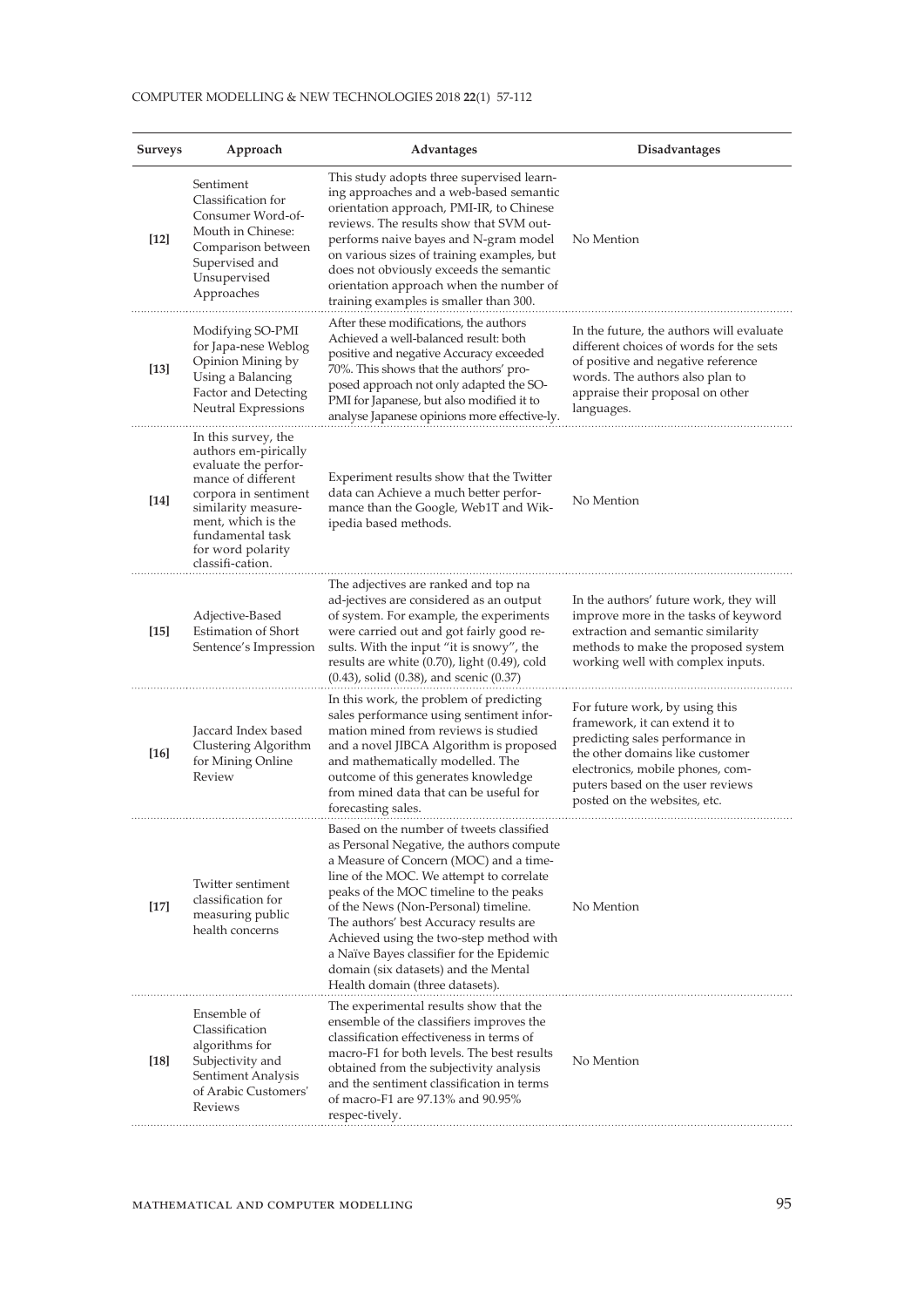| <b>Surveys</b> | Approach                                                                                                                    | Advantages                                                                                                                                                                                                                                                                                                                                                                                                                                                                                                                                                                                                                                                                                                                                                                               | <b>Disadvantages</b>                                                                                                                                                                                                                                                                                                                                                                         |
|----------------|-----------------------------------------------------------------------------------------------------------------------------|------------------------------------------------------------------------------------------------------------------------------------------------------------------------------------------------------------------------------------------------------------------------------------------------------------------------------------------------------------------------------------------------------------------------------------------------------------------------------------------------------------------------------------------------------------------------------------------------------------------------------------------------------------------------------------------------------------------------------------------------------------------------------------------|----------------------------------------------------------------------------------------------------------------------------------------------------------------------------------------------------------------------------------------------------------------------------------------------------------------------------------------------------------------------------------------------|
| $[19]$         | Automatic<br>Construction of<br>Financial Semantic<br>Orientation Lexicon<br>from Large-Scale Chi-<br>nese News Corpus      | Semantic orientation lexicon of positive<br>and negative words is indispensable<br>for sentiment analysis. However, many<br>lexi-cons are manually created by a small<br>number of human subjects, which are<br>susceptible to high cost and bias. In this<br>survey, the authors propose a novel idea<br>to construct a financial semantic orienta-<br>tion lexicon from large-scale Chinese<br>news corpus automatically                                                                                                                                                                                                                                                                                                                                                               | No Mention                                                                                                                                                                                                                                                                                                                                                                                   |
| [20]           | Sentiment<br>Classification in<br>Under-Resourced<br>Languages Using<br>Graph-based Semi-<br>supervised Learning<br>Methods | In particular, the authors found that<br>choosing initially labelled vertices in<br>FMCcordance with their degree and Pag-<br>eRank score can improve the performance.<br>However, pruning unreliable edges will<br>make things more difficult to predict. The<br>authors believe that other people who are<br>interested in this field can benefit from<br>their empirical findings.                                                                                                                                                                                                                                                                                                                                                                                                    | As future work, first, the authors<br>will attempt to use a sophisticated<br>approach to induce better senti-ment<br>features. The authors con-sider such<br>elaborated features improve the<br>classification perfor-mance, especially<br>in the book domain. The authors also<br>plan to exploit a much larger amount<br>of unlabelled data to fully take ad-<br>vantage of SSL algorithms |
| [21]           | A text-mining<br>approach and<br>combine it with<br>semantic net-work<br>analysis tools                                     | In summary, the authors hope the text-<br>mining and derived market-structure<br>anal-ysis presented in this paper provides<br>a first step in exploring the extremely<br>large, rich, and useful body of consumer<br>data readily available on Web 2.0.                                                                                                                                                                                                                                                                                                                                                                                                                                                                                                                                 | No Mention                                                                                                                                                                                                                                                                                                                                                                                   |
| $[22]$         | Sentiment<br>Classification in<br>Resource-Scarce<br>Languages by using<br>Label Propagation                                | The authors compared our method with<br>supervised learning and semi-supervised<br>learning methods on real Chinese reviews<br>classification in three domains. Experi-<br>mental results demonstrated that label<br>propagation showed a competitive perfor-<br>mance against SVM or Transductive SVM<br>with best hyper-parameter settings. Con-<br>sidering the difficulty of tuning hyper-<br>parameters in a resource scarce setting,<br>the stable performance of parameter-free<br>label propagation is promising.                                                                                                                                                                                                                                                                | The authors plan to further im-prove<br>the performance of LP in sentiment<br>classification, especially when the<br>authors only have a small number<br>of labelled seeds. The authors will<br>exploit the idea of restricting the label<br>propagating steps when the available<br>labelled data is quite small.                                                                           |
| $[28]$         | A Vietnamese<br>adjective emotion<br>dictionary based<br>on exploitation of<br>Vietnamese language<br>charac-teristics      | The Vietnamese adjectives often bear<br>emotion which values (or semantic scores)<br>are not fixed and are changed when<br>they appear in different contexts of these<br>phrases. Therefore, if the Vietnamese<br>adjectives bring sentiment and their se-<br>mantic values (or their sentiment scores)<br>are not changed in any context, then<br>the results of the emotion classification<br>are not high Accuracy. The authors<br>propose many rules based on Vietnamese<br>language characteristics to determine<br>the emotional values of the Vietnamese<br>adjective phrases bearing sentiment in<br>specific contexts. The authors' Vietnamese<br>sentiment adjective dictionary is widely<br>used in applications and researches of the<br>Vietnamese semantic classification. | not calculating all Vietnamese words<br>completely; not identifying all<br>Vietnamese adjective phrases fully, etc.                                                                                                                                                                                                                                                                          |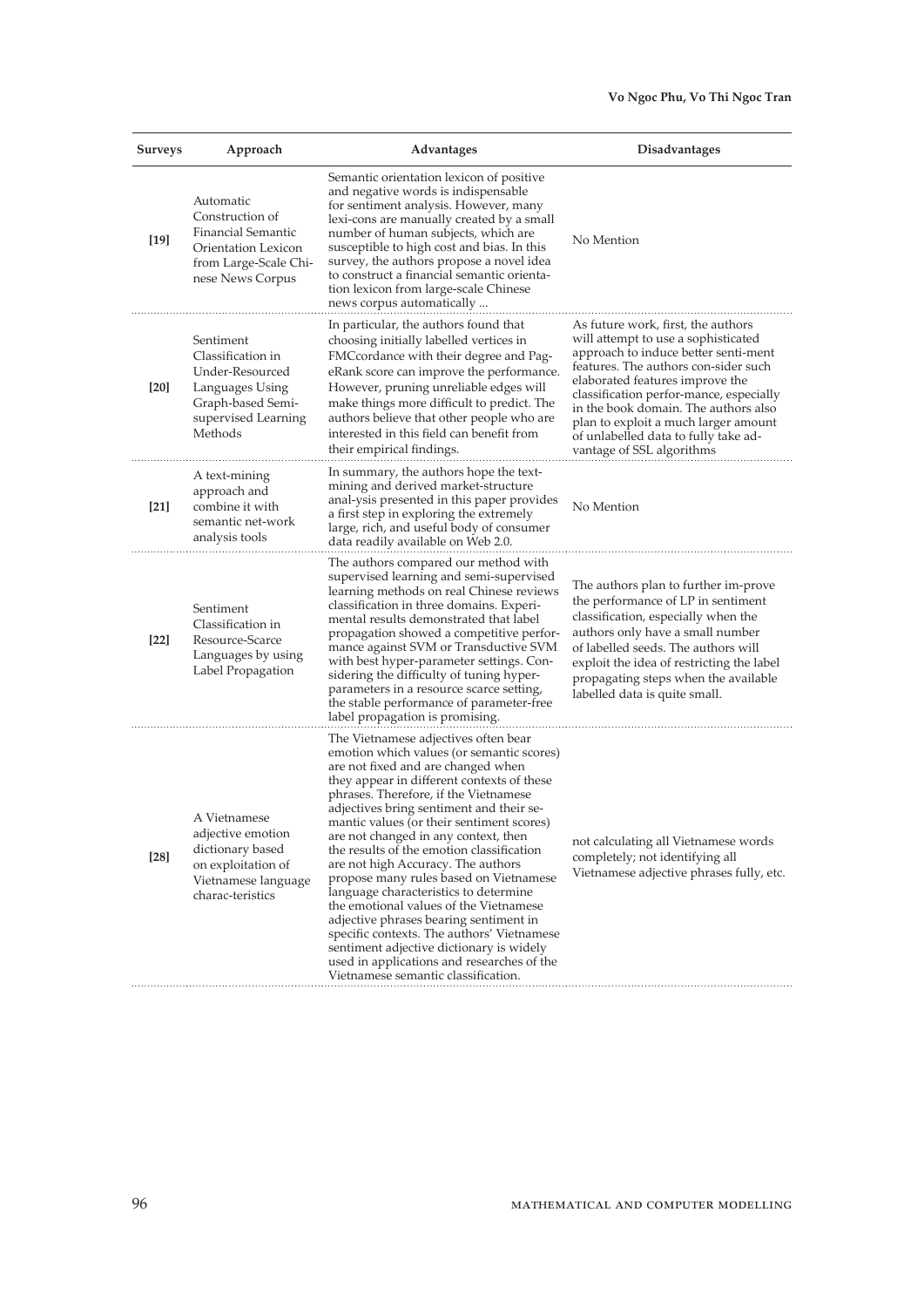#### COMPUTER MODELLING & NEW TECHNOLOGIES 2018 **22**(1) 57-112

| <b>Surveys</b> | Approach                                                                                | Advantages                                                                                                                                                                                                                                                                                                                                                                                                                                                                                                                                                                                                                                                                                                                                                                                                                                                                     | <b>Disadvantages</b>                                                                                                                                                                                                                                                                                                                                                                                               |  |  |
|----------------|-----------------------------------------------------------------------------------------|--------------------------------------------------------------------------------------------------------------------------------------------------------------------------------------------------------------------------------------------------------------------------------------------------------------------------------------------------------------------------------------------------------------------------------------------------------------------------------------------------------------------------------------------------------------------------------------------------------------------------------------------------------------------------------------------------------------------------------------------------------------------------------------------------------------------------------------------------------------------------------|--------------------------------------------------------------------------------------------------------------------------------------------------------------------------------------------------------------------------------------------------------------------------------------------------------------------------------------------------------------------------------------------------------------------|--|--|
| $[29]$         | A Valences-<br><b>Totalling Model for</b><br><b>English Sentiment</b><br>Classification | The authors present a full range of<br>English sentences; thus, the emotion<br>expressed in the English text is classified<br>with more precision. The authors' new<br>model is not dependent on a special<br>domain and train-ing data set—it is<br>a domain-independent classifier. The<br>authors test our new model on the<br>Internet data in English. The calcu-lated<br>valence (and polarity) of English semantic<br>words in this model is based on many<br>documents on millions of English Web<br>sites and English social networks.                                                                                                                                                                                                                                                                                                                                | It has low Accuracy; it misses many<br>sentiment-bearing English words;<br>it misses many sentiment-bearing<br>English phrases because sometimes<br>the valence of a Eng-lish phrase is not<br>the total of the valences of the English<br>words in this phrase; it misses many<br>Eng-lish sentences which are not<br>pro-cessed fully; and it misses many<br>English documents which are not<br>processed fully. |  |  |
| [30]           | <b>Shifting Semantic</b><br>Values of English<br>Phrases for Classifica-<br>tion        | The results of the sentiment classification<br>are not high Accuracy if the English phrases<br>bring the emotions and their se-mantic<br>values (or their sentiment scores) are not<br>changed in any context. For those reasons,<br>the authors propose many rules based on<br>English language grammars to calculate the<br>sentimental values of the English phrases<br>bearing emotion in their specific contexts.<br>The results of this work are widely used in<br>applications and re-searches of the English<br>semantic classifi-cation.                                                                                                                                                                                                                                                                                                                              | This survey is only applied to the<br>English adverb phrases. The pro-<br>posed model is needed to research<br>more and more for the different types<br>of the English words such as English<br>noun, English adverbs, etc.                                                                                                                                                                                        |  |  |
| $[31]$         | A Valence-Totalling<br>Model for Vietnamese<br>Sentiment Classifi-<br>cation            | The authors have used the VTMfV to<br>classify 30,000 Vietnamese documents<br>which include the 15,000 positive Viet-<br>namese documents and the 15,000 nega-<br>tive Vietnamese documents. The authors<br>have Achieved Accuracy in 63.9% of the<br>authors' Vietnamese testing data set.<br>VTMfV is not dependent on the special<br>domain. VTMfV is also not dependent<br>on the training data set and there is no<br>training stage in this VTMfV. From the<br>authors' results in this work, our VTMfV<br>can be applied in the different fields of the<br>Viet-namese natural language processing.<br>In addition, the authors' TCMfV can be<br>ap-plied to many other languages such<br>as Spanish, Korean, etc. It can also be ap-<br>plied to the big data set sentiment classifi-<br>cation in Vietnamese and can classify<br>millions of the Vietnamese documents | it has a low Accuracy.                                                                                                                                                                                                                                                                                                                                                                                             |  |  |
| $[32]$         | Semantic Lexicons<br>of English Nouns for<br>Classification                             | The proposed rules based on English<br>language grammars to calculate the senti-<br>mental values of the English phrases bear-<br>ing emotion in their specific contexts. The<br>results of the sentiment classification are.<br>not high Accuracy if the English phrases<br>bring the emotions and their semantic<br>values (or their sentiment scores) are not<br>changed in any context. The valences of<br>the English words (or the English phrases)<br>are identified by using Tanimoto Coeffi-<br>cient (TC) through the Google search en-<br>gine with AND operator and OR operator.<br>The emotional values of the English noun<br>phrases are based on the English gram-<br>mars (English language characteristics)                                                                                                                                                  | This survey is only applied in the<br>English noun phrases. The pro-posed<br>model is needed to research more and<br>more about the different types of the<br>English words such as English English<br>adverbs, etc.                                                                                                                                                                                               |  |  |
| Our            | operator.                                                                               | -FAGER & MACGOWAN coefficient (FMC) through the Google search engine with AND operator and OR<br>-We use the Fager & MacGowan Coefficient (FMC) and the Genetic Algorithm (GA) with the fitness                                                                                                                                                                                                                                                                                                                                                                                                                                                                                                                                                                                                                                                                                |                                                                                                                                                                                                                                                                                                                                                                                                                    |  |  |

**work** function (FF) which is the Rank Selection (RS) to classify one document of the testing data set into either the positive polarity or the negative polarity in both the sequential environment and the distributed system. The advantages and disadvantages of this survey are shown in the Conclusion section.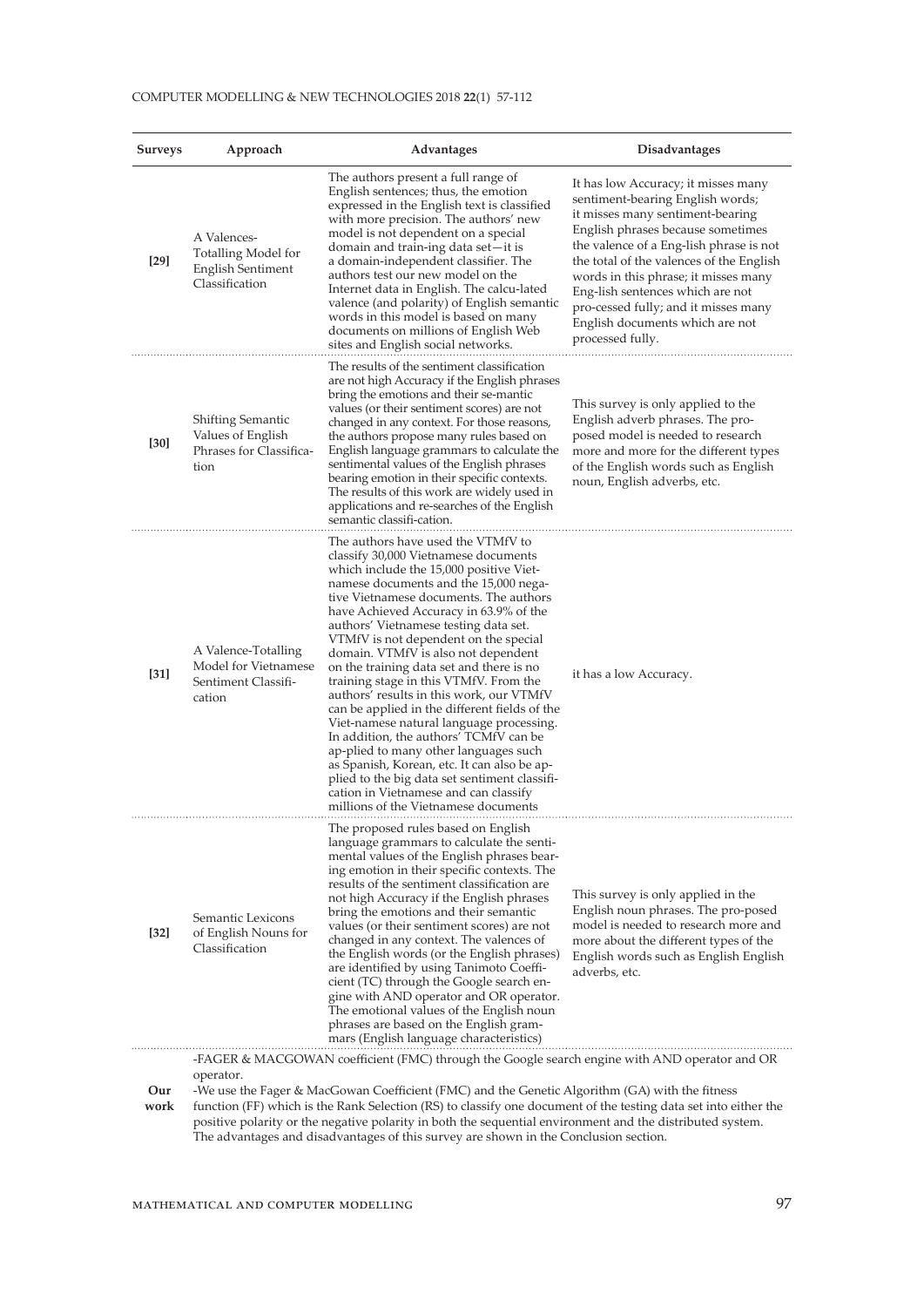TABLE 3 Comparisons of our model's results with the works related to the FAGER & MACGOWAN coefficient (FMC) in [39-44]

| <b>Studies</b> | <b>PMI</b> | JΜ  | <b>FAGER &amp; MAC-GOWAN</b><br>coefficient (FMC) | Language         | SD        | DT        | Sentiment<br>Classification |
|----------------|------------|-----|---------------------------------------------------|------------------|-----------|-----------|-----------------------------|
| $[39]$         | Yes        | Yes | Yes                                               | English          | <b>NM</b> | <b>NM</b> | No mention                  |
| [40]           | No         | No  | Yes                                               | <b>NM</b>        | NM        | NM        | No mention                  |
| [41]           | No         | No  | Yes                                               | <b>NM</b>        | <b>NM</b> | <b>NM</b> | No mention                  |
| [42]           | No         | No  | Yes                                               | NM               | <b>NM</b> | NM        | No mention                  |
| [43]           | No         | No  | Yes                                               | <b>NM</b>        | <b>NM</b> | <b>NM</b> | No mention                  |
| [44]           | No         | No  | Yes                                               | NM               | <b>NM</b> | <b>NM</b> | No mention                  |
| Our work       | No         | No  | Yes                                               | English Language | Yes       | Yes       | Yes                         |

TABLE 4 Comparisons of our model's benefits and drawbacks with the studies related to the FAGER & MACGOWAN coefficient (FMC) in [39-44]

| <b>Surveys</b> | Approach                                                                                                                                                 | Advantages                                                                                                                                                                                                                                                                                                                                                                                                                                                                                                                                                                                                                                                                                                               | <b>Disadvantages</b> |
|----------------|----------------------------------------------------------------------------------------------------------------------------------------------------------|--------------------------------------------------------------------------------------------------------------------------------------------------------------------------------------------------------------------------------------------------------------------------------------------------------------------------------------------------------------------------------------------------------------------------------------------------------------------------------------------------------------------------------------------------------------------------------------------------------------------------------------------------------------------------------------------------------------------------|----------------------|
| $[39]$         | A Survey<br>of Binary<br>Simi-larity<br>and Distance<br>Measures                                                                                         | Applying appropriate measures results in more Accurate data analysis.<br>Notwithstanding, few comprehensive surveys on binary measures have<br>been conducted. Hence the authors collected 76 binary similarity and<br>distance measures used over the last century and reveal their correlations<br>through the hierarchical clustering technique                                                                                                                                                                                                                                                                                                                                                                       | No mention           |
| [40]           | Recent<br>Advances<br>in Com-<br>putational<br>Terminology                                                                                               | The survey cover themes such as automatic thesaurus construction<br>automatic term acquisition, automatic term translation, automatic<br>indexing and abstracting, and computer-aided knowledge acquisition.<br>The high aca-demic standing of the contributors together with their<br>experience in terminology management results in a set of contributions<br>that tackle original and unique scientific issues in correlation with genuine<br>applications of termi-nology processing                                                                                                                                                                                                                                | No mention           |
| $[41]$         | Quantitative<br>Linguistik /<br>Quantitative<br>Linguistics                                                                                              | In addition to researchers, lecturers and students of all branches of<br>linguistics, including and philologies, the addressees of neighbouring<br>subjects, whose theoretical and empirical research touches linguistic-<br>scientific questions (such as psychology and sociology) or the proven<br>methods or results from quantitative linguistics their own questions.                                                                                                                                                                                                                                                                                                                                              | No mention           |
| $[42]$         | Advances in<br>Intelligent<br>Systems:<br>Concepts,<br>Tools and<br>Applications                                                                         | As the authors proceed from the performed organization to the execution<br>level, the precision about the jobs to increases and accordingly the<br>intelligence required for these jobs decreases. This is in compliance with<br>the principle of increasing precision with decreasing intelli-gence (IPOI)<br>known from the management field and theoretically established by Saridis<br>using information theory concepts. This study is concerned with intelligent<br>systems and techniques and gives emphasis on the computational and<br>processing issues. Control issues are not included here. The contributions of<br>the book are presented in four parts as follows.                                        | No mention           |
| $[43]$         | An<br>Introduction<br>to Nu-<br>merical<br>Classification                                                                                                | The concluding parts of this survey consider some of the measures of<br>diversity and the interpretations which have been made from them, as well<br>as the relationship of diversity to classification. The concept and applica-<br>tion in biological classification of various multivariate analyses are also<br>discussed in these texts. Supplemental texts on the information measures,<br>partitioning, and interdependence of data diversity are also provided. This<br>work is of value to biologists and researchers who are interested in basic<br>biological numerical classifica-tion.                                                                                                                      | No mention           |
| [44]           | Assessment<br>of Similarity<br>Indices for<br>Undesirable<br>Properties<br>and a new<br>Tri-partite<br>Similarity<br>Index Based<br>on Cost<br>Functions | In examining several works using formulae to provide a single number<br>expressing the similarity of the contents of two lists, a number of difficulties<br>with the formulare were noted. For example, for some indices the same<br>value was generated for two or more quite different situations, e.g., one in<br>which a pair of lists were nearly identical, and another in which one list was<br>much larger than the other. This problem came up during review of material<br>for the present study, thus motivating the pre-sent survey. The purpose<br>of this work is to motivate, describe, and offer an implementation for, a<br>working similarity index that avoids the difficulties noted for the others. | No mention           |
| Our<br>work    | operator.                                                                                                                                                | -FAGER & MACGOWAN coefficient (FMC) through the Google search engine with AND operator and OR<br>-We use the Fager & MacGowan Coefficient (FMC) and the Genetic Algorithm (GA) with the fitness<br>function (FF) which is the Rank Selection (RS) to classify one document of the testing data set into either the<br>positive polarity or the negative polarity in both the sequential environment and the distributed system.<br>The advantages and disadvantages of this survey are shown in the Conclusion section.                                                                                                                                                                                                  |                      |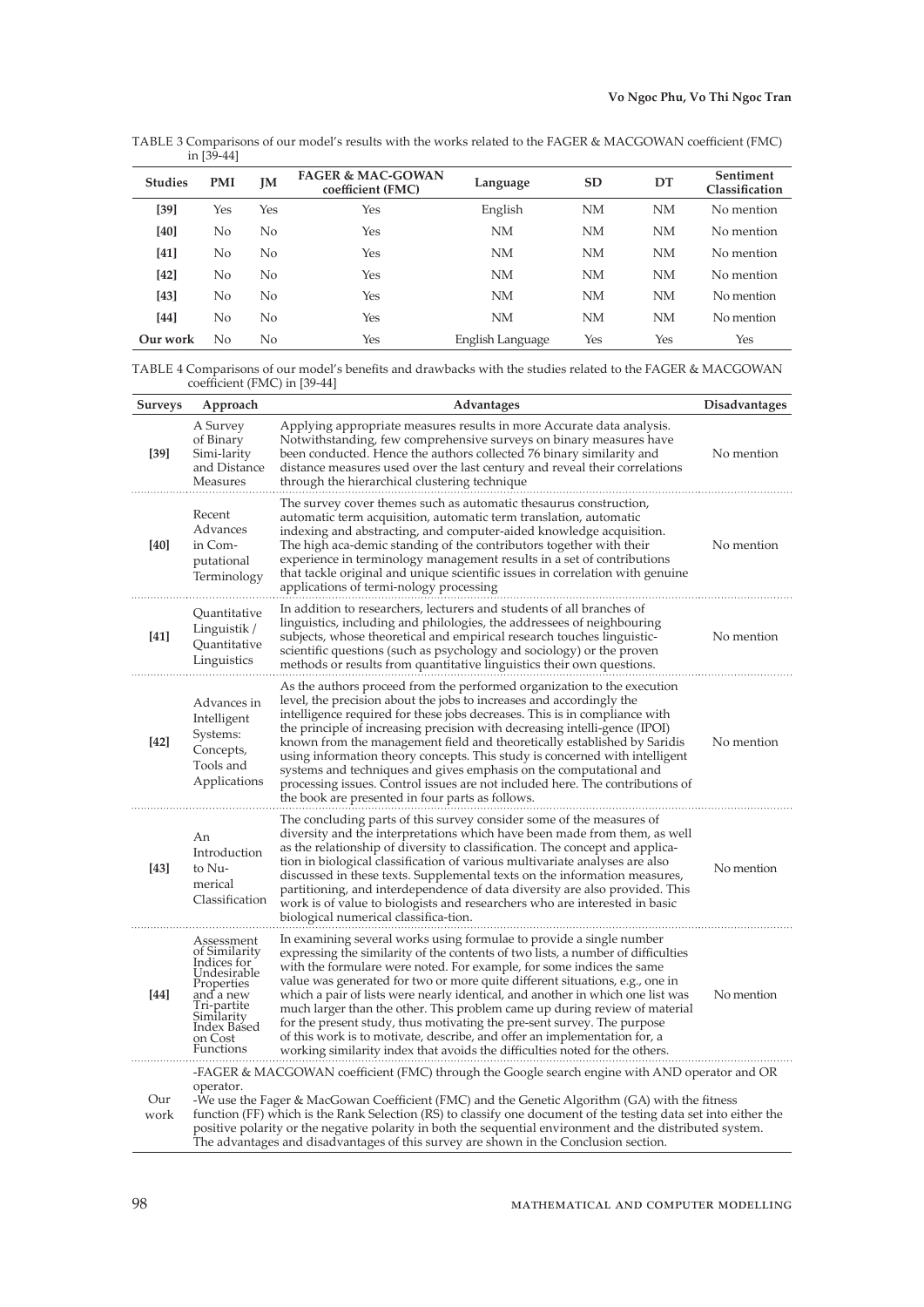|                 | <b>Testing Dataset</b> | <b>Correct Classification</b> | <b>Incorrect Classification</b> |
|-----------------|------------------------|-------------------------------|---------------------------------|
| <b>Negative</b> | 3,750,000              | 3,280,375                     | 469,625                         |
| <b>Positive</b> | 3,750,000              | 3,260,375                     | 489.625                         |
| Summary         | 7,500,000              | 6.540.750                     | 959.250                         |

TABLE 5 The results of the English documents in the testing data set

TABLE 6 The Accuracy of our new model for the English documents in the testing data set

| <b>Proposed Model</b> | <b>Class</b> | Accuracy |
|-----------------------|--------------|----------|
| Our new model         | Negative     | 87.21 %  |
|                       | Positive     |          |

TABLE 7 Average time of the classification of our new model for the English documents in testing data set

|                                                                                                                                                                                             | Average time of the classification<br>/7,500,000 English documents |
|---------------------------------------------------------------------------------------------------------------------------------------------------------------------------------------------|--------------------------------------------------------------------|
| The Fager & MacGowan Coefficient (FMC) and the Genetic Algorithm (GA)<br>with the fitness function (FF) which is the Rank Selection (RS) in the sequential<br>environment                   | 38,922,407 seconds                                                 |
| The Fager & MacGowan Coefficient (FMC) and the Genetic Algorithm (GA)<br>with the fitness function (FF) which is the Rank Selection (RS) in the Cloudera<br>distributed system with 3 nodes | 12,640,802 seconds                                                 |
| The Fager & MacGowan Coefficient (FMC) and the Genetic Algorithm (GA)<br>with the fitness function (FF) which is the Rank Selection (RS) in the Cloudera<br>distributed system with 6 nodes | 6,620,401 seconds                                                  |
| The Fager & MacGowan Coefficient (FMC) and the Genetic Algorithm (GA)<br>with the fitness function (FF) which is the Rank Selection (RS) in the Cloudera<br>distributed system with 9 nodes | 4,346,934 seconds                                                  |

TABLE 8 Comparisons of our model's results with the works related the genetic algorithm (GA) in [45-49]

*Clustering technique: CT Parallel network system: PNS (distributed system) Special Domain: SD Depending on the training data set: DT Vector Space Model: VSM No Mention: NM English Language: EL*

| <b>Studies</b> | <b>FMC</b> | CT  | <b>Sentiment Classification</b> | <b>PNS</b>     | <b>SD</b> | DT  | Language |
|----------------|------------|-----|---------------------------------|----------------|-----------|-----|----------|
| $[45]$         | No         | No  | No                              | No             | Yes       | No  | EL       |
| $[46]$         | No         | No  | Yes                             | No             | Yes       | No  | EL       |
| [47]           | No         | No  | Yes                             | No             | Yes       | Yes | EL       |
| $[48]$         | No.        | No  | Yes                             | N <sub>o</sub> | Yes       | Yes | EL       |
| [49]           | No.        | No  | Yes                             | N <sub>o</sub> | Yes       | Yes | EL       |
| Our work       | Yes        | Yes | Yes                             | Yes            | Yes       | Yes | EL       |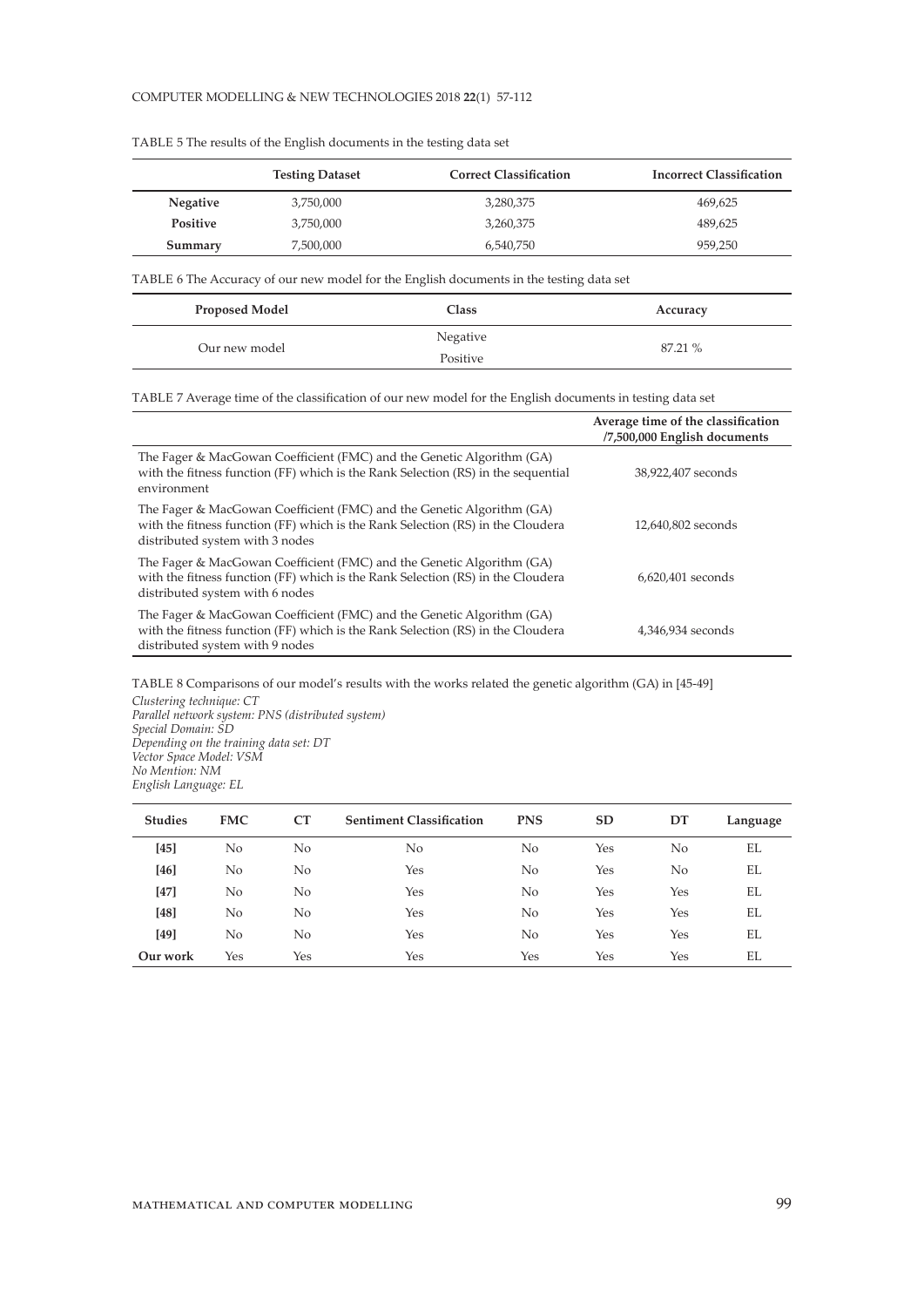|                   | TABLE 9 Comparisons of our model's advantages and disadvantages with the works related to the genetic algorithm |
|-------------------|-----------------------------------------------------------------------------------------------------------------|
| $(GA)$ in [45-49] |                                                                                                                 |

| Researches | Approach                                                                                                                                                  | Advantages                                                                                                                                                                                                                                                                                                                                                                                                                                                                                                                                                                                                                                                                                                                                                                                                                             | Disadvantages |
|------------|-----------------------------------------------------------------------------------------------------------------------------------------------------------|----------------------------------------------------------------------------------------------------------------------------------------------------------------------------------------------------------------------------------------------------------------------------------------------------------------------------------------------------------------------------------------------------------------------------------------------------------------------------------------------------------------------------------------------------------------------------------------------------------------------------------------------------------------------------------------------------------------------------------------------------------------------------------------------------------------------------------------|---------------|
| $[45]$     | Genetic algorithms                                                                                                                                        | This study is meant to be a practical guide for practitioners,<br>not, say. a textbook for a Machine Learning course. As a<br>high-level introduction, the tutorial serves this purpose<br>well, and is strongly supplemented by the case studies. The<br>survey is clearly written and enjoyable to read, and, short<br>of hiring Davis himself as a consultant, reading his work is<br>probably the quickest and easiest way to get off the ground<br>for a first real GA application.                                                                                                                                                                                                                                                                                                                                               | No mention    |
| [46]       | Bundle block detection<br>using differential<br>evolution and levenberg<br>marquardt neural<br>network                                                    | The classification accuracy by the DE with LMNN was<br>99.1% for the detection of BBB. The proposed results have<br>shown that the DE method can extract more relevant<br>features than the other methods in the literature with<br>highest classification accuracy for the detection of BBB.                                                                                                                                                                                                                                                                                                                                                                                                                                                                                                                                          | No mention    |
| $[47]$     | A hybrid approach based<br>on stochastic competitive<br>Hopfield neural network<br>and efficient genetic<br>algorithm for frequency<br>assignment problem | In this survey, the authors first propose five optimal<br>strategies to build an efficient genetic algorithm. Then the<br>authors explore three hybridizations between SCHNN<br>and EGA to discover the best hybrid algorithm. The<br>authors believe that the comparison can also be helpful<br>for hybridizations between neural networks and other<br>evolutionary algorithms such as the particle swarm<br>optimization algorithm, the artificial bee colony algorithm,<br>etc. In the experiments, the authors' hybrid algorithm<br>obtains better or comparable performance than other<br>algorithms on 5 benchmark problems and 12 large problems<br>randomly generated. Finally, the authors show that the<br>authors' hybrid algorithm can obtain good results with a<br>small size population.                               | No mention    |
| $[48]$     | Balancing of Planar<br>Mechanisms Having<br><b>Imperfect Joints Using</b><br>Neural Network-Genetic<br>Algorithm (NN-GA)<br>Approach                      | In this study, dynamic response of mechanism having<br>revolute joints with clearance is investigated. A four-bar<br>mechanism having two revolute joints with clearance is<br>considered as a model mechanism. A neural network was<br>used to model several characteristics of joint clearance.<br>Kinematic and dynamic analyses were achieved using<br>continuous contact mode between journal and bearing.<br>A genetic algorithm was also used to determine the<br>appropriate values of design variables for reducing the<br>additional vibration effects due primarily to the joint<br>clearance. The results show that the optimum adjusting of<br>suitable design variables gives a certain decrease in shaking<br>forces and their moments on the mechanism frame.                                                          | No mention    |
| $[49]$     | Genetic algorithm<br>trajectory plan<br>optimization for EAMA:<br><b>EAST Articulated</b><br>Maintenance Arm.<br>Fusion Engineering and<br>Design         | This survey presents a trajectory optimization method<br>which aims to pursue the 7-DOF articulated arm a stable<br>movement, which keeps the mounted inspection camera<br>anti-vibration. Based on dynamics analysis, trajectory<br>optimization algorithm adopts multi-order polynomial<br>interpolation in joint space and high order geometry<br>Jacobian transform. The object of optimization algorithm is<br>to suppress end-effector movement vibration by minimizing<br>jerk RMS (root mean square) value. The proposed solution<br>has such characteristics which can satisfy kinematic<br>constraints of EAMA's motion and ensure the arm running<br>under the absolute values of velocity, acceleration and jerk<br>boundaries. GA (genetic algorithm) is employed to find<br>global and robust solution for this problem. | No mention    |
| Our work   | OR operator.                                                                                                                                              | -FAGER & MACGOWAN coefficient (FMC) through the Google search engine with AND operator and<br>-We use the Fager & MacGowan Coefficient (FMC) and the Genetic Algorithm (GA) with the fitness<br>function (FF) which is the Rank Selection (RS) to classify one document of the testing data set into either the<br>positive polarity or the negative polarity in both the sequential environment and the distributed system.<br>The advantages and disadvantages of this survey are shown in the Conclusion section.                                                                                                                                                                                                                                                                                                                   |               |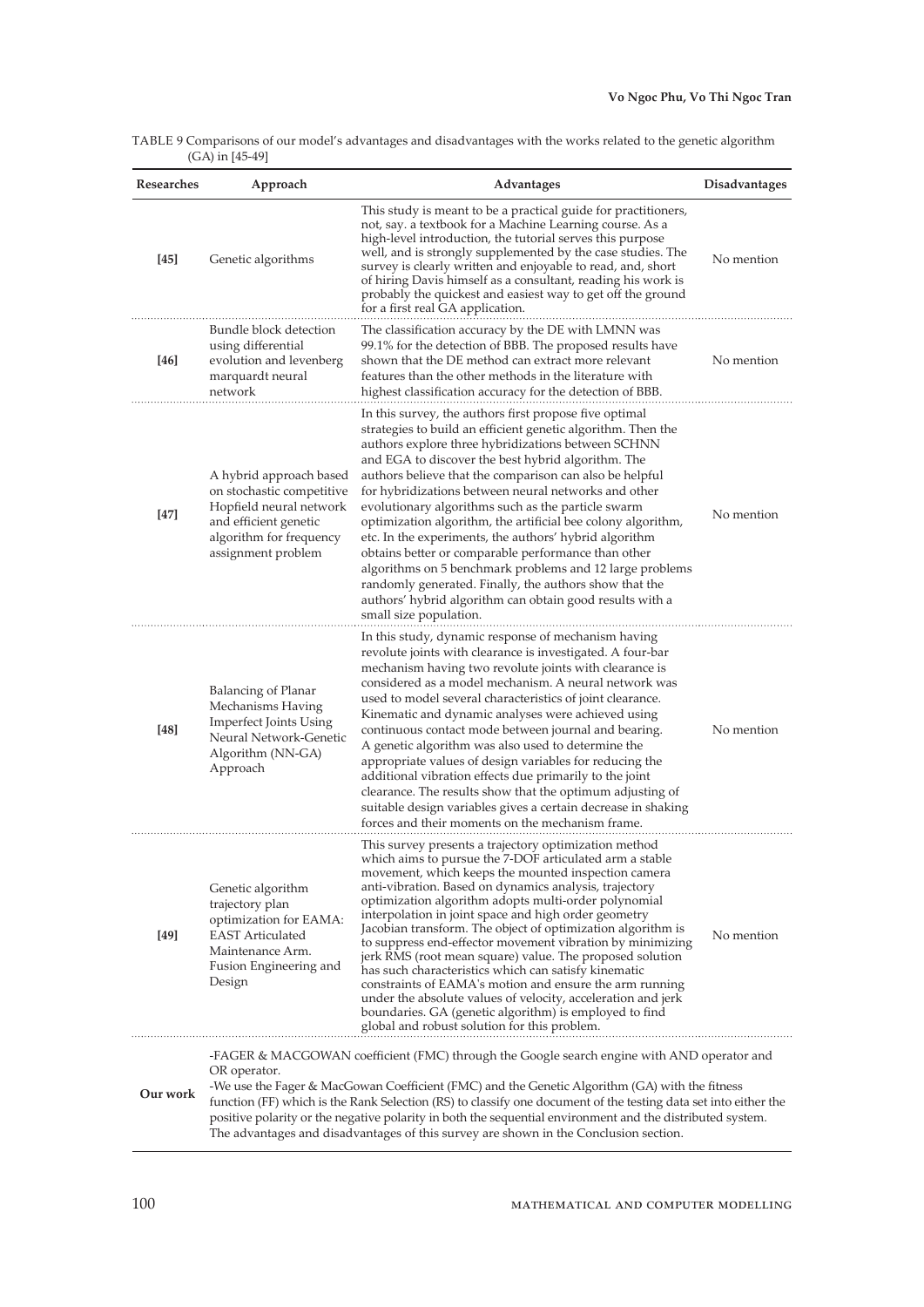| <b>Studies</b> | <b>FMC</b> | CT  | <b>Sentiment Classification</b> | <b>PNS</b>     | SD  | DT  | Language |
|----------------|------------|-----|---------------------------------|----------------|-----|-----|----------|
| [50]           | No         | No  | No                              | No             | Yes | No  | EL       |
| $[51]$         | No         | No  | Yes                             | N <sub>o</sub> | Yes | No  | EL       |
| $[52]$         | No         | No  | Yes                             | N <sub>o</sub> | Yes | Yes | EL       |
| [53]           | No         | No  | Yes                             | N <sub>o</sub> | Yes | Yes | EL       |
| $[54]$         | No         | No  | Yes                             | N <sub>o</sub> | Yes | Yes | EL       |
| Our work       | Yes        | Yes | Yes                             | Yes            | Yes | Yes | EL       |

TABLE 10 Comparisons of our model's results with the Rank Selection (RS) in [50-54]

TABLE 11 Comparisons of our model's advantages and disadvantages with the Rank Selection (RS) in [50-54]

| Researches | Approach                                                                                                                                                                                                                                                                                                                                                                                                                                                                                                                             | <b>Advantages</b>                                                                                                                                                                                                                                                                                                                                                                                                                                                                                                                                                                                                                                                                                                                                                                                                                                                                                                                                                        | <b>Disadvantages</b> |  |  |
|------------|--------------------------------------------------------------------------------------------------------------------------------------------------------------------------------------------------------------------------------------------------------------------------------------------------------------------------------------------------------------------------------------------------------------------------------------------------------------------------------------------------------------------------------------|--------------------------------------------------------------------------------------------------------------------------------------------------------------------------------------------------------------------------------------------------------------------------------------------------------------------------------------------------------------------------------------------------------------------------------------------------------------------------------------------------------------------------------------------------------------------------------------------------------------------------------------------------------------------------------------------------------------------------------------------------------------------------------------------------------------------------------------------------------------------------------------------------------------------------------------------------------------------------|----------------------|--|--|
| [50]       | Rank<br>conditioned<br>rank selection<br>filters for<br>signal<br>restoration                                                                                                                                                                                                                                                                                                                                                                                                                                                        | The information used by RCRS filters is the ranks of selected input<br>samples, hence the name rank conditioned rank selection fil-ters. The<br>number of input sample ranks used is referred to as the order of the<br>RCRS filter. The order can range from zero to the number of samples<br>in the observation win-dow, giving the filters valuable flexibility. Low-<br>order filters can give good perfor-mance and are relatively simple to<br>optimize and implement. If improved performance is demanded, the<br>order can be increased but at the expense of filter simplicity. In this<br>paper, many statistical and deterministic properties of the RCRS filters<br>are presented. A procedure for optimizing over the class of RCRS filters<br>is also presented. Finally, extensive computer simulation results that<br>illustrate the performance of RCRS filters in comparison with other<br>techniques in image restoration applications are presented. | No mention           |  |  |
| [51]       | Joint variable<br>and rank<br>selection for<br>parsimonious<br>estimation<br>of high-<br>dimensional<br>matrices                                                                                                                                                                                                                                                                                                                                                                                                                     | The authors motivate a new class of sparse multivariate regression<br>models, in which the coefficient matrix has low rank and zero rows or<br>can be well approximated by such a matrix. Next, the authors introduce<br>esti-mators that are based on penalized least squares, with novel<br>penalties that impose simultaneous row and rank restrictions on the<br>coefficient matrix. The authors prove that these estimators indeed adapt<br>to the unknown matrix sparsity and have fast rates of convergence. The<br>authors support our theoretical results with an extensive simulation<br>study and two data analyses.                                                                                                                                                                                                                                                                                                                                          | No mention           |  |  |
| [52]       | Optimal<br>stack filters<br>under rank<br>selection and<br>structural<br>constraints                                                                                                                                                                                                                                                                                                                                                                                                                                                 | The major contribution of the work is the development of an extension<br>of the opti-mality theory for stack filters presented by Yang et al.<br>and Yin. This theory is based on the expression for the moments<br>about the origin of the output, and combines the noise attenuation,<br>rank selection con-straints, and structural constraints on the filter's<br>behaviour. For self-dual stack filters it is proved that the optimal stack<br>filter which achieves the best noise attenuation subject to rank selection<br>and structural constraints can usually be obtained in closed form. An<br>algorithm for finding this form is given and several design examples in<br>which this algorithm is used are present-ed in this study.                                                                                                                                                                                                                         | No mention           |  |  |
| $[53]$     | Semi-<br>parametric<br>co-integrating<br>rank selection                                                                                                                                                                                                                                                                                                                                                                                                                                                                              | The limit distribution of the AIC criterion, which is inconsistent, is<br>also obtained. The analysis provides a general limit theory for semi-<br>parametric reduced rank regression under weakly dependent errors.<br>The meth-od does not require the specification of a full model, is<br>convenient for practical im-plementation in empirical work, and<br>is sympathetic with semiparametric estimation approaches to co-<br>integration analysis. Some simulation results on the finite sample per-<br>formance of the criteria are reported.                                                                                                                                                                                                                                                                                                                                                                                                                    | No mention           |  |  |
| $[54]$     | Adaptive<br>reduced-rank<br>interference<br>suppression<br>with adaptive<br>rank selection                                                                                                                                                                                                                                                                                                                                                                                                                                           | It is shown that this technique is equivalent to adaptive reduced-rank<br>filtering based on the multi-stage Wiener filter of Goldstein and Reed<br>(see IEEE Trans. Inform. Theory, vol.44, no.7, 1998). This method<br>has the important property that the rank needed to achieve a target<br>performance does not scale with the system size (number of users and<br>processing gain). Methods for rank selec-tion are presented along with<br>numerical examples illustrating performance                                                                                                                                                                                                                                                                                                                                                                                                                                                                            | No mention           |  |  |
| Our work   | -FAGER & MACGOWAN coefficient (FMC) through the Google search engine with AND operator and<br>OR operator.<br>-We use the Fager & MacGowan Coefficient (FMC) and the Genetic Algorithm (GA) with the fitness<br>function (FF) which is the Rank Selection (RS) to classify one document of the testing data set into either the<br>positive polarity or the negative polarity in both the sequential environment and the distributed system.<br>The advantages and disadvantages of this survey are shown in the Conclusion section. |                                                                                                                                                                                                                                                                                                                                                                                                                                                                                                                                                                                                                                                                                                                                                                                                                                                                                                                                                                          |                      |  |  |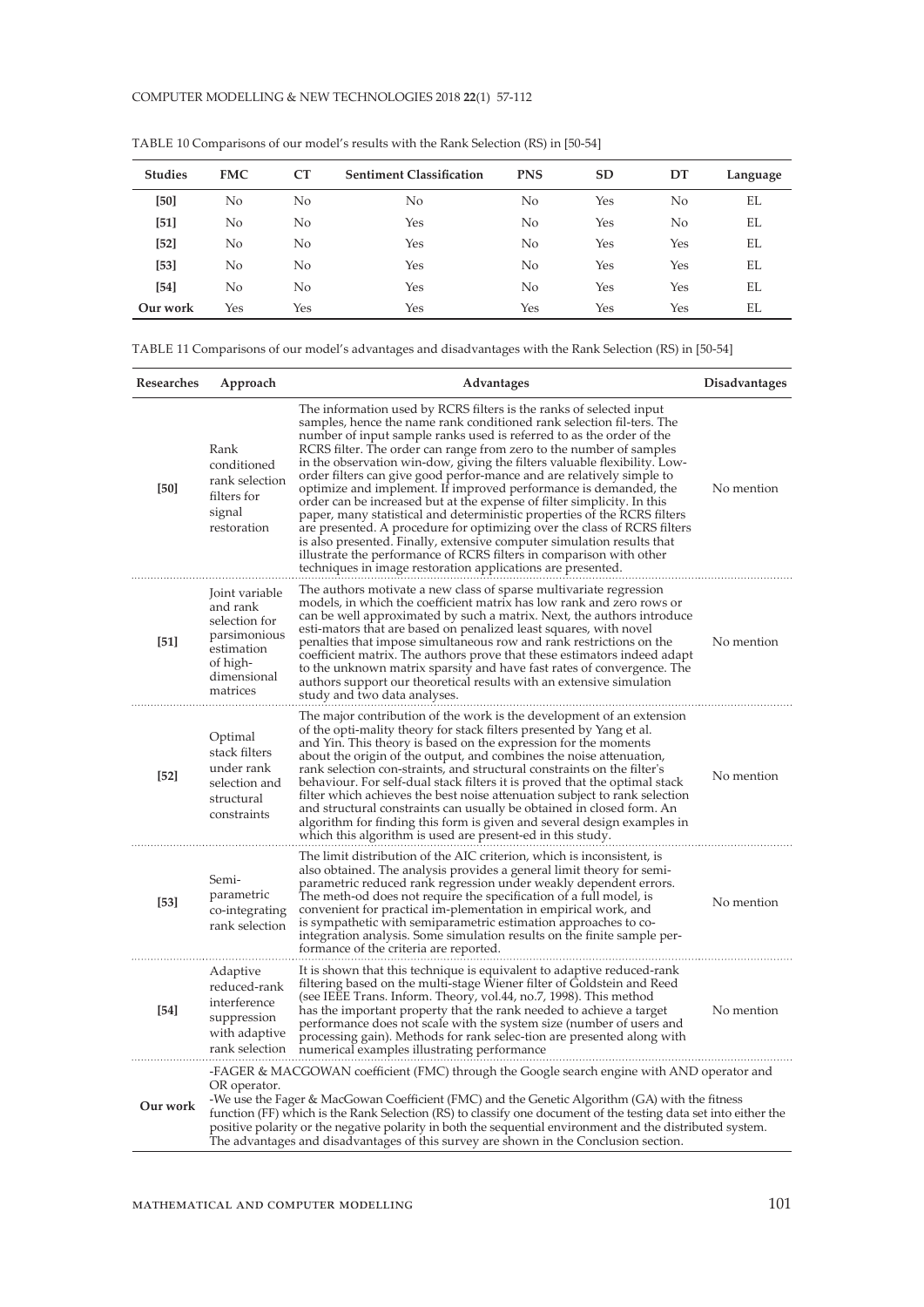| TABLE 12 Comparisons of our model with the latest sentiment classification models (or the latest sentiment |  |  |
|------------------------------------------------------------------------------------------------------------|--|--|
| classification methods) in [55-65]                                                                         |  |  |

| <b>Studies</b> | <b>FMC</b>     | CT  | <b>Sentiment Classification</b> | <b>PNS</b> | <b>SD</b> | DT  | Language  |
|----------------|----------------|-----|---------------------------------|------------|-----------|-----|-----------|
| $[55]$         | No             | No  | Yes                             | <b>NM</b>  | Yes       | Yes | Yes       |
| [56]           | N <sub>o</sub> | No  | Yes                             | NM         | Yes       | Yes | <b>NM</b> |
| $[57]$         | No             | No  | Yes                             | <b>NM</b>  | Yes       | Yes | EL        |
| $[58]$         | No             | No  | Yes                             | <b>NM</b>  | Yes       | Yes | <b>NM</b> |
| $[59]$         | No             | No  | Yes                             | No         | No        | No  | EL        |
| [60]           | No             | No  | Yes                             | No         | No        | No  | EL        |
| Our work       | Yes            | Yes | Yes                             | Yes        | Yes       | Yes | Yes       |

TABLE 13 Comparisons of our model's positives and negatives the latest sentiment classification models (or the latest sentiment classification methods) in [55-65]-54]

| <b>Studies</b> | Approach                                                                                                              | <b>Positives</b>                                                                                                                                                                                                                                                                                                                                                                                                                                                                                                                                                                                                                                                                                                                                                                                                                                                                      | <b>Negatives</b>                                                                                                                                                                                                                                                                                      |
|----------------|-----------------------------------------------------------------------------------------------------------------------|---------------------------------------------------------------------------------------------------------------------------------------------------------------------------------------------------------------------------------------------------------------------------------------------------------------------------------------------------------------------------------------------------------------------------------------------------------------------------------------------------------------------------------------------------------------------------------------------------------------------------------------------------------------------------------------------------------------------------------------------------------------------------------------------------------------------------------------------------------------------------------------|-------------------------------------------------------------------------------------------------------------------------------------------------------------------------------------------------------------------------------------------------------------------------------------------------------|
| [55]           | The Machine<br>Learning<br>Approaches<br>Applied to<br>Senti-ment<br>Analysis-Based<br>Applications                   | The main emphasis of this survey is to discuss the research<br>involved in applying machine learning methods, mostly for<br>sentiment classification at document level. Machine learning-<br>based approaches work in the following phases, which are<br>discussed in detail in this work for sentiment classification: (1)<br>feature extraction, (2) feature weighting schemes, (3) feature<br>selection, and (4) machine-learning methods. This study also<br>discuss-es the standard free benchmark datasets and evaluation<br>methods for sentiment analysis. The authors conclude the<br>research with a comparative study of some state-of-the-art<br>methods for sentiment analysis and some possi-ble future<br>research directions in opinion mining and sentiment analysis.                                                                                                | No mention                                                                                                                                                                                                                                                                                            |
| [56]           | Semantic<br>Orientation-<br><b>Based Approach</b><br>for Sentiment<br>Analysis                                        | This approach initially mines sentiment-bearing terms from<br>the unstructured text and further computes the polarity of<br>the terms. Most of the sentiment-bearing terms are multi-<br>word features unlike bag-of-words, e.g., "good movie," "nice<br>cinematography," "nice Actors," etc. Performance of semantic<br>orientation-based approach has been limited in the literature<br>due to inade-quate coverage of multi-word features.                                                                                                                                                                                                                                                                                                                                                                                                                                         | No mention                                                                                                                                                                                                                                                                                            |
| [57]           | <b>Exploiting New</b><br>Sentiment-<br><b>Based Meta-</b><br>Level Features<br>for Effective<br>Sentiment<br>Analysis | Experiments performed with a substantial number of datasets<br>(nineteen) demonstrate that the effectiveness of the proposed<br>sentiment-based meta-level features is not only superior<br>to the traditional bag-of-words representa-tion (by up to<br>16%) but also is also superior in most cases to state-of-art<br>meta-level features previously pro-posed in the literature<br>for text classification tasks that do not take into Account any<br>idiosyncrasies of senti-ment analysis. The authors' proposal is<br>also largely superior to the best lexicon-based methods as well<br>as to supervised combinations of them. In fact, the proposed<br>approach is the only one to produce the best results in all tested<br>datasets in all scenarios.                                                                                                                      | A line of future re-<br>search would be to<br>explore the authors'<br>meta features with<br>other classification<br>algorithms and fea-<br>ture selection tech-<br>niques in different<br>sentiment analysis<br>tasks such as scoring<br>movies or products<br>according to their<br>related reviews. |
| [58]           | Rule-Based<br>Machine<br>Learning<br>Algorithms                                                                       | The proposed approach is tested by experimenting with online<br>books and political reviews and demonstrates the efficiency<br>through Kappa measures, which have a higher Accuracy<br>of 97.4% and a lower error rate. The weighted average of<br>different Accuracy measures like Precision, Recall, and TP-Rate<br>depicts higher efficiency rate and lower FP-Rate. Comparative<br>experiments on various rule-based machine learning<br>algorithms have been performed through a ten-fold cross<br>validation training model for sentiment classification.                                                                                                                                                                                                                                                                                                                       | No mention                                                                                                                                                                                                                                                                                            |
| $[59]$         | The Combination<br>of Term-<br>Counting<br>Method and<br>En-hanced<br>Contextual<br>Valence Shifters<br>Method        | The authors have explored different methods of im-proving the<br>Accuracy of sentiment classification. The sentiment orientation<br>of a document can be positive $(+)$ , negative $(-)$ , or neutral $(0)$ .<br>The authors combine five dictionaries into a new one with<br>21,137 entries. The new dictionary has many verbs, adverbs,<br>phrases and idioms that were not in five dictionaries before.<br>The study shows that the authors' proposed method based<br>on the combination of Term-Counting method and Enhanced<br>Contextual Valence Shifters method has improved the accuracy<br>of sentiment classification. The combined method has accuracy<br>68.984% on the testing dataset, and 69.224% on the training<br>dataset. All of these methods are implemented to classify the<br>reviews based on our new dictionary and the Internet Movie<br>Database data set. | No mention                                                                                                                                                                                                                                                                                            |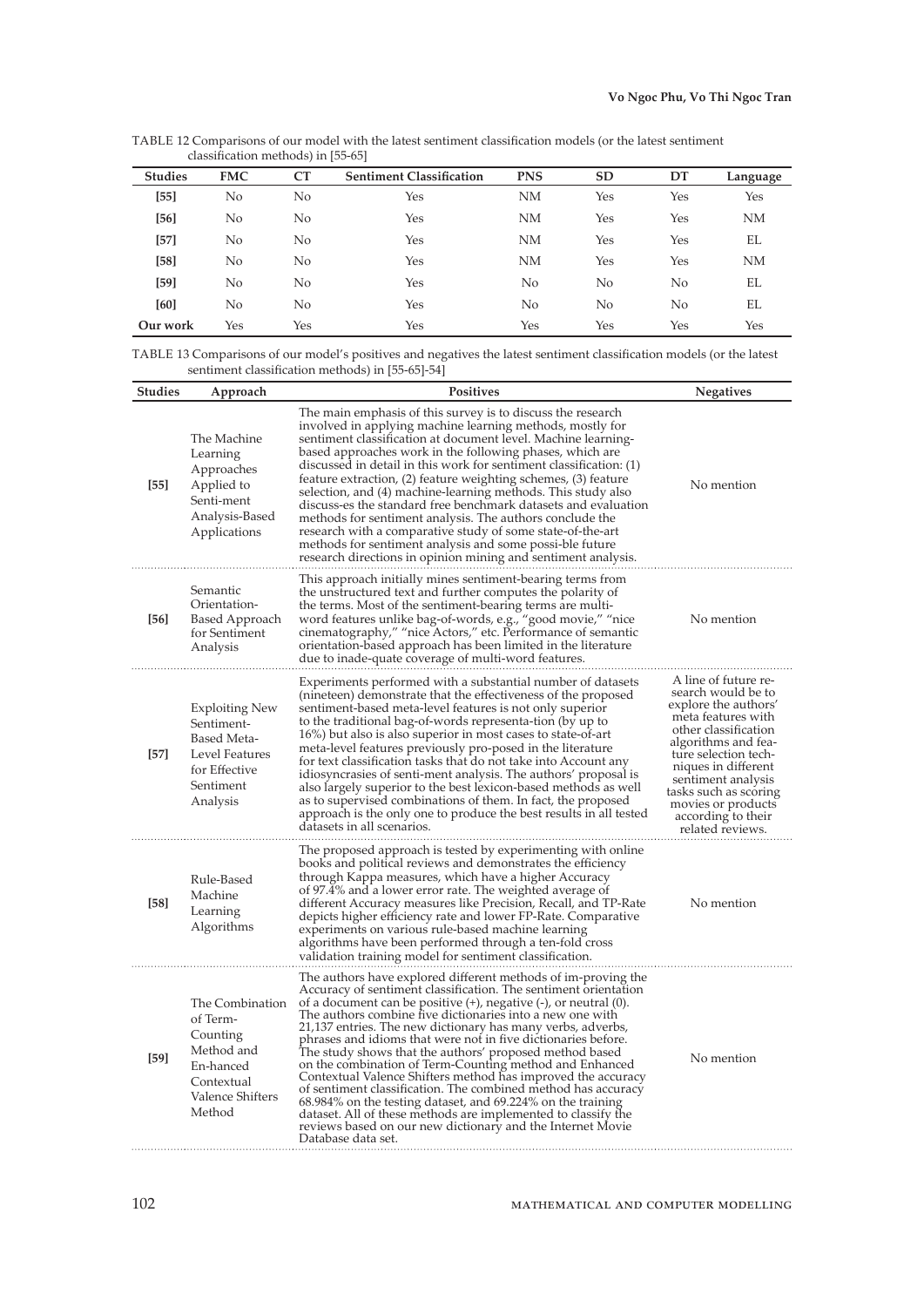#### COMPUTER MODELLING & NEW TECHNOLOGIES 2018 **22**(1) 57-112

| <b>Studies</b> | Approach                                                                                                                                                                                                                                                                                                                                                                                                                                                                                                                               | <b>Positives</b>                                                                                                                                                                                                                                                                                                                            | <b>Negatives</b> |
|----------------|----------------------------------------------------------------------------------------------------------------------------------------------------------------------------------------------------------------------------------------------------------------------------------------------------------------------------------------------------------------------------------------------------------------------------------------------------------------------------------------------------------------------------------------|---------------------------------------------------------------------------------------------------------------------------------------------------------------------------------------------------------------------------------------------------------------------------------------------------------------------------------------------|------------------|
| [60]           | Naive Bayes<br>Model with<br>N-GRAM<br>Method, Negation<br>Handling<br>Method, Chi-<br>Square Method<br>and Good-Turing<br>Discounting, etc.                                                                                                                                                                                                                                                                                                                                                                                           | The authors have explored the Naive Bayes model with<br>N-GRAM method, Negation Handling method, Chi-Square<br>method and Good-Turing Discounting by select-ing different<br>thresholds of Good-Turing Discounting method and different<br>minimum frequencies of Chi-Square method to improve the<br>Accuracy of sentiment classification. | No Mention       |
| Our<br>work    | -FAGER & MACGOWAN coefficient (FMC) through the Google search engine with AND operator and OR<br>operator.<br>-We use the Fager & MacGowan Coefficient (FMC) and the Genetic Algorithm (GA) with the fitness function<br>(FF) which is the Rank Selection (RS) to classify one document of the testing data set into either the positive<br>polarity or the negative polarity in both the sequential environment and the distributed system.<br>The positives and negatives of the proposed model are given in the Conclusion section. |                                                                                                                                                                                                                                                                                                                                             |                  |

### **Appendix of Codes**

ALGORITHM 1: Creating a basis English sentiment dictionary (bESD) in a sequential environment ALGORITHM 2: implementing the hadoop map phase of creating a basis English sentiment dictionary (besd) in a distributed environment

ALGORITHM 3: performing the hadoop reduce phase of creating a basis English sentiment dictionary (besd) in a distributed environment

ALGORITHM 4: encrypting one sentiment lexicon (comprising the content and the valence) to a binary array in the sequential environ-ment

ALGORITHM 5: encoding one sentence in English to a binary array in the sequential system

ALGORITHM 6: encrypting all the positive sentences of the training data set to the bit arrays based on the bit arrays of the sentiment lexi-cons of the besd in the sequential system

ALGORITHM 7: encoding all the negative sentences of the training data set to the bit arrays based on the bit arrays of the sentiment lexi-cons of the besd in the sequential system

ALGORITHM 8: transferring one document of the testing data set into the bit arrays of the document in the sequential system

ALGORITHM 9: Genetic Algorithm in the sequential environment.

ALGORITHM 10: clustering one document of the testing data set into either the positive bit array group or the negative bit array group of the training data set using the ga with the RS in the sequential environment

ALGORITHM 11: clustering the documents of the testing data set into either the positive or the negative in the sequential environment

ALGORITHM 12: implementing the hadoop map phase of encrypting one sentiment lexicon (comprising the content and the valence) to a binary array in the distributed network environment ALGORITHM 13: performing the hadoop reduce phase of encrypting one sentiment lexicon (comprising the content and the valence) to a binary array in the distributed network environment ALGORITHM 14: performing the hadoop map phase of encoding one sentence in English to a binary array in the parallel system

ALGORITHM 15: implementing the hadoop reduce of encoding one sentence in English to a binary array in the parallel system

ALGORITHM 16: encrypting all the positive sentences of the training data set to the bit arrays based on the bit arrays of the sentiment lexicons of the bESD to perform the hadoop map phase of this stage in the distributed environment, called the positive bit array group

ALGORITHM 17: encrypting all the positive sentences of the training data set to the bit arrays based on the bit arrays of the sentiment lexicons of the bESD to perform the hadoop reduce phase in the parallel system, called the positive bit array group

ALGORITHM 18: encrypting all the negative sentences of the training data set to negative the bit arrays based on the bit arrays of the sen-timent lexicons of the bESD to perform the hadoop map phase in the distributed environment, called the negative bit array group

ALGORITHM 19: encrypting all the negative sentences of the training data set to the bit arrays based on the bit arrays of the sentiment lexicons of the bESD to perform the hadoop reduce phase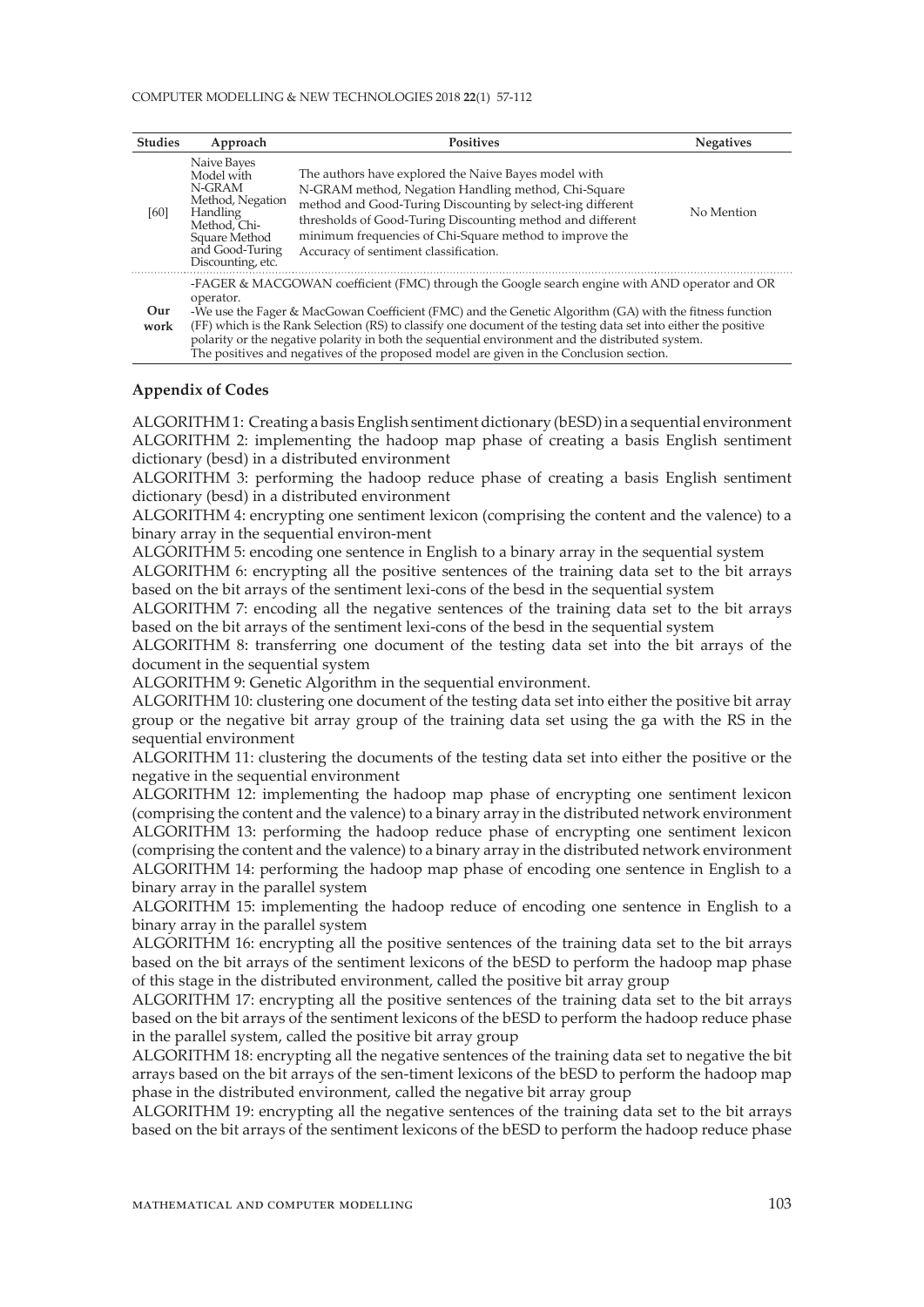in the parallel system, called the negative bit array group

ALGORITHM 20: performing the hadoop map phase of transferring one document of the testing data set into the bit arrays of the docu-ment in the parallel system

ALGORITHM 21: performing the hadoop reduce phase of transferring one document of the testing data set into the bit arrays of the doc-ument in the parallel system

ALGORITHM 22: performing the hadoop map phase of clustering one bit array (corresponding to one sentence) of the document into either the positive bit array group or the negative bit array group of the training data set by using the ga with the RS in the distributed sys-tem

ALGORITHM 23: performing the hadoop reduce phase of clustering one bit array (corresponding to one sentence) of the document into either the positive bit array group or the negative bit array group of the training data set by using the ga with the RS in the parallel system

ALGORITHM 24: performing the hadoop map phase of clustering one document of the testing data set into either the positive bit array group or the negative bit array group of the training data set using the ga with the RS in the distributed environment

ALGORITHM 25: performing the hadoop reduce phase of clustering one document of the testing data set into either the positive bit array group or the negative bit array group of the training data set using the ga with the RS in the parallel environment

ALGORITHM 26: performing the hadoop map phase of clustering the documents of the testing data set into either the positive or the nega-tive in the distributed environment

ALGORITHM 27: performing the hadoop reduce phase of clustering the documents of the testing data set into either the positive or the negative in the parallel environment

ALGORITHM 1: Creating a basis English sentiment dictionary (bESD) in a sequential environment

Input: the 55,000 English terms; the Google search engine Output: a basis English sentiment dictionary (bESD) Begin Step 1: Set bESD := null; Step 2: For  $i = 1$ ;  $i < 55,000$ ;  $i++$ , do repeat: Step 3: By using eq. (8), eq. (9), and eq. (10) of the calculating a valence of one word (or one phrase) in English in the section (4.1.1), the sentiment score and the polarity of this term i are identified. The valence and the polarity are calculated by using the FMC through the Google search engine with AND operator and OR operator. Step 4: Add this term into bESD; Step 5: End Repeat – End Step 2; Step 6: Return bESD; End;

ALGORITHM 2: implementing the hadoop map phase of creating a basis English sentiment dictionary (besd) in a distributed environment

Input: the 55,000 English terms; the Google search engine Output: one term which the sentiment score and the polarity are identified.

Begin

Step 1: Each term in the 55,000 terms, do repeat:

Step 2: By using eq. (8), eq. (9), and eq. (10) of the calculating a valence of one word (or one phrase) in English in the section (4.1.1), the sentiment score and the polarity of this term are identified. The valence and the polarity are calculated by using the KC through the Google search engine with AND operator and OR operator.

Step 3: Return this term;

End;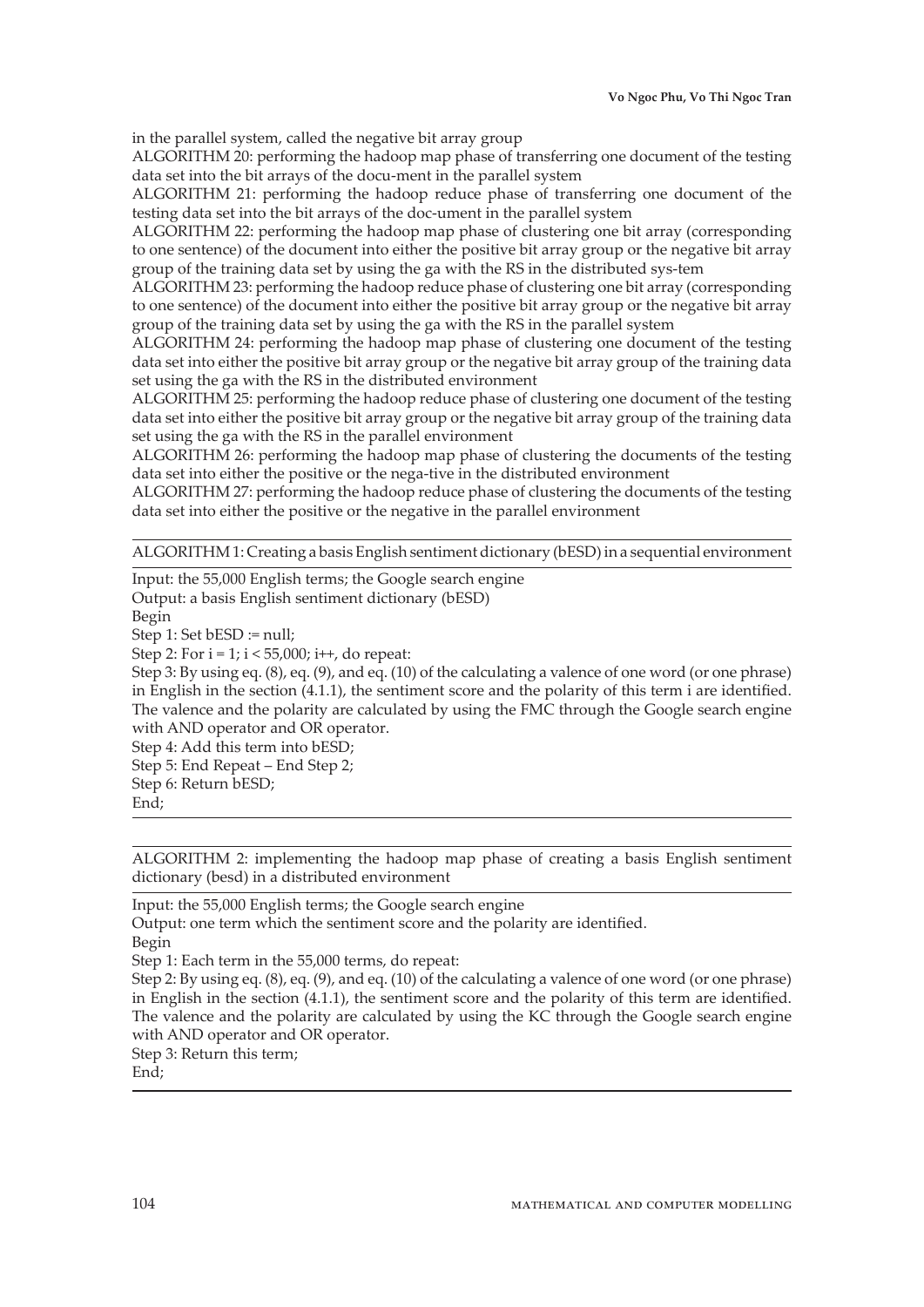ALGORITHM 3: performing the hadoop reduce phase of creating a basis english sentiment dictionary (besd) in a distributed environment

Input: one term which the sentiment score and the polarity are identified – The output of the Hadoop Map phase.

Output: a basis English sentiment dictionary (bESD) Begin Step 1: Receive this term; Step 2: Add this term into the basis English sentiment dictionary (bESD); Step 3: Return bESD; End:

ALGORITHM 4: encrypting one sentiment lexicon (comprising the content and the valence) to a binary array in the sequential environment

Input: one sentiment lexicon of the bESD Output: a bit array Begin Step 1: Split this term into the letters. Step 2: Set ABitArray := null; Step 3: Set Valence := Get a valence of this term based on the bESD; Step 4: Each letter in the letters, do repeat: Step 5: Based on the binary code of letters in English in [66-71], we get a bit array of this letter; Step 6: Add the bit array of this letter into ABitArray; Step 7: End Repeat – End Step 3; Step 8: Based on on the transferring a decimal to a binary code in [72-77], we transfer the valence to a bit array; Step 9: Add this bit array into ABitArray; Step 10: Return ABitArray; End;

ALGORITHM 5: encoding one sentence in english to a binary array in the sequential system Input: one sentence;

Output: a bit array; Begin Step 1: Set ABitArrayOfSentence := null; Step 2: Split this sentence into the meaningful terms (meaningful word or meaningful phrase); Step 3: Each term in the terms, do repeat: Step 4: ABitArray := The algorithm  $\overline{4}$  to encrypt one sentiment lexicon (comprising the content and the valence) to a binary array in the sequential environment with the input is this term; Step 5: Add ABitArray into ABitArrayOfSentence; Step 6: End Repeat – End Step 3; Step 7: Return ABitArrayOfSentence; End;

ALGORITHM 6: encrypting all the positive sentences of the training data set to the bit arrays based on the bit arrays of the sentiment lexicons of the besd in the sequential system

Input: all the positive sentences of the training data set Output: a positive bit array group; Begin Step 1: Set APositiveBitArrayGroup := null;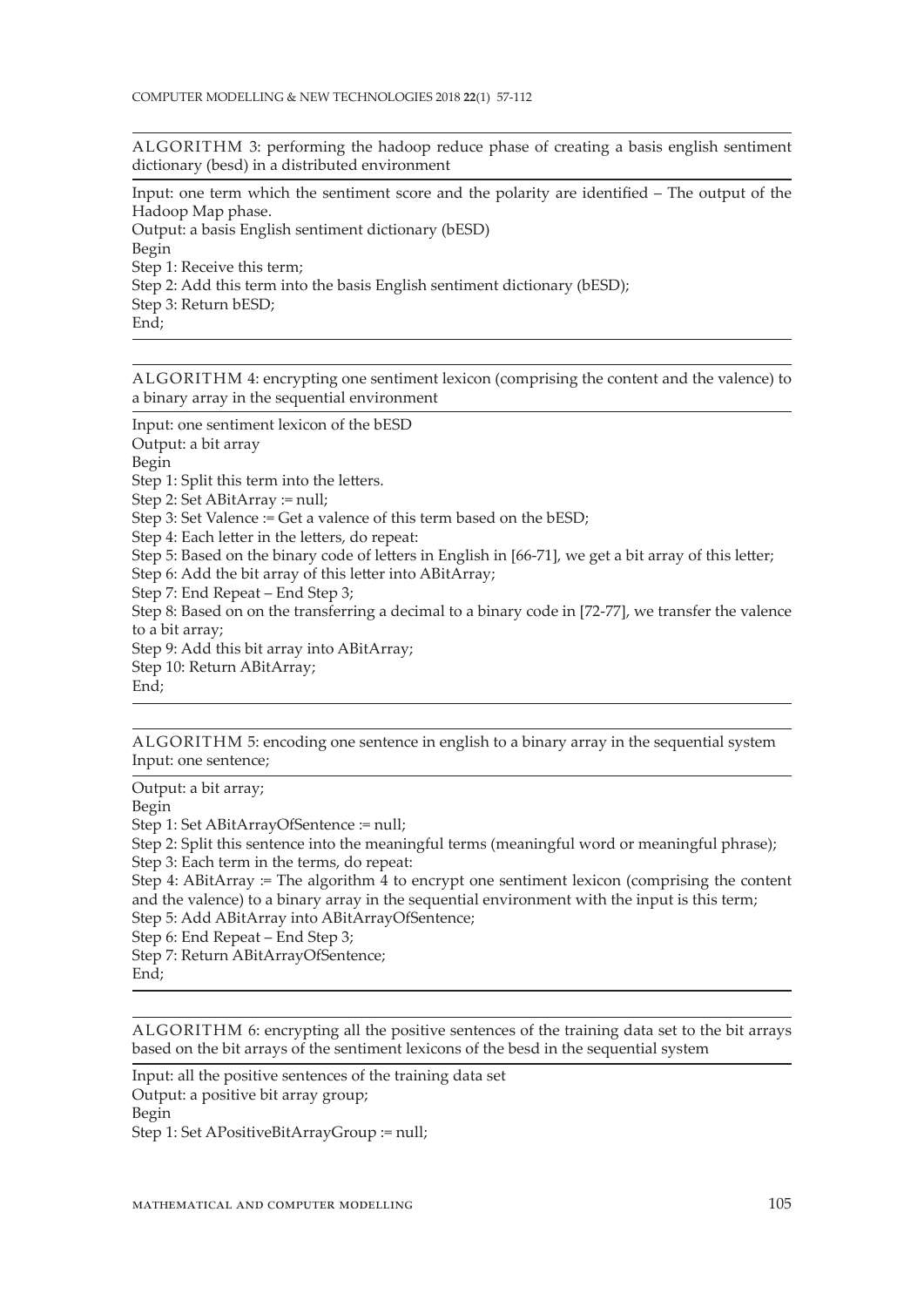Step 2: Each sentence in the positive sentences, do repeat: Step 3: ABitArray := the algorithm 5 to encode one sentence in English to a binary array in the sequential system with the input is this sentence; Step 4: Add ABitArray into APositiveBitArrayGroup; Step 5: End Repeat – End Step 2; Step 6: Return APositiveBitArrayGroup; End;

ALGORITHM 7: encoding all the negative sentences of the training data set to the bit arrays based on the bit arrays of the sentiment lexicons of the besd in the sequential system

Input: all the negative sentences of the training data set Output: a negative bit array group; Begin Step 1: Set ANegativeBitArrayGroup := null; Step 2: Each sentence in the positive sentences, do repeat: Step 3: ABitArray := the algorithm 5 to encode one sentence in English to a binary array in the sequential system with the input is this sentence; Step 4: Add ABitArray into ANegativeBitArrayGroup; Step 5: End Repeat – End Step 2; Step 6: Return ANegativeBitArrayGroup; End:

ALGORITHM 8: transferring one document of the testing data set into the bit arrays of the document in the sequential system

Input: one document of the testing data set Output: the bit arrays of the document; Begin Step 1: Set TheBitArraysOfTheDocument := null; Step 2: Split this document into the sentences; Step 3: Each sentence in the sentences, do repeat: Step 4: ABitArray := the algorithm 5 to encode one sentence in English to a binary array in the sequential system with the input is this sentence; Step 5: Add ABitArray into TheBitArraysOfTheDocument; Step 6: End Repeat- End Step 3; Step 7: Return TheBitArraysOfTheDocument; End;

ALGORITHM 9: genetic algorithm in the sequential environment.

Input:

P: the input data set includes the binary bit sequences of the Algorithm 3 (the binary data set table) //initial //population

Output:

 $P'$  //improved population and it is the information to build decision tree Begin

1. Repeat:

2.  $N = |P|$ ;

3.  $P' = \{\};$ 

4. Repeat:

5.  $i1$ ,  $i2$  = select (P, Fitness);

6.  $o1, o2 = cross (i1, i2, Fitness);$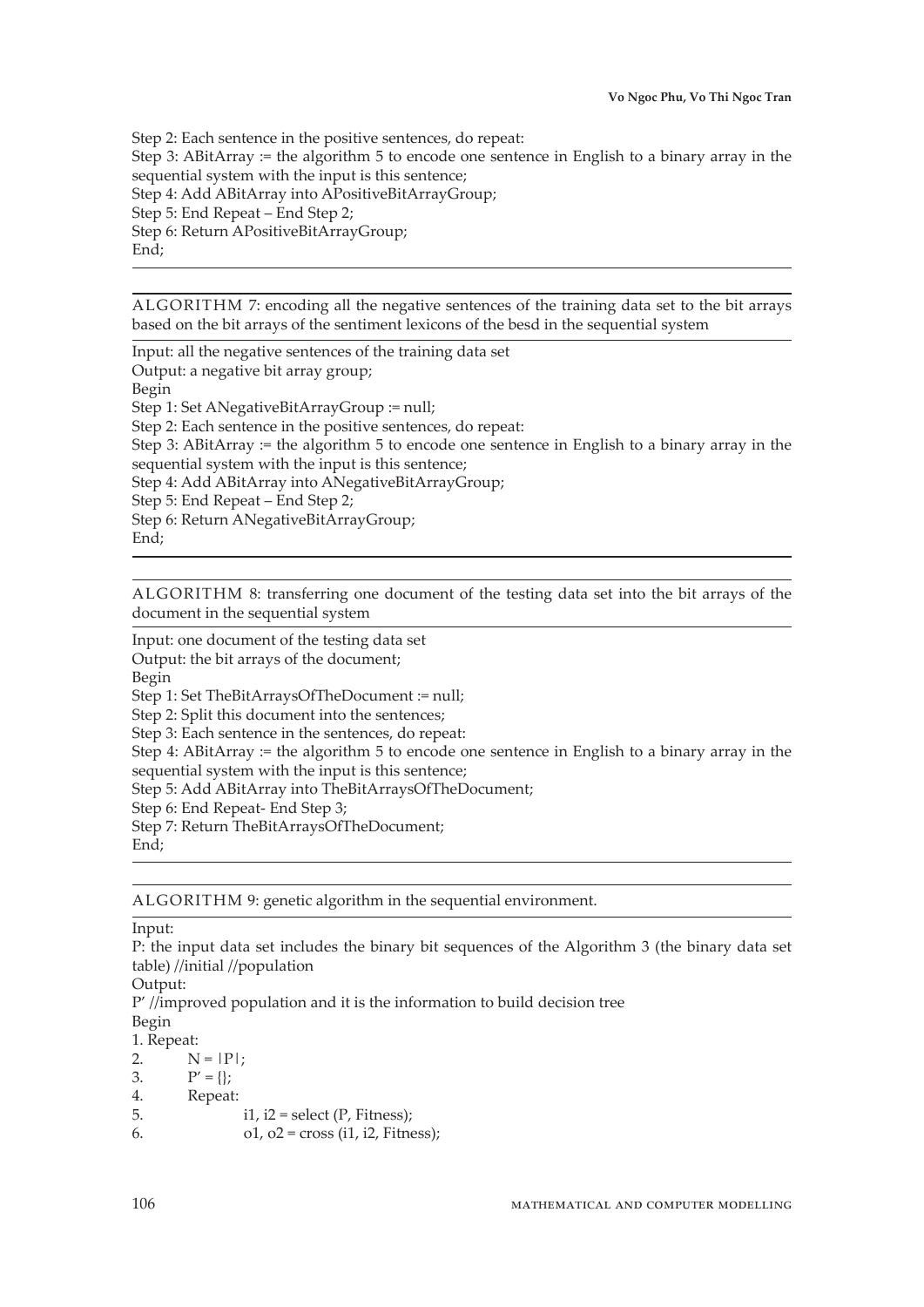- 7.  $ol = mutate (ol, Fitness);$
- 8.  $o2 = mutate (o2, Fitness);$

9. 
$$
P' = P' \cup \{o1, o2\};
$$

10. until  $|P'| = N$ ;

11.  $P = P'$ ;

12. Until termination criteria satisfied; // the best individual (cá thể) in P, according to Fitness (the individual has the //highest Fitness)

End;

ALGORITHM 10: clustering one document of the testing data set into either the positive bit array group or the negative bit array group of the training data set using the ga with the rs in the sequential environment

Input: one document of the testing data set; the positive bit array group and the negative bit array group of the training data set;

Output: the sentiments (positive, negative, or neutral)

Begin

Step 1: ABitArrayGroupOfOneDocument := the algorithm 8 to transfer one document of the testing data set into the bit arrays of the document in the sequential system with the input is this document;

Step 2: Set count positive := 0 and count negative := 0;

Step 3: Each bit array in ABitArrayGroupOfOneDocument, do repeat:

Step 4: OneResult := the algorithm 9 to cluster one bit array (corresponding to one sentence) of the document into either the positive bit array group or the negative bit array group of the training data set by using the GA with the RS in the sequential system with the input is this bit array, the positive bit array group and the negative bit array group of the training data set;

Step 5: If OneResult is the positive Then count\_positive := count\_positive  $+1$ ;

Step 6: Else If OneResult is the negative Then count negative := count negative + 1;

Step 7: End Repeat – End Step 3;

Step 8: If count\_positive is greater than count\_negative then return positive;

Step 9: Else If count positive is less than count negative Then Return negative;

Step 10: Return neutral;

End;

ALGORITHM 11: clustering the documents of the testing data set into either the positive or the negative in the sequential environment

Input: the testing data set and the training data set;

Output: the results of the sentiment classification of the testing data set;

Begin

Step 1: The valences and the polarities of the sentiment lexicons of the bESD are calculated based on a basis English sentiment dictionary (bESD) in a sequential environment (4.1.2);

Step 2: A positive bit array group := encrypt all the positive sentences of the training data set to the bit arrays based on the bit arrays of the sentiment lexicons of the bESD in the algorithm 6 with the input is the positive sentences of the training data set;

Step 3: A negative bit array group := encode all the negative sentences of the training data set to the bit arrays based on the bit arrays of the sentiment lexicons of the bESD in the algorithm 7 with the input is the positive sentences of the training data set;

Step 4: Set TheResultsOfTheTestingDataSet := null;

Step 5: Each document in the documents of the testing data set, do repeat:

Step 6: OneResult := the algorithm 10 to cluster one document of the testing data set into either the positive bit array group or the negative bit array group of the training data set using the GA with the RS in the sequential environment with the input is this document, the positive bit array group and the negative bit array group;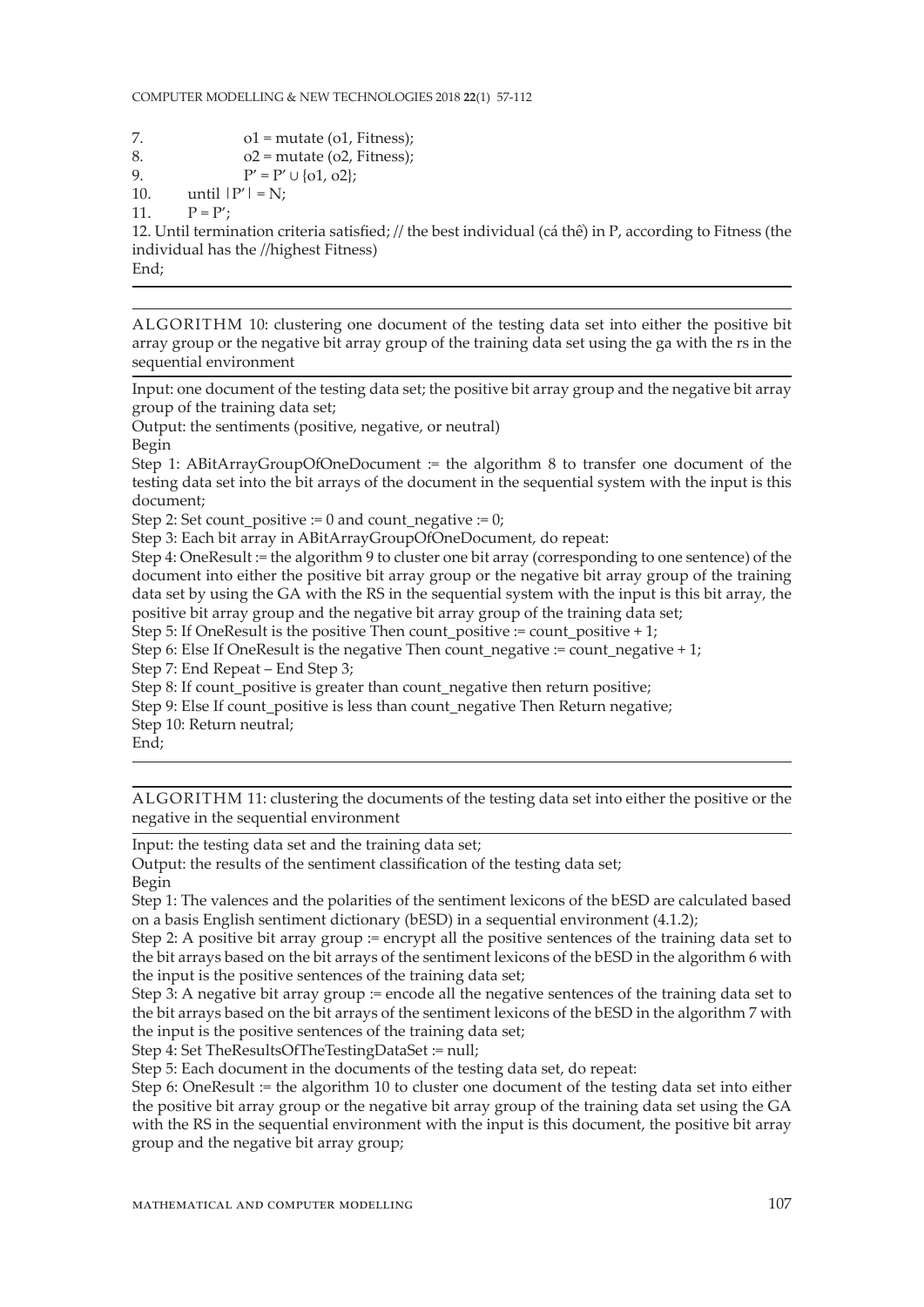Step 7: Add OneResult into TheResultsOfTheTestingDataSet; Step 8: End Repeat – End Step 5; Step 9: Return TheResultsOfTheTestingDataSet; End;

ALGORITHM 12: implementing the hadoop map phase of encrypting one sentiment lexicon (comprising the content and the valence) to a binary array in the distributed network environment

Input: one sentiment lexicon of the bESD Output: a bit array of one letter; Begin Step 1: Input this term and the bESD into the Hadoop Map in the Cloudera system; Step 2: Split this term into the letters. Step 3: Set Valence := Get a valence of this term based on the bESD; Step 4: Each letter in the letters, do repeat:

Step 5: Based on the binary code of letters in English in [66-71], we get a bit array of this letter;

Step 6: Return the bit array of this letter; //the output of the Hadoop Map End;

ALGORITHM 13: performing the hadoop reduce phase of encrypting one sentiment lexicon (comprising the content and the valence) to a binary array in the distributed network environment

Input: the bit array of this letter; //the output of the Hadoop Map Output: a bit array of the term - ABitArray; Begin Step 1: Receive the bit array of this letter; Step 2: Add the bit array of this letter into ABitArray; Step 3: If this term is full Then Step 4: Based on on the transferring a decimal to a binary code in [72-77], we transfer the valence to a bit array; Step 5: Add this bit array into ABitArray; Step 6: End If – End Step 3; Step 7: Return ABitArray; End;

ALGORITHM 14: performing the hadoop map phase of encoding one sentence in english to a binary array in the parallel system

Input: one sentence;

Output: a bit array of one term - ABitArray;

Begin

Step 1: Input this sentence into the Hadoop Map in the Cloudera system;

Step 2: Split this sentence into the meaningful terms (meaningful word or meaningful phrase);

Step 3: Each term in the terms, do repeat:

Step 4: ABitArray := the encrypting one sentiment lexicon (comprising the content and the valence) to a binary array in the distributed network environment in Figure 12 with the input is this term; Step 5: Return ABitArray;

End;

ALGORITHM 15: implementing the hadoop reduce of encoding one sentence in english to a binary array in the parallel system

Input: a bit array of one term – AbitArray – the output of the Hadoop Map;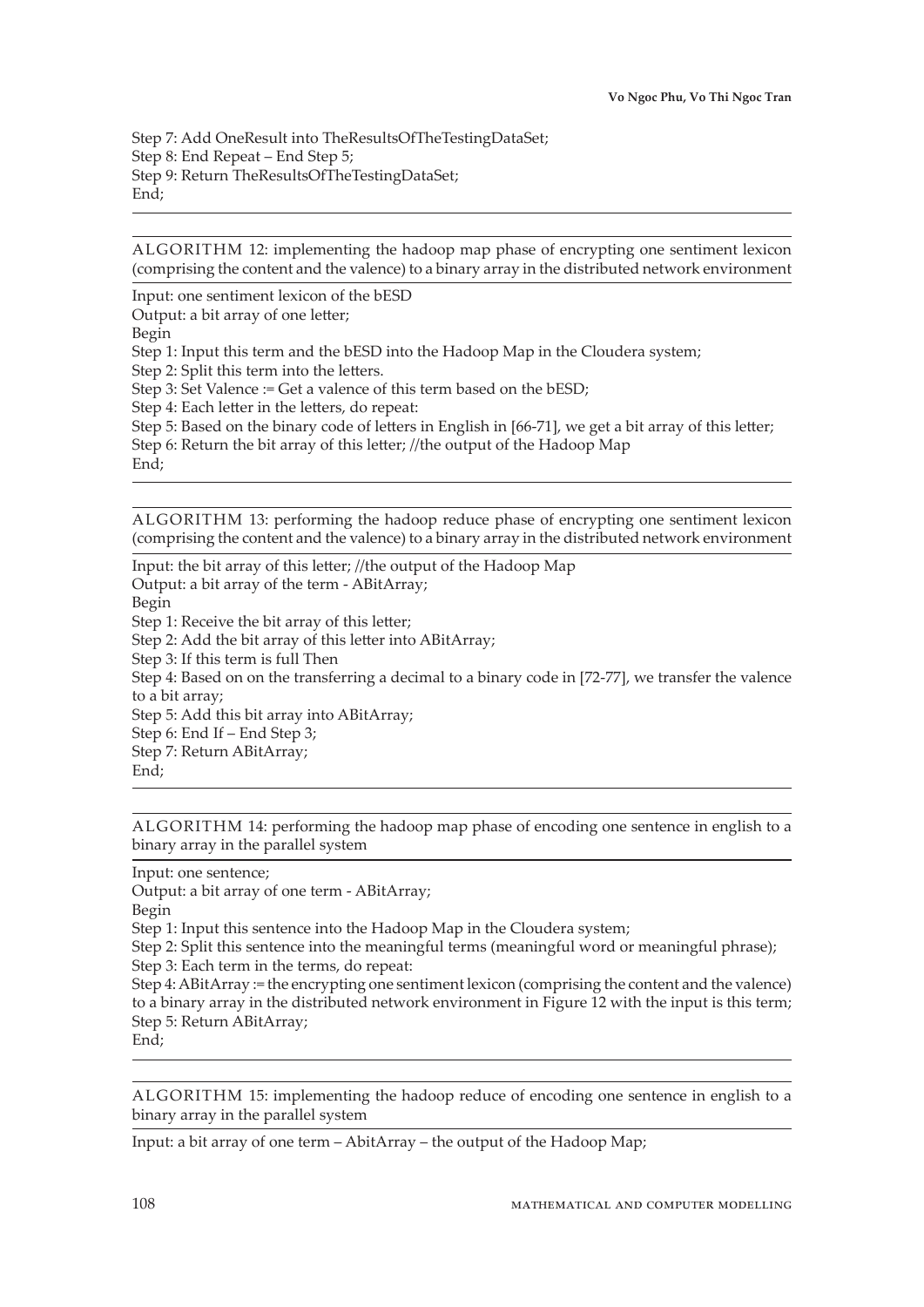COMPUTER MODELLING & NEW TECHNOLOGIES 2018 **22**(1) 57-112

Output: a bit array of the sentence - ABitArrayOfSentence; Begin Step 1: Receive AbitArray; Step 2: Add ABitArray into ABitArrayOfSentence; Step 3: Return ABitArrayOfSentence; End;

ALGORITHM 16: encrypting all the positive sentences of the training data set to the bit arrays based on the bit arrays of the sentiment lexicons of the besd to perform the hadoop map phase of this stage in the distributed environment, called the positive bit array group

Input: all the positive sentences of the training data set Output: ABitArray – a bit array of one sentence; Begin Step 1: Input all the positive sentences of the training data set into the Hadoop Map in the Cloudera system; Step 2: Each sentence in the positive sentences, do repeat: Step 3: ABitArray := the encoding one sentence in english to a binary array in the parallel system in Figure 13 with the input is this sentence; Step 4: Return ABitArray; End;

ALGORITHM 17: encrypting all the positive sentences of the training data set to the bit arrays based on the bit arrays of the sentiment lexicons of the besd to perform the hadoop reduce phase in the parallel system, called the positive bit array group

Input: ABitArray – a bit array of one sentence; Output: a positive bit array group - APositiveBitArrayGroup; Begin Step 1: Receive ABitArray; Step 2: Add ABitArray into APositiveBitArrayGroup; Step 3: Return APositiveBitArrayGroup; End;

ALGORITHM 18: encrypting all the negative sentences of the training data set to negative the bit arrays based on the bit arrays of the sentiment lexicons of the besd to perform the hadoop map phase in the distributed environment, called the negative bit array group

Input: all the negative sentences of the training data set Output: ABitArray – a bit array of one sentence; Begin Step 1: Input all the negative sentences of the training data set into the Hadoop Map in the Cloudera system; Step 2: Each sentence in the negative sentences, do repeat: Step 3: ABitArray := the encoding one sentence in English to a binary array in the parallel system in Figure 13 with the input is this sentence; Step 4: Return ABitArray; End;

ALGORITHM 19: encrypting all the negative sentences of the training data set to the bit arrays based on the bit arrays of the sentiment lexicons of the besd to perform the hadoop reduce phase in the parallel system, called the negative bit array group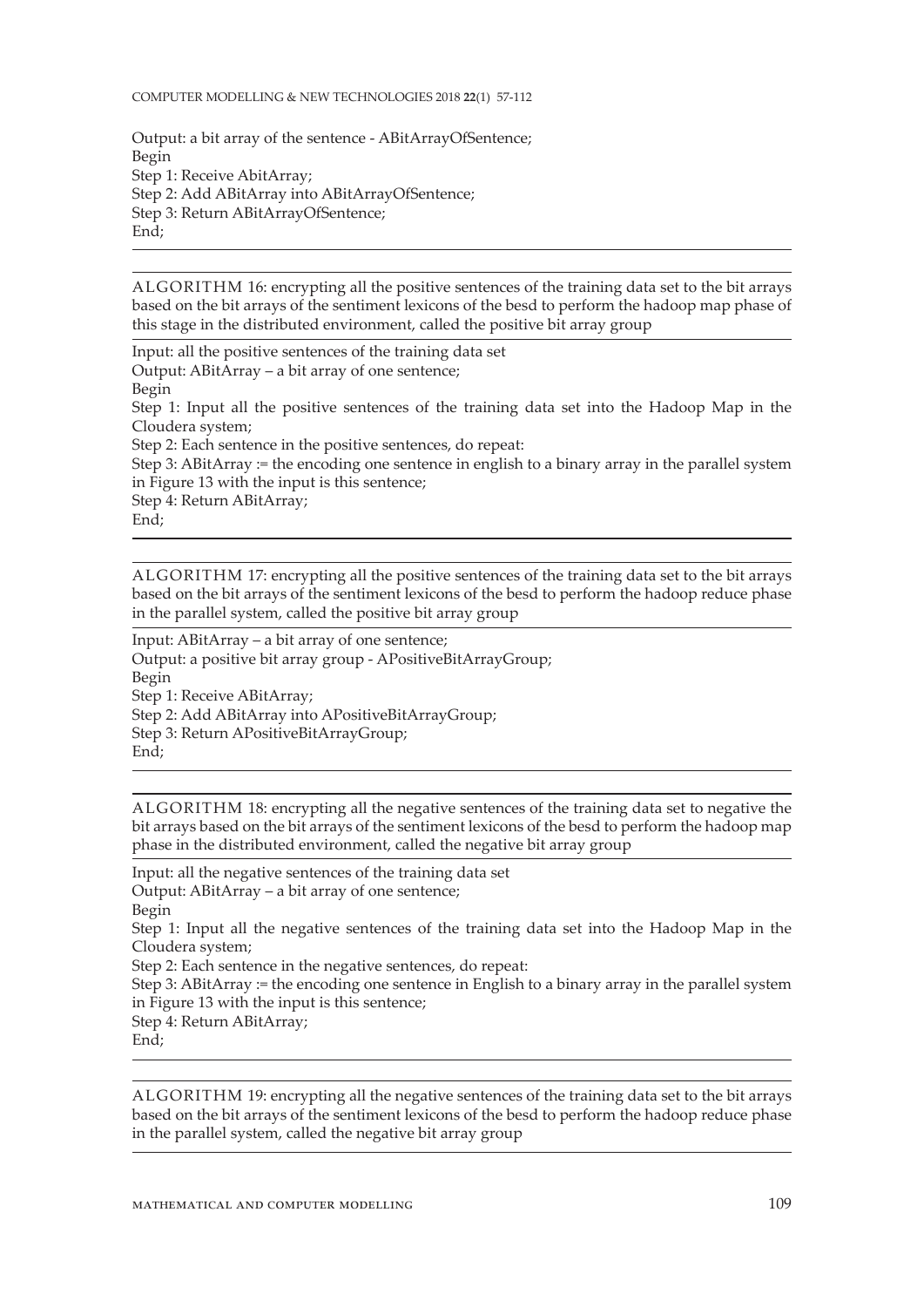Input: ABitArray – a bit array of one sentence; Output: a negative bit array group - ANegativeBitArrayGroup; Begin Step 1: Receive ABitArray; Step 2: Add ABitArray into ANegativeBitArrayGroup; Step 3: Return ANegativeBitArrayGroup; End;

ALGORITHM 20: performing the hadoop map phase of transferring one document of the testing data set into the bit arrays of the document in the parallel system

Input: one document of the testing data set

Output: ABitArray - one bit array of one sentence of the document – the output of the Hadoop Map;

Begin

Step 1: Input one document of the testing data set into the Hadoop Map in the Cloudera system; Step 2: Split this document into the sentences;

Step 3: Each sentence in the sentences, do repeat:

Step 4: ABitArray := the encoding one sentence in English to a binary array in the parallel system in Figure 13 with the input is this sentence;

Step 5: Return ABitArray;

End;

ALGORITHM 21: performing the hadoop reduce phase of transferring one document of the testing data set into the bit arrays of the document in the parallel system

Input: ABitArray - one bit array of one sentence of the document – the output of the Hadoop Map; Output: the bit arrays of the document - TheBitArraysOfTheDocument; Begin Step 1:Receive ABitArray;

Step 2: Add ABitArray into TheBitArraysOfTheDocument; Step 3: Return TheBitArraysOfTheDocument;

End;

ALGORITHM 22: performing the hadoop map phase of clustering one bit array (corresponding to one sentence) of the document into either the positive bit array group or the negative bit array group of the training data set by using the ga with the rs in the distributed system

Input: one bit array (corresponding to one sentence) of the document; the positive bit array group and the negative bit array group the training data set;

Output: the bit array clustered into either the positive bit array group or the negative bit array group of the training data set.

Begin

Step 1: Input the bit array (corresponding to one sentence) of the document; the positive bit array group and the negative bit array group the training data set into the Hadoop Map in the Cloudera system;

Step 2: randomly initialize population(t)

Step 3: determine fitness of population(t)

Step 4: repeat

Step 5: select parents from population(t)

Step 6: perform crossover on parents creating population(t+1)

Step 7: perform mutation of population(t+1)

Step 8: determine fitness of population(t+1)

Step 9: until best individual is good enough

Step 10: Return this bit array clustered into either the positive bit array group or the negative bit array group of the training data set.

End;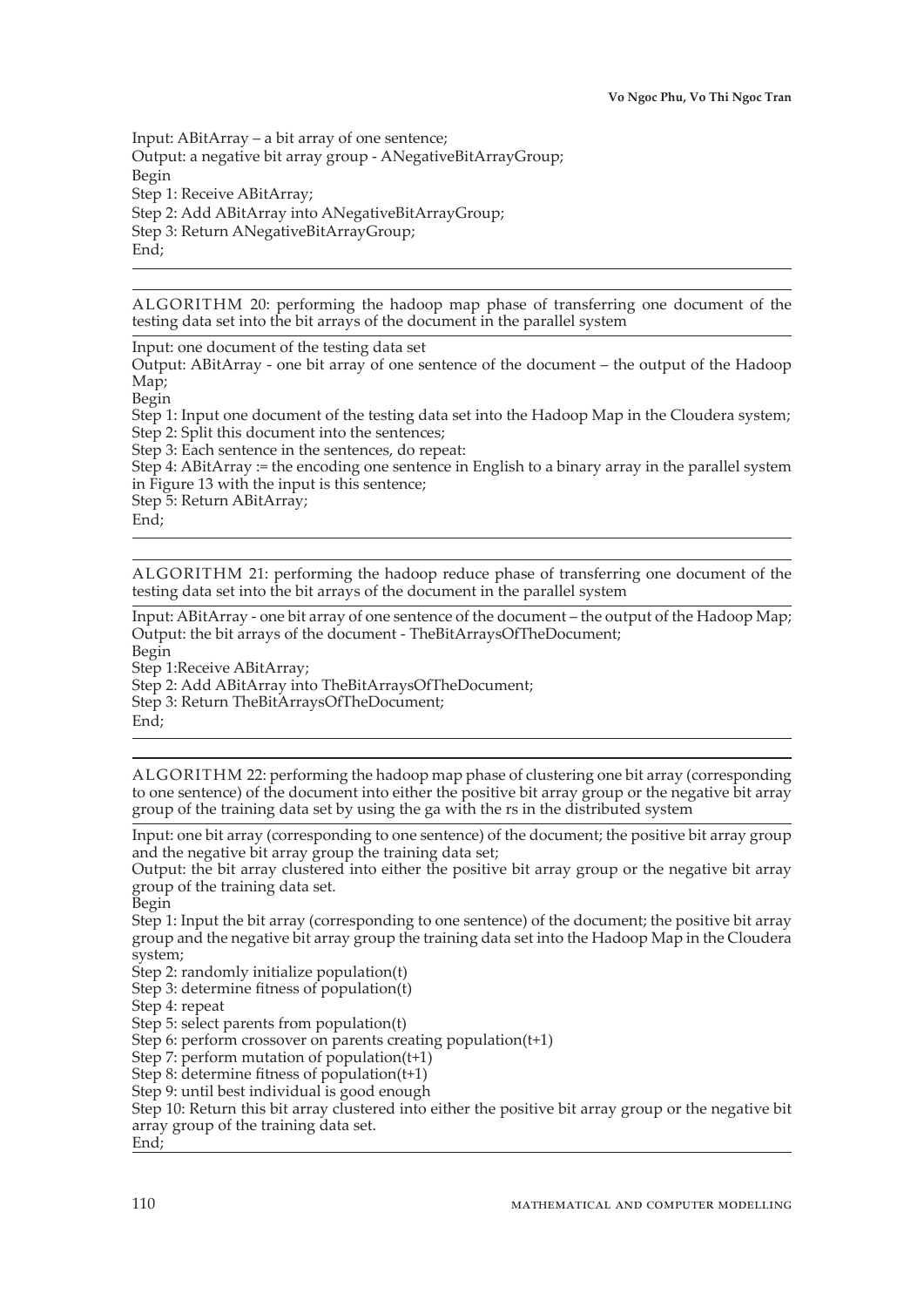ALGORITHM 23: performing the hadoop reduce phase of clustering one bit array (corresponding to one sentence) of the document into either the positive bit array group or the negative bit array group of the training data set by using the ga with the rs in the parallel system

Input: the bit array clustered into either the positive bit array group or the negative bit array group of the training data set.

Output: the sentiments (positive, negative, or neutral)

Begin

Step 1: Receive the bit array clustered into either the positive bit array group or the negative bit array group of the training data set;

Step 2: If this bit array clustered into the positive bit array group Then Return positive;

Step 3: If this bit array clustered into the negative bit array group Then Return negative;

Step 4: Return neutral;

End;

ALGORITHM 24: performing the hadoop map phase of clustering one document of the testing data set into either the positive bit array group or the negative bit array group of the training data set using the ga with the rs in the distributed environment

Input: one document of the testing data set; the positive bit array group and the negative bit array group of the training data set

Output: OneResult – the sentiment classification of one bit array of the document – the output of the Hadoop Map;

Begin

Step 1: Input the document of the testing data set; the positive bit array group and the negative bit array group of the training data set into the Hadoop Map in the Cloudera system;

Step 2: ABitArrayGroupOfOneDocument := the transferring one document of the testing data set into the bit arrays of the document in the parallel system in Figure 16 with the input is this document;

Step 3: Each bit array in ABitArrayGroupOfOneDocument, do repeat:

Step 4: OneResult := the algorithm 9 to cluster one bit array (corresponding to one sentence) of the document into either the positive bit array group or the negative bit array group of the training data set by using the GA with the RS in the sequential system with the input is this bit array, the positive bit array group and the negative bit array group of the training data set;

Step 5:Return OneResult; //the output of the Hadoop Map

ALGORITHM 25: performing the hadoop reduce phase of clustering one document of the testing data set into either the positive bit array group or the negative bit array group of the training data set using the ga with the rs in the parallel environment

Input: OneResult – the sentiment classification of one bit array of the document – the output of the Hadoop Map;

Output: the sentiments (positive, negative, or neutral) of the document Begin

Step 1: Receive OneResult – the sentiment classification of one bit array of the document;

Step 2: If OneResult is the positive Then count positive := count positive + 1;

Step 3: Else If OneResult is the negative Then count negative := count negative + 1;

Step 4: If count positive is greater than count negative then return positive;

Step 5: Else If count positive is less than count negative Then Return negative;

Step 6: Return neutral;

End;

End: